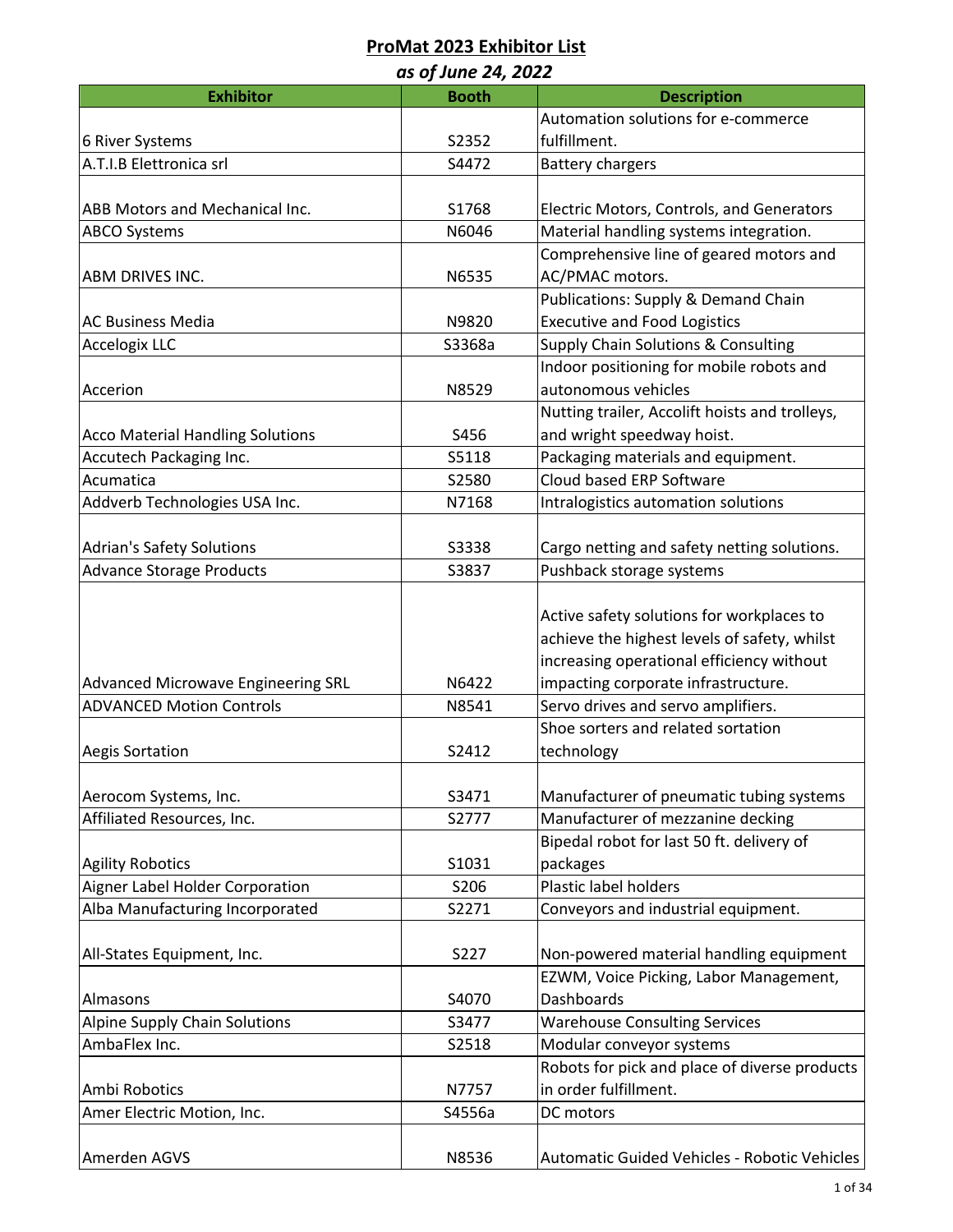| as of June 24, 2022                       |              |                                                |  |
|-------------------------------------------|--------------|------------------------------------------------|--|
| <b>Exhibitor</b>                          | <b>Booth</b> | <b>Description</b>                             |  |
| American Baler Company                    | S1773        | <b>Material Handling Balers</b>                |  |
|                                           |              | Emergency logistics and supply chain           |  |
| American Logistics Aid Network            | N10030       | resources                                      |  |
|                                           |              |                                                |  |
| AMIGO MOBILITY INTERNATIONAL, INC.        | S5331        | Power operated vehicles/mobility scooters      |  |
| AML                                       | S3180        | Bar Coding & Data Collection Systems           |  |
|                                           |              | Synthetic, Homogeneous, Engineered Belts,      |  |
| AMMEGA                                    | S1798        | Modular Chain                                  |  |
|                                           |              |                                                |  |
|                                           |              | Designers/manufacturers of cargo handling      |  |
| <b>ANCRA Cargo</b>                        | S1975        | systems, air roller floor systems              |  |
| Ancra Systems B.V.                        | S1018        | Automated truck loading systems                |  |
| Anhui Heli Co., Ltd                       | S1980        | Heli Forklift truck                            |  |
| Apache Mills, Inc.                        | S3485        | <b>Ergonomic floor matting</b>                 |  |
| <b>Aquabot Automation</b>                 | N6445        | Parcel sortring automation                     |  |
| AR RACKING S.A.U.                         | S3870        | Storage and racking solutions.                 |  |
| ARAPL RaaS Pvt. Ltd.                      | N6358        | <b>Robotics &amp; Automation</b>               |  |
|                                           |              | ArcBest« delivers integrated logistics         |  |
|                                           |              | solutions for a variety of supply chain        |  |
| ArcBest                                   | N6765        | challenges.                                    |  |
|                                           |              |                                                |  |
| <b>Arkon Mounts</b>                       | N6524        | Tablet and handheld mounting solutions.        |  |
| <b>Artemis Vision</b>                     | N8553        | Machine vision solutions.                      |  |
|                                           |              | Polymer safety barriers, bollards, and racking |  |
| <b>A-SAFE INC</b>                         | S2397        | protection.                                    |  |
| <b>Ascent Warehouse Logistics</b>         | S424b        | Warehouse management systems                   |  |
| <b>ASG Services LLC</b>                   | S309         | Warehouse identification systems.              |  |
| <b>ATS Conveyors</b>                      | N6431        |                                                |  |
|                                           |              | 3D robotic goods-to-person storage, retrieval  |  |
| ATTAbotics Inc.                           | S5173        | and real-time order fulfillment.               |  |
|                                           |              |                                                |  |
|                                           |              | Safe and innovative remote control systems     |  |
| <b>AUTEC North America</b>                | N6332        | for the logistics and transport sectors.       |  |
| <b>AutoGuide Mobile Robots</b>            | N7530        | Mobile Robot Auomated Guided Vehicles.         |  |
|                                           |              |                                                |  |
|                                           |              | Automated equipment, software and design       |  |
| Automated Machine Systems, Inc.           | N6349        | services for material handling industry.       |  |
|                                           |              | MOTORS, DRIVES, SMART CONTROLS, GEAR           |  |
| <b>Automation Controls Group</b>          | N6320        | <b>REDUCERS</b>                                |  |
|                                           |              |                                                |  |
| Automation Plus, Div. of CSF Incorporated | S4938        | Motorized carts and pallet handling            |  |
| Automha Americas Automation Corp.         | S4359        | Automatic storage retrieval systems.           |  |
|                                           |              | Autostore is a complex and sophisticated       |  |
| AutoStore                                 | N7500        | warehouse system.                              |  |
|                                           |              | Reader/Scanner focused on DC Fulfillment       |  |
| <b>Avery Dennison Printer Solutions</b>   | N6751        | Solutions                                      |  |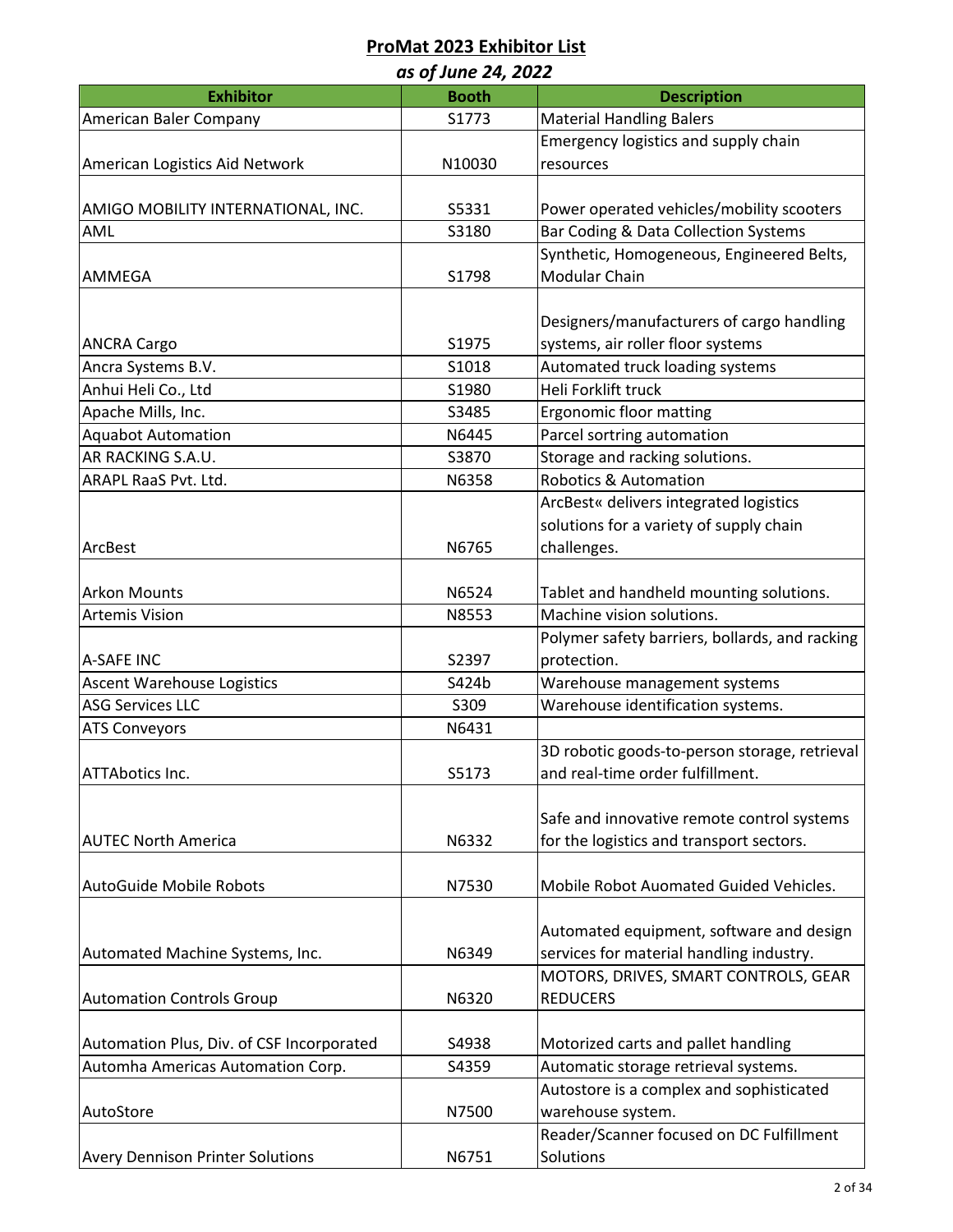|                                               | as of June 24, 2022 |                                               |
|-----------------------------------------------|---------------------|-----------------------------------------------|
| <b>Exhibitor</b>                              | <b>Booth</b>        | <b>Description</b>                            |
| Avidbots                                      | N10311              | Autonomous Floor-scrubbing Robot              |
|                                               |                     |                                               |
| AXIMA, spol. s r.o.                           | N6417               | Battery chargers and process automation.      |
|                                               |                     |                                               |
| Azentri                                       | S1759               | Cloud based security systems for facilities.  |
| Balemaster                                    | S308                | Balers/Shredders for corrugated boxes.        |
|                                               |                     | Mfg. rolling ladders, mobile stock pickers,   |
| <b>Ballymore Safety Ladders and Lifts</b>     | N6327               | and vertical lifts                            |
| Balyo Inc.                                    | N8710               |                                               |
| <b>Bandall INC</b>                            | S4270               | <b>Bundling and Banding Solutions</b>         |
|                                               |                     | Photoelectrics sensors, lighting, wireless    |
| <b>Banner Engineering Corporation</b>         | S3512               | monitoring, safety, vision                    |
| Bar Code Integrators, Inc.                    | N6319               | Bar code and auto ID systems                  |
|                                               |                     | barcode, mobile computing, and RFID           |
| Barcodes Inc.                                 | S1988               | solutions.                                    |
|                                               |                     | Auto ID Solutions, RFID, Labeling, and Mobile |
| Barcoding Inc.                                | S3362               | Supply Chain Solutions.                       |
|                                               |                     |                                               |
| Barefoot Ergonomic Flooring by Beagle I, Inc. | N6745               | Ergonomic anti-fatigue matting.               |
| BarTender by Seagull Scientific, Inc.         | S2493               | Label & Bar coding Software                   |
| Bastian Solutions, a Toyota Advanced          |                     | material handling equipment systems           |
| Logistics company                             | S1203               | integrator                                    |
| <b>BATTRECON</b>                              | S2697               | battery desulfation systems                   |
|                                               |                     |                                               |
| <b>Beckhoff Automation</b>                    | S1541               | Industrial automation, motors and drivers     |
| Benning Power Electronics, Inc.               | S2975               | Motive power solutions.                       |
| Benoplast                                     | S5316               | Plastic pallets, bins, and totes              |
|                                               |                     |                                               |
|                                               |                     | Ecomm fulfillment, smart store                |
| Berkshire Grey Inc.                           | N6707               | replenishment, and dynamic parcel sortation.  |
|                                               |                     |                                               |
|                                               |                     | With more than 30+ years of global            |
|                                               |                     | packaging machinery expertise, BestPack has   |
|                                               |                     | developed over 120 models of carton sealers   |
| <b>BestPack Packaging Systems</b>             | N6031               | sold in 48 different countries worldwide.     |
| <b>Betacom</b>                                | N8546               | 5G as a Service                               |
|                                               |                     | Carton Sealing Systems, Water-activated       |
| <b>Better Packages</b>                        | N6641               | <b>Tape Dispensers and Tapes</b>              |
| <b>BEUMER Corporation</b>                     | S1247               | Sortation and distribution systems            |
| <b>Big Ass Fans</b>                           | S4364               | Circulator fans                               |
| <b>Big Joe Forklifts</b>                      | N6727               | <b>Walkie Lift Trucks</b>                     |
|                                               |                     |                                               |
|                                               |                     | Leading providers of safety technology and    |
|                                               |                     | electronic components for automation          |
| Bihl+Wiedemann, Inc.                          | S4247               | technology using AS-Interface.                |
|                                               |                     |                                               |
| <b>Bilt Industries</b>                        | S1025               | Heavy Gauge Shelving and Components.          |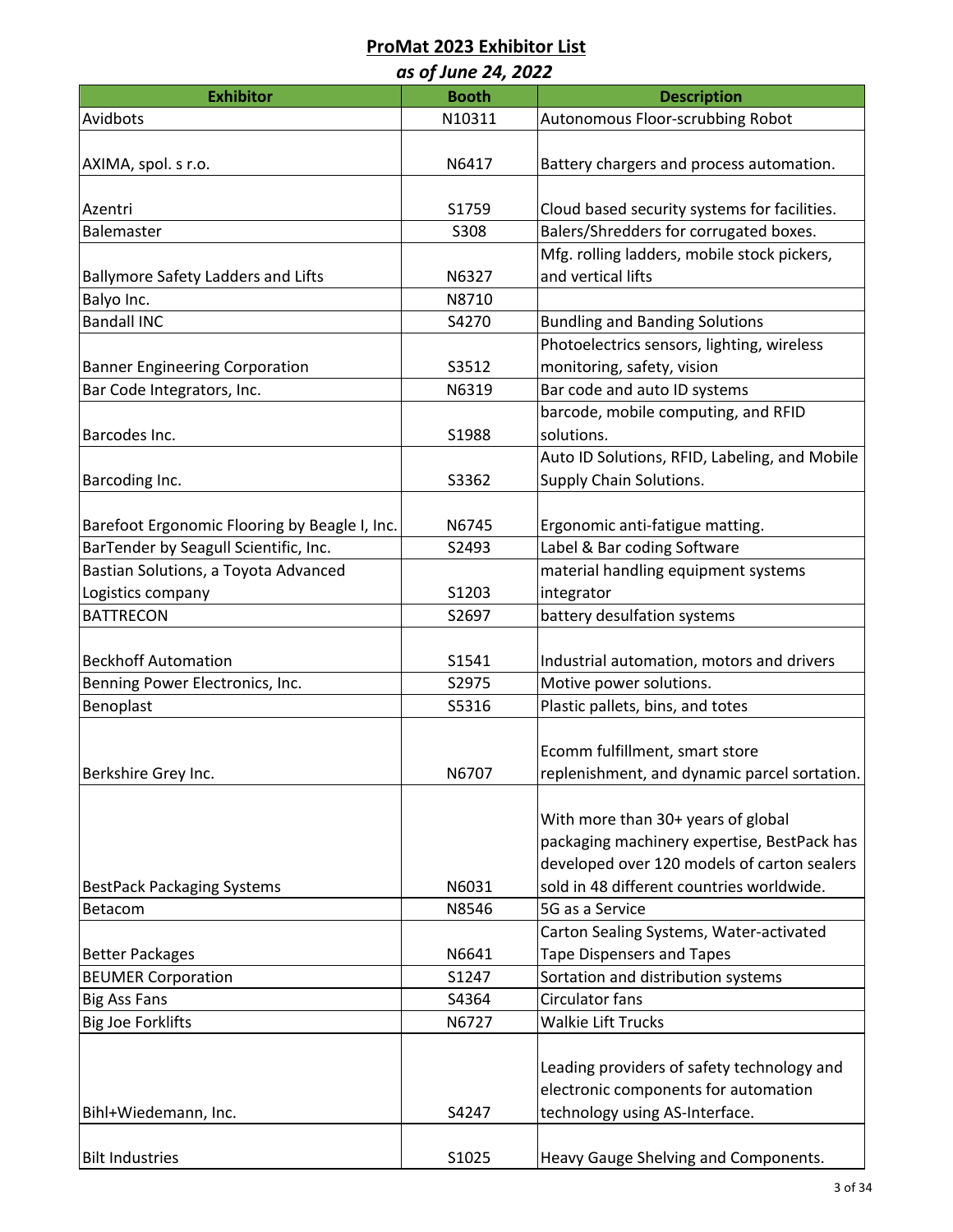| as of June 24, 2022                      |              |                                                 |  |
|------------------------------------------|--------------|-------------------------------------------------|--|
| <b>Exhibitor</b>                         | <b>Booth</b> | <b>Description</b>                              |  |
| <b>Bishamon Industries Corporation</b>   | S1121        | Ergonomic material handling systems             |  |
| <b>Bissell Commercial</b>                | S4275        | Commercial floor care equipment                 |  |
| BITO Storage Solutions US, Inc.          | S2391        | Racking and automated system totes              |  |
| <b>BIXOLON America Inc.</b>              | N6748        | Mobile printing solutions.                      |  |
|                                          |              | LED safety light systems for factories and      |  |
| Blacksky Technologies dba Brinkalert     | S3385        | warehouse loading docks.                        |  |
| Blaxtair Inc.                            | N6120        | Pedestrian Detection for Industrial Vehicles    |  |
| Blickle U.S.A. Wheels & Casters          | S1838        | Wheels and casters                              |  |
| Bloksma Engineering Materialflusstechnik |              |                                                 |  |
| GmbH                                     | S5147        | <b>Material Flow Technologies</b>               |  |
|                                          |              | Recycling Systems for Distribution and          |  |
| <b>Blower Application Company</b>        | S204         | <b>Fulfillment Centers.</b>                     |  |
|                                          |              | Loading dock and walkie fork truck              |  |
| <b>Blue Giant Equipment Corporation</b>  | S447         | equipment                                       |  |
|                                          |              | We build high performance batteries for uses    |  |
|                                          |              | such as electric bikes, power storage, trolling |  |
| <b>Blue Line Battery</b>                 | S3255        | and RC.                                         |  |
| <b>Blue Yonder</b>                       | S3380        | <b>Supply Chain Solutions</b>                   |  |
|                                          |              | ANT navigation/localization systems &           |  |
| <b>BlueBotics SA</b>                     | N6715        | industrial mobile robots.                       |  |
|                                          |              | Parcels processing, industry leading            |  |
|                                          |              | components for imaging, conveying and           |  |
| <b>BlueCrest</b>                         | N6336        | sorting.                                        |  |
|                                          |              |                                                 |  |
|                                          |              | Transportation management software and          |  |
| <b>BlueGrace Logistics</b>               | S2785        | 3PL solutions to optimize supply chains.        |  |
| <b>Bluff Manufacturing</b>               | N6719b       | <b>Dockboards</b>                               |  |
| Bolzoni Auramo Inc.                      | S408         | Lift truck attachments                          |  |
| Boplan USA Inc.                          | S244         | <b>Safety Products</b>                          |  |
| Boplan USA Inc.                          | S241         | <b>Safety Products</b>                          |  |
| <b>Borroughs</b>                         | N6735        | Mfg. steel storage and mezzanines               |  |
| <b>Bossard Group</b>                     | N6323        | <b>Smart Factory Logistics</b>                  |  |
|                                          |              | Boston Dynamics builds advanced robots          |  |
|                                          |              | with remarkable behavior: mobility, agility,    |  |
| <b>Boston Dynamics</b>                   | S2541        | dexterity and speed.                            |  |
|                                          |              | BotsAndUs develop state of the art robotics     |  |
|                                          |              | and AI products by combining social sciences    |  |
|                                          |              | with human-centred design and cutting edge      |  |
| <b>BotsAndUs</b>                         | N8544        | engineering.                                    |  |
|                                          |              | Small Parcel Shipping Expense Reduction and     |  |
| <b>Bottom Line Experts</b>               | S4268        | <b>Audit Services</b>                           |  |
| <b>BOWE SYSTEC North America</b>         | S3554        | <b>Conveyor Sortation</b>                       |  |
| Brennan Equipment/Little Giant           | <b>S128</b>  | Carts, trucks and dollies                       |  |
| <b>Bricz</b>                             | S4272        | <b>Supply Chain Solutions Services</b>          |  |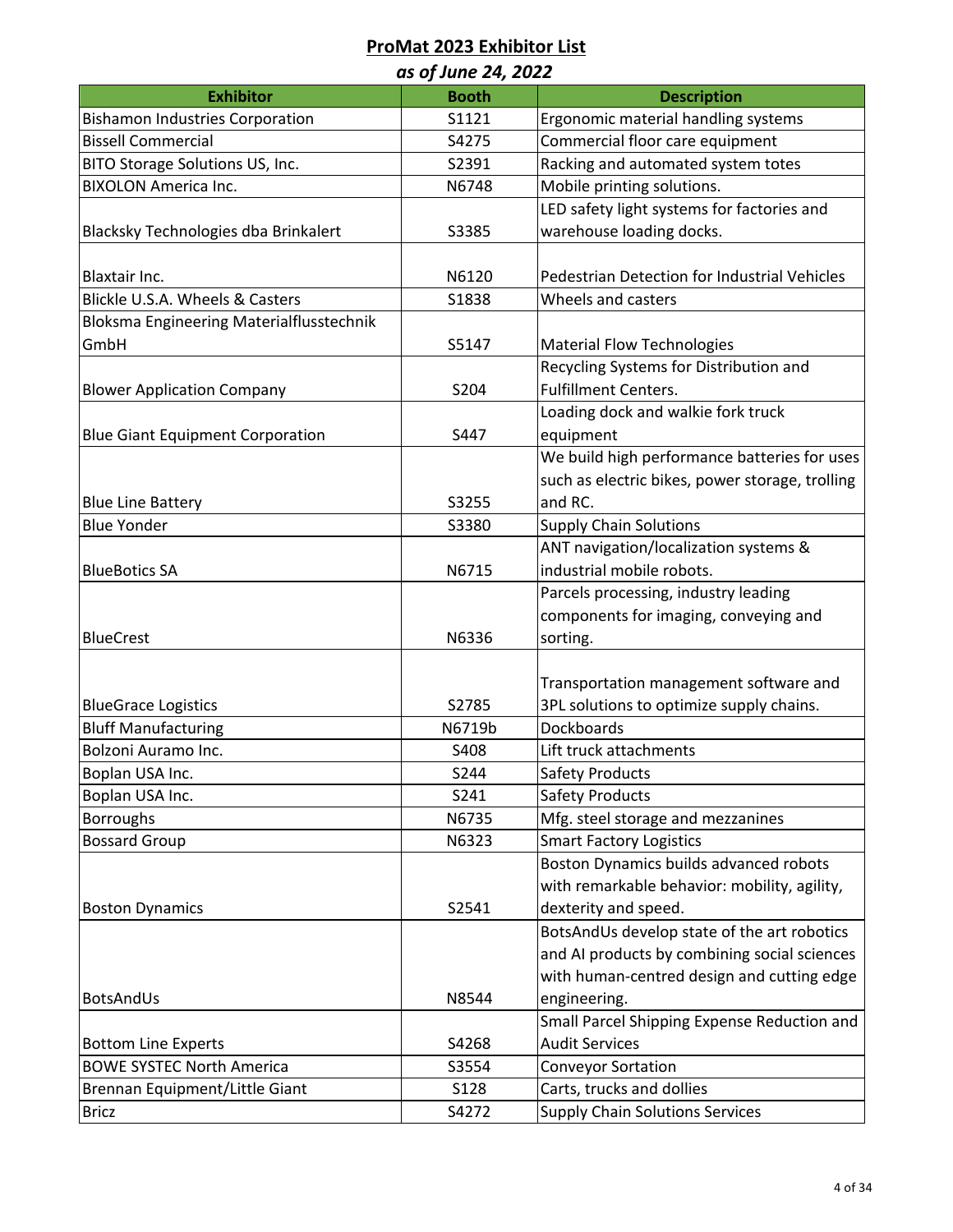| as of June 24, 2022                    |              |                                                   |  |
|----------------------------------------|--------------|---------------------------------------------------|--|
| <b>Exhibitor</b>                       | <b>Booth</b> | <b>Description</b>                                |  |
|                                        |              | Efficient order picking solution proven by        |  |
|                                        |              | hundreds of thousands items picked every          |  |
|                                        |              | day. Suitable for Nano & Micro Fulfillment        |  |
|                                        |              | Centers as well as Central Fulfillment            |  |
|                                        |              | Centers, enabling same day or even rapid          |  |
| <b>BRIGHTPICK</b>                      | N6553        | delivery.                                         |  |
| <b>Brooks Automation Inc.</b>          | N6739        | <b>Collaborative Robots</b>                       |  |
| Brother Mobile Solutions, Inc.         | S3198        | Thermal printers.                                 |  |
|                                        |              |                                                   |  |
| BSL NEW ENERGY TECHNOLOGY CO., LTD     | N6356        |                                                   |  |
|                                        |              | Facility Design, Building and Consulting          |  |
| <b>Burns &amp; McDonnell</b>           | S5327        | <b>Services</b>                                   |  |
| BYD Motors Inc.                        | S1584        | <b>Forklifts</b>                                  |  |
| Cabka North America                    | S4149        | <b>Plastic Pallets</b>                            |  |
|                                        |              | WMS Software, Shipping Software, Supply           |  |
| Cadre Technologies, Inc.               | S3077        | <b>Chain Solutions</b>                            |  |
|                                        |              |                                                   |  |
| <b>CAJA Robotics</b>                   | N7544        | <b>Fulfillment - Warehouse Robotics Solutions</b> |  |
|                                        |              | Telescope belted conveyors, telescopic roller     |  |
|                                        |              | conveyors, belted power curve conveyors,          |  |
| Caljan Inc.                            | S4749        | vacuum assist device                              |  |
|                                        |              | Camcode durable bar code labels are ideal         |  |
|                                        |              | for warehouse & industrial property               |  |
|                                        |              | identification as well as government and          |  |
| Camcode                                | N6002        | school fixed asset tags                           |  |
|                                        |              | Print, Robotics, Warehouse & Distribution         |  |
| <b>Canon Business Process Services</b> | N6035        | <b>Services</b>                                   |  |
|                                        |              | Supply Chain Management & Freight                 |  |
| Capstone Logistics, LLC                | N6246        | <b>Transportation Services</b>                    |  |
|                                        |              | Pick by Light Systems, Signal Indicators and      |  |
| <b>CAPTRON North America LP</b>        | S1526        | <b>Optical Sensors.</b>                           |  |
| Cargo Spectre                          | N10210       | Cargo Spectre can dimension any object            |  |
| Carron Net Company, Inc.               | S1814        | Conveyor, rack and safety netting                 |  |
|                                        |              |                                                   |  |
|                                        |              | Conveyor and material handling equipment,         |  |
| Carter Intralogistics                  | S1518        | including custom integrated system solutions      |  |
|                                        |              |                                                   |  |
|                                        |              | Conveyor and material handling equipment,         |  |
| Carter Intralogistics                  | S1523        | including custom integrated system solutions      |  |
| Cascade Corporation                    | S1218        | Forklift attachments                              |  |
| <b>Caster Connection Inc.</b>          | N6324        | <b>Manufacturer of Casters</b>                    |  |
| Centerboard                            | S2978        | 3pl logistics provider                            |  |
|                                        |              | self-service solution to secure, charge and       |  |
|                                        |              | manage all of their mobile handheld devices       |  |
| ChargeItSpot - ARC Kiosk               | N6139        | that employees use                                |  |
|                                        |              | Aluminum container, collapsible alum              |  |
| Cherry's Industrial Equipment Corp.    | S872         | pallets, pallet transfer                          |  |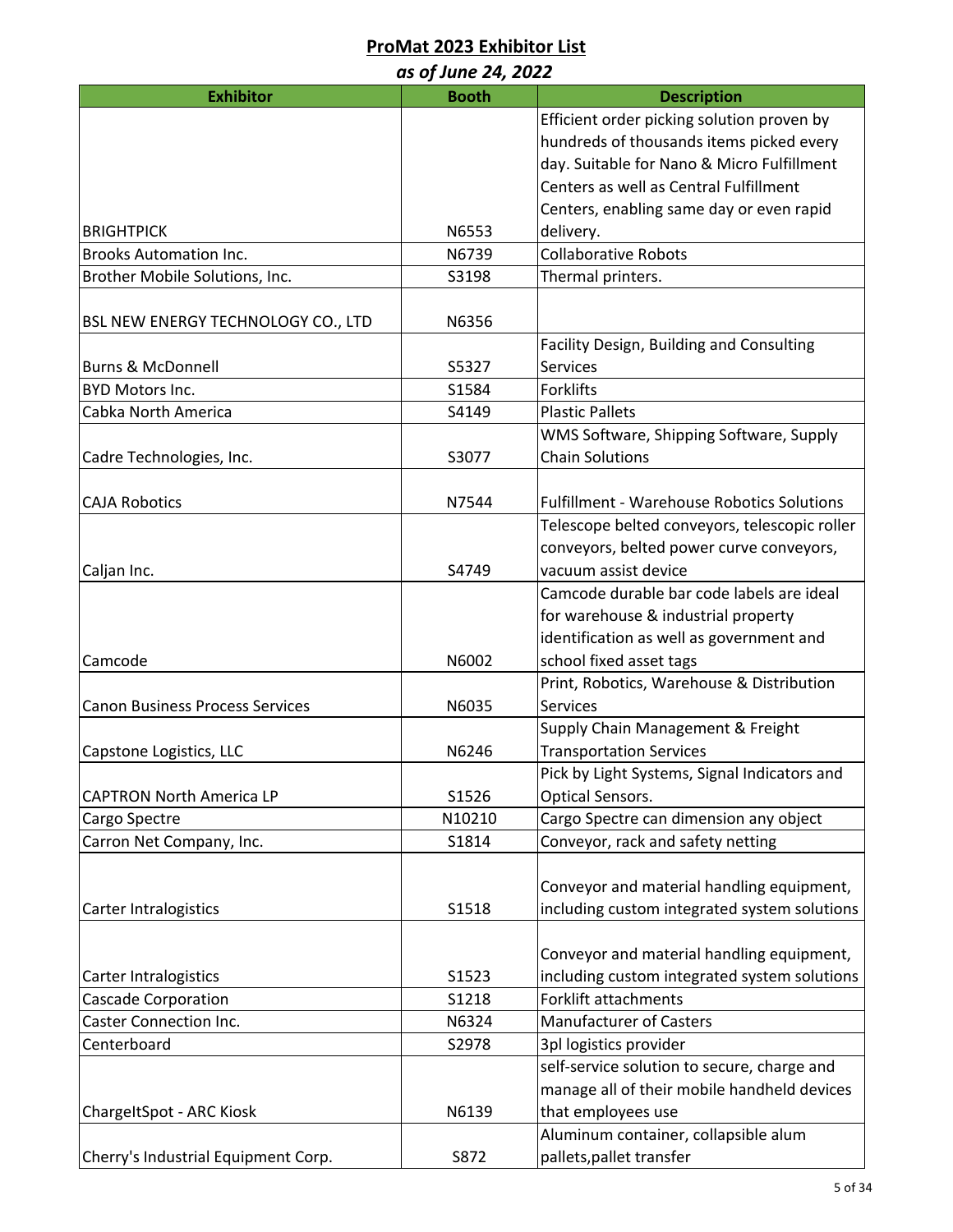| as of June 24, 2022                      |              |                                               |  |
|------------------------------------------|--------------|-----------------------------------------------|--|
| <b>Exhibitor</b>                         | <b>Booth</b> | <b>Description</b>                            |  |
|                                          |              | Enclosed Packing Lists, Integrated Form       |  |
| Chicago Tag & Label, Inc.                | S4531        | Labels, Barcode Labels                        |  |
|                                          |              | Automated solutions for order picking and     |  |
| Cimcorp Automation Ltd.                  | S2703b       | order fulfillment.                            |  |
|                                          |              |                                               |  |
|                                          |              | Manufacturer of Automatic Identification      |  |
| CipherLab USA                            | S2686        | and Data Capture/Collection (AIDC)            |  |
| CJ Logistics America                     | S5144        | Third party logistics solutions.              |  |
|                                          |              | Fabric membrane steel framed buildings for    |  |
| <b>ClearSpan Structures</b>              | S320         | warehousing and manufacturing.                |  |
|                                          |              | E-commerce and fulfillment packaging          |  |
| <b>CMC SpA</b>                           | N8159        | machines                                      |  |
|                                          |              |                                               |  |
| Cogan Wire & Metal Products, Ltd.        | S2388        | Partitions and mezzanines, storage products   |  |
|                                          |              | Industrial barcode readers and machine        |  |
| <b>Cognex Corporation</b>                | N6301        | vision systems, software and sensors.         |  |
|                                          |              |                                               |  |
|                                          |              | The cloud-based CognitOps Warehouse           |  |
|                                          |              | Operating System helps leaders flow,          |  |
|                                          |              | balance, and manage operations holistically,  |  |
|                                          |              | fully understanding and optimizing the state  |  |
|                                          | S4979        |                                               |  |
| CognitOps                                |              | of your building in real-time.                |  |
|                                          |              | Warehouse, industrial and commercial          |  |
| CoGri USA Inc.                           | N8144        | flooring specialists                          |  |
| Colson Group USA                         | S3239        | Industrial casters & wheels                   |  |
|                                          |              |                                               |  |
| Combilift ULC                            | N6936        | Customized multi-directional fork lift trucks |  |
| Commonwealth Supply Chain Advisors       | S3377        | Supply Chain consulting.                      |  |
|                                          |              | Cylinders and actuators, used in industrial   |  |
| <b>Compact Automation</b>                | N8336b       | automation                                    |  |
|                                          |              | GuaranteedPOWER« total battery                |  |
|                                          |              | management service is a flagship program      |  |
|                                          |              | that covers every aspect of your motive       |  |
| Concentric USA                           | N6333        | power needs.                                  |  |
| Conductix-Wampfler                       | S434         | <b>Energy &amp; Data Transmission Systems</b> |  |
| Configura, Inc.                          | S2588        | CET Designer, Space Planning Software         |  |
| <b>Connors Group LLC</b>                 | S2799        | <b>Supply Chain Consulting Services</b>       |  |
|                                          |              | Manufacturer of Industrial Tires-Press on     |  |
| Continental Tire The Americas, LLC       | S1771        | <b>Bands</b>                                  |  |
| Conveyco Technologies                    | S418         | System Integrator                             |  |
| Conveyor Solutions Inc. (a Systems In    |              |                                               |  |
| Motion Company)                          | S3277        | Material handling systems integrator          |  |
|                                          |              |                                               |  |
|                                          |              | Automated checkweigh systems, sortation       |  |
| Cornerstone Automation Systems (CASI)    | N7753        | systems, in-line scales, case openers         |  |
|                                          |              | Mezzanine Decking; Flooring designed          |  |
| Cornerstone Specialty Wood Products, LLC | S1552        | specifically for AGV's and AMR's              |  |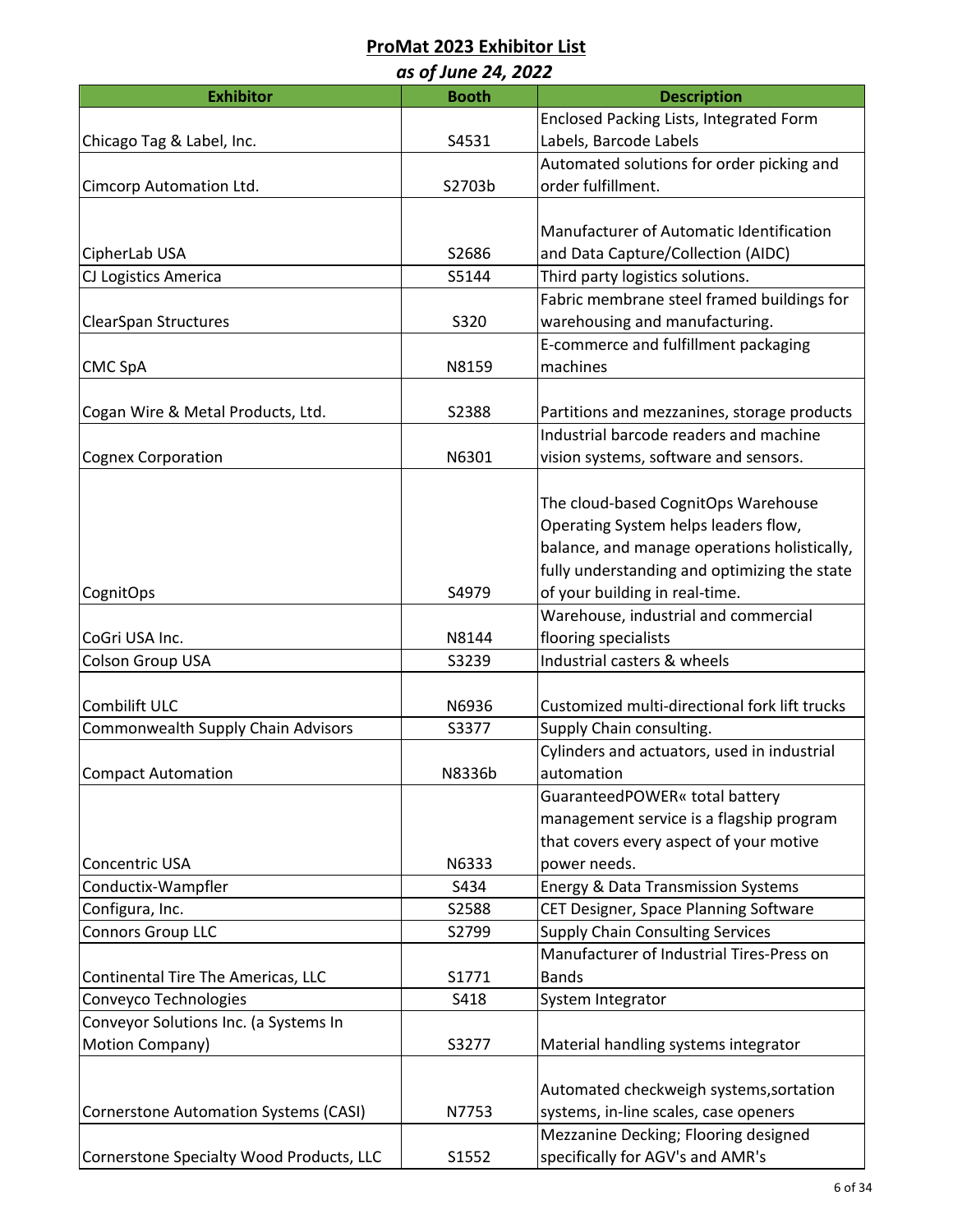| as of June 24, 2022                       |                   |                                                |  |
|-------------------------------------------|-------------------|------------------------------------------------|--|
| <b>Exhibitor</b>                          | <b>Booth</b>      | <b>Description</b>                             |  |
|                                           |                   | Cantilever, mezzanine, push back, & rack       |  |
| Cosme Inc.                                | S2780             | storage solutions.                             |  |
|                                           |                   | Mobile ladders stands, track ladders, aerial   |  |
| <b>Cotterman Company</b>                  | S141              | lifts, etc.                                    |  |
| Covariant                                 | N9020             | Al Robotics for pick and place                 |  |
| Covariant                                 | N9420             | Al Robotics for pick and place                 |  |
| Covariant                                 | N6951             | AI Robotics for pick and place                 |  |
| Craemer US Corp                           | S4515             | <b>Manufcturer of Plastic Pallets</b>          |  |
|                                           |                   |                                                |  |
| CreateASoft, Inc.                         | S3593             | Custom simulation technology and consulting    |  |
|                                           |                   |                                                |  |
| Crown Battery Manufacturing Company, Inc. | S <sub>1075</sub> | Batteries & chargers                           |  |
| <b>Crown Plastics Company</b>             | S124              | DuraSurf Chute and Conveyor Linings            |  |
| Cubiscan                                  | S1013             | Cubing & weighing systems                      |  |
|                                           |                   | Instrumentation, controls and integrated       |  |
| Curtis Instruments, Inc.                  | S4368             | systems for EVs.                               |  |
| <b>Custom Built Plastic Pallets</b>       | N6227             | <b>Manufacturer of Plastic Pallets</b>         |  |
| da Roller Corp                            | N6742             | <b>Standard &amp; Custom Conveyor Rollers</b>  |  |
| DACS, Inc.                                | S1847             | Corrugated steel decking                       |  |
|                                           |                   | Material handling equipment & system           |  |
| Daifuku                                   | S3808             | integration specialist                         |  |
|                                           |                   |                                                |  |
|                                           |                   | DAMBACH is a reliable partner for everything   |  |
|                                           |                   | concerning high bay warehouses, small-parts    |  |
| Dambach Lagersysteme GmbH & Co. KG        | S4575             | storage and pallet-handling technology.        |  |
| Damotech, Inc.                            | S1755             | Racking repair kit                             |  |
|                                           |                   |                                                |  |
| Dane Technologies, Inc.                   | N7553             | Power assist solutions for material handling.  |  |
| Datalogic                                 | S3541             | Barcode scanners & RFID                        |  |
| DC Locker                                 | N6027             |                                                |  |
| DC Power Technologies                     | S363              | Forklift battery chargers                      |  |
| DC Velocity                               | N7107             | Publication                                    |  |
| Decade Products, LLC                      | S4259             | Plastic bulk bins                              |  |
|                                           |                   | Pre- and post-sale technical support;          |  |
|                                           |                   | configuration and integration services;        |  |
| Definitive Technology Group               | S2980             | financing options; and more.                   |  |
|                                           |                   | Industrial battery chargers for material       |  |
| Delta-Q Technologies Corp.                | S154              | handling equipment.                            |  |
| Demag Cranes & Components                 | S2423             | Hoists, Cranes, Ergonomic Systems              |  |
| Dematic                                   | S1503             | <b>Automated Material Handling Systems</b>     |  |
| Deposco                                   | S4179             | Manufacturer of WMS Software                   |  |
| Designed Conveyor Systems (DCS)           | S3568             | <b>Material Handling Solutions</b>             |  |
|                                           |                   | Robots-as-a-Service solutions for automating   |  |
|                                           |                   | pick and place tasks in warehouses, logistics, |  |
| <b>Dexterity Robotics</b>                 | S3391             | and supply chain                               |  |
| Diagraph Marking & Coding                 | S5318             | <b>MARKING AND CODING</b>                      |  |
| <b>DL Manufacturing</b>                   | N6048             | Dock safety equipment - Safety Pole            |  |
|                                           |                   |                                                |  |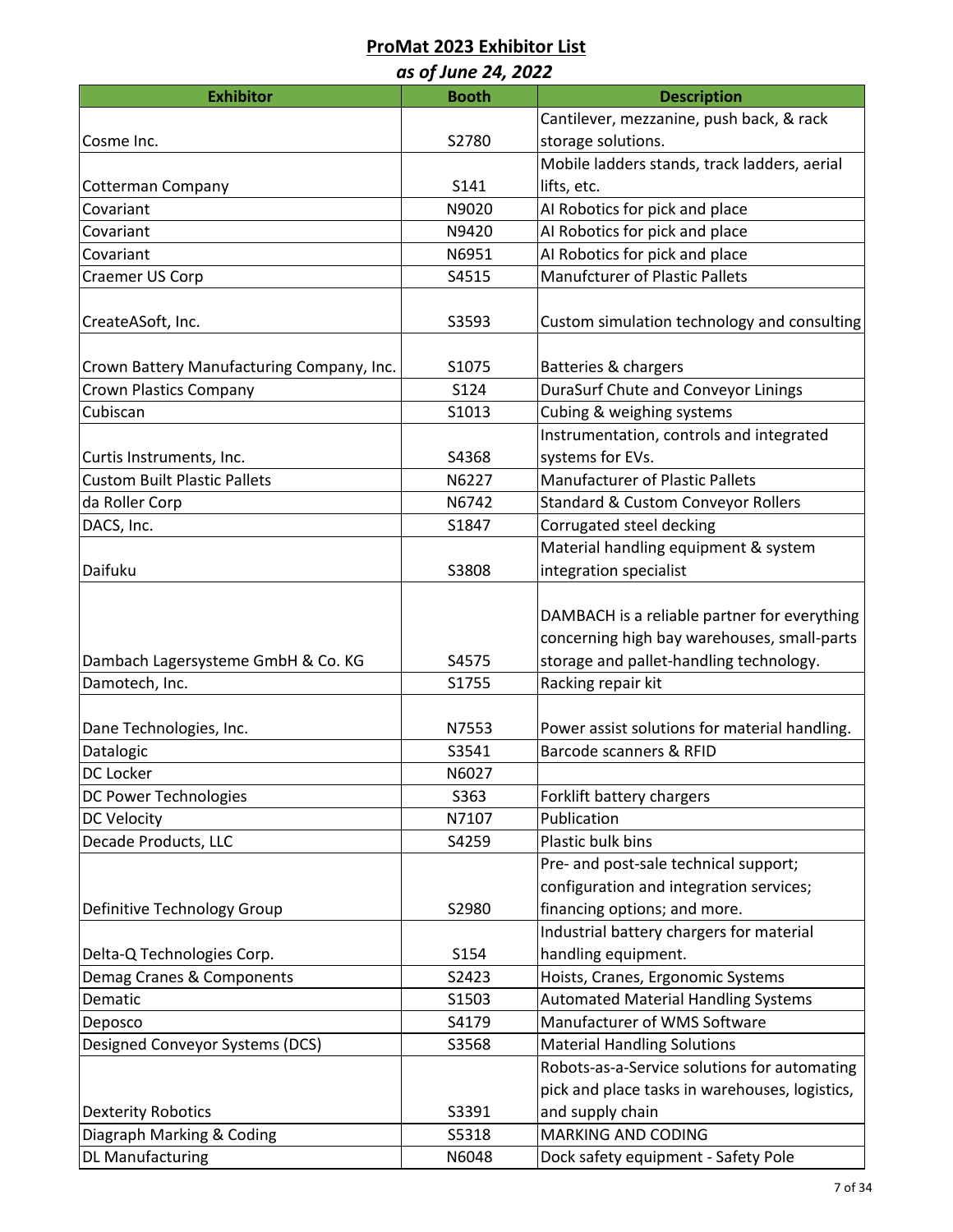| as of June 24, 2022                     |              |                                                    |  |
|-----------------------------------------|--------------|----------------------------------------------------|--|
| <b>Exhibitor</b>                        | <b>Booth</b> | <b>Description</b>                                 |  |
| DLN Integrated Systems, Inc.            | N6007        |                                                    |  |
| DMW&H                                   | S4118        | <b>Material Handling Solutions Provider</b>        |  |
|                                         |              |                                                    |  |
| Dodge Industrial, Inc.                  | N9120        | Mechanical power transmission solutions.           |  |
|                                         |              |                                                    |  |
| Doosan Industrial Vehicle America Corp. | S3559        | <b>Forklift Truck</b>                              |  |
| <b>Drader Manufacturing</b>             | S3461        | <b>Bulk Bag for Pallet Replacement</b>             |  |
| Dura-Belt, Inc.                         | S119         | Urethane power transmission belts                  |  |
|                                         |              | Loading Dock Equipment, Anti Fatigue               |  |
| <b>Durable Corporation</b>              | S216         | Matting                                            |  |
| Durham Manufacturing Company            | N6526        | Material handling, safety, storage.                |  |
| Dyna-Rack                               | S1819        | Portable racks                                     |  |
| EAM-Mosca Corp.                         | S4518        | Strapping and unitizing equipment                  |  |
| East Penn Manufacturing Co., Inc.       | S663         | Industrial batteries and chargers                  |  |
|                                         |              | Cloud Based Labor Business Intelligence            |  |
| Easy Metrics Inc.                       | S4477        | Solutions                                          |  |
|                                         |              | Manufacturer of Motors, Drives, Controls           |  |
| ebm-papst Inc.                          | S1872        | and Roller Assemblies                              |  |
| <b>Ecotec Ltd</b>                       | S1280        | Industrial battery chargers.                       |  |
| ecoZohm, LLC                            | S121         | LED lighting solutions.                            |  |
| EffiMat Storage Technology A/S          | N7939        | Intelligent AS/RS                                  |  |
| Electrovaya                             | S2315        | Lithium ion batteries.                             |  |
|                                         |              | palletizing & robotic material handling            |  |
| Elettric 80 Inc.                        | S3503        | solutions                                          |  |
|                                         |              | Develop, manufacture and install safety            |  |
| ELOKON Inc.                             | S2976        | systems for intralogistics.                        |  |
| EMES A.S.                               | N6134        | Casters & wheels                                   |  |
| EMH, Inc.                               | S4756        | <b>Overhead Cranes and Hoists</b>                  |  |
|                                         |              | Encompass provides ERP, voice-pick, WMS,           |  |
| <b>Encompass Technologies</b>           | S2876        | WCS Systems, and more.                             |  |
| ENDO KOGYO CO., LTD.                    | S2298        | <b>Mterial Handling Equipment</b>                  |  |
| EnerSys                                 | S612         | Industrial chargers and batteries                  |  |
|                                         |              |                                                    |  |
| <b>Engineered Products</b>              | S2939        | <b>Storage Racks and Material Handling Systems</b> |  |
| Engineering Innovation Inc.             | S4138        | Postage savings and sortation solutions.           |  |
| Enidine                                 | N8336a       | energy absorbtion products                         |  |
|                                         |              | Logistics and transportation cost                  |  |
| enVista                                 | S3879        | management services                                |  |
|                                         |              | Voice activated order picking hardware &           |  |
| <b>EPG (Ehrhardt Partner Group)</b>     | S1859        | software                                           |  |
|                                         |              |                                                    |  |
|                                         |              | ePicker is an elite material handling              |  |
|                                         |              | equipment provider that helps maximize the         |  |
|                                         |              | efficiency of eCommerce transactions for a         |  |
| ePicker                                 | N6757        | variety of applications and environments.          |  |
|                                         |              | Modular drawer cabinets, shelving, racks,          |  |
| <b>EQUIPTO</b>                          | N6430        | workbenches                                        |  |
|                                         |              |                                                    |  |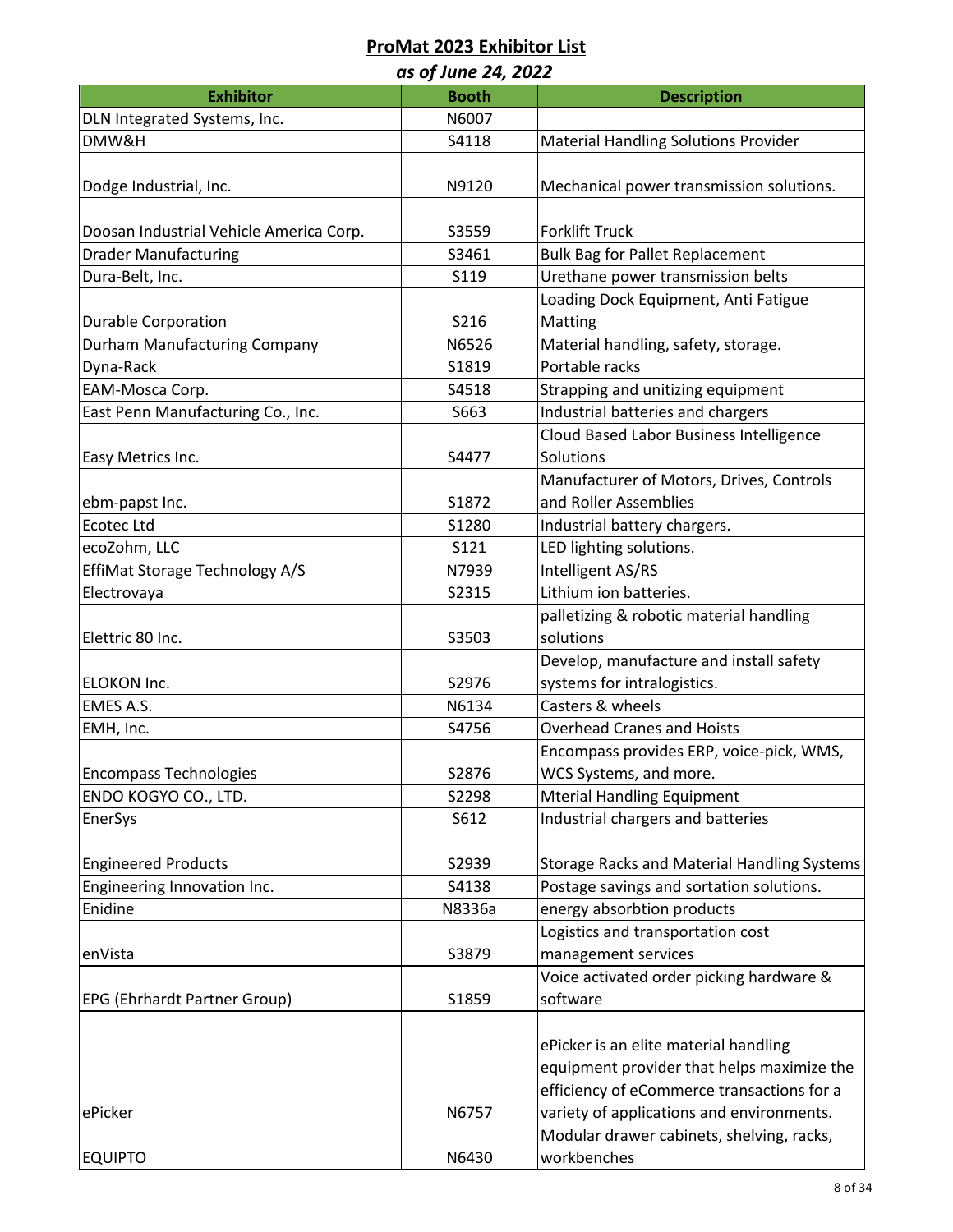| as of June 24, 2022                  |              |                                                |  |
|--------------------------------------|--------------|------------------------------------------------|--|
| <b>Exhibitor</b>                     | <b>Booth</b> | <b>Description</b>                             |  |
|                                      |              | Loading Racks, Arms and Fall protection for    |  |
| ErectaStep, LLC                      | S218         | bulk loading systems                           |  |
| Ergomat Inc.                         | S4918        | Ergonomic floor mats and seating               |  |
| ErgoStrap Inc.                       | S5038        | Pallet strapping equipment                     |  |
|                                      |              | Transportation Management Software and         |  |
| eShipping                            | S3447        | <b>Services</b>                                |  |
| <b>Eternity Technologies UK</b>      | S3195        | Motive power solutions.                        |  |
| <b>EtherCAT Technology Group</b>     | S1738        | <b>FieldBus Organization</b>                   |  |
| Euroroll GmbH                        | S5320        | Pallet Flow and Carton Flow Systems            |  |
| EuroSort Inc.                        | S3326        | Split tray sorters.                            |  |
|                                      |              |                                                |  |
|                                      |              | lithium battery, including lithium thionyl     |  |
|                                      |              | chloride (Li/SOCl2) cells, lithium manganese   |  |
|                                      |              | dioxide (Li/MnO2) cells, Lithium rechargeable  |  |
|                                      |              | cells, and can provide customized portable     |  |
| <b>EVE Energy North America</b>      | N6148        | power source solutions and OEM services.       |  |
| <b>Exmile Tire North America</b>     | N6018        | Manufacture Milemax forklift tires.            |  |
| Exotec                               | N7325        | Goods to Person Picking System                 |  |
|                                      |              | Manufacturer of Forklift Batteries, Stationary |  |
|                                      |              | Batteries, UPS Batteries & Battery Testing     |  |
| Exponential Power, Inc.              | S1484        | Equipment                                      |  |
|                                      |              | Material Lifts, Freight Elevators, VRC with a  |  |
| <b>Express Elevators &amp; Lifts</b> | N6231        | Rider                                          |  |
| EZTurner                             | N6541        | load turners                                   |  |
|                                      |              | Robots for Material handling, order picking,   |  |
| <b>FANUC America Corporation</b>     | N7520        | and palletizing                                |  |
| <b>FAST Global Solutions</b>         | S2375        | Conveyor equipment                             |  |
|                                      |              | Contactless Identification (RFID), electronic  |  |
|                                      |              | control systems, traffic sensor systems and    |  |
| <b>FEIG Electronics</b>              | S4570        | payment terminals                              |  |
|                                      |              | Paper and plastic banding (heat-seal and       |  |
|                                      |              | ultrasonic), Automatic rubber banding,         |  |
|                                      |              | Shrink wrapping, Strapping, Stretch film, and  |  |
| Felins, Inc.                         | N8717        | Tying.                                         |  |
|                                      |              | Conveying Belts - Link and Polyurethane,       |  |
| Fenner Drives, Inc.                  | S5344        | <b>Tensioners and Pulleys</b>                  |  |
|                                      |              | Conveyor components and components             |  |
| Ferag America Inc.                   | S4541        | manufacturer.                                  |  |
| <b>Festo Corporation</b>             | N8118        | Industrial Automation components.              |  |
|                                      |              | INTELLI-PLAC placards for labeling and         |  |
| FilmLOC Inc.                         | S1836        | relabeling reusables & racking.                |  |
| <b>FINETOP CABIN</b>                 | N6021        | Forklift cabins                                |  |
|                                      |              | Automated sorting systems for material         |  |
| Fives Intralogistics Corp.           | S3341        | handling industry                              |  |
| <b>FKK USA</b>                       | N10315       | Manufacturer of forklift wheels                |  |
|                                      |              | Belt Splicing & Cleaning Systems, Belt         |  |
| Flexco                               | N6845        | Accessories                                    |  |
|                                      |              |                                                |  |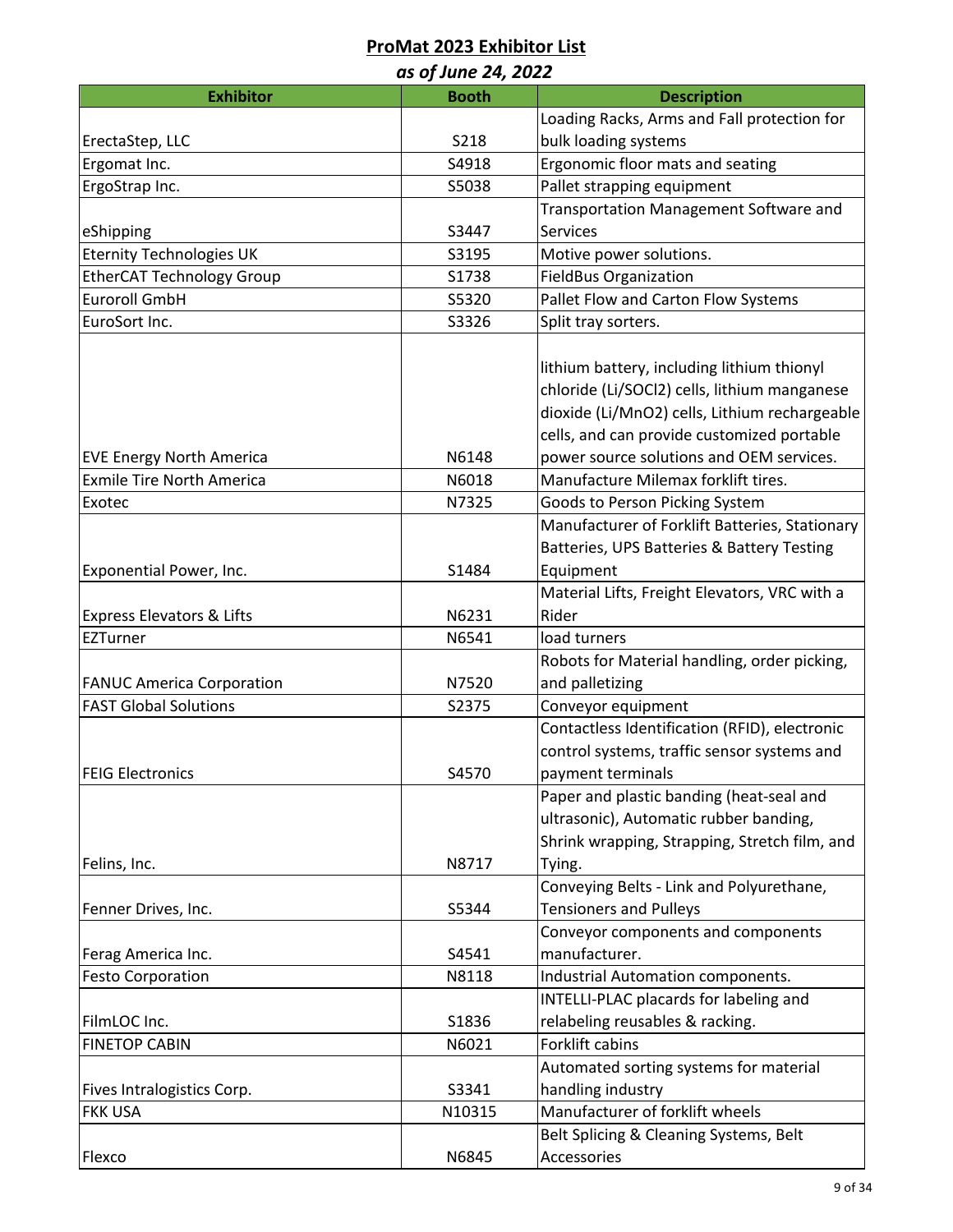| <b>Exhibitor</b><br><b>Booth</b><br><b>Description</b><br>Material handling containers<br><b>Flexcon Container</b><br>S1822<br>Flexi ? Narrow Aisle Ltd.<br>N6129<br>N6724<br><b>Material Handling Carts</b><br>FlexQube Inc.<br><b>FlexSim Software Products</b><br><b>Simulation Software</b><br>N6659<br><b>FLEXSPACE</b><br>S1791<br>Racks<br>New & Remanufactured electronics used on<br>S975<br>powered vehicles.<br>Flight Systems Industrial Products<br><b>Floatic Robotics</b><br>N8514<br><b>Floatic Robotics</b><br>N8415<br>Flow Rite Millenium single point watering<br>S324<br><b>Flow-Rite Controls</b><br>systems.<br>Power belt curves<br>Flow-Turn Inc.<br>S1628<br>FL-Simulators Inc.<br>S3771<br>Forklift driver training.<br>Manufacturer of Industrial Batteries an<br><b>Flux Power</b><br>S2984<br>Motive Power Solutions.<br>S641<br><b>FMH Conveyors</b><br>Flexible and rigid conveyor systems<br>FoldedPak, Inc.<br>Cushioning material for packaging<br>S4535<br>Wire cages, sheet metal cabinets, wire<br><b>Folding Guard</b><br>S231<br>decking<br>Consulting, operations and systems design,<br>implementation, warehouse control systems<br>Fortna Inc.<br>N7129<br>ForwardX is a global technology developer<br>focused on Artificial Intelligence and its<br>successful application to intelligent robotics.<br><b>ForwardX Robotics</b><br>N6154<br>Automated labeling systems and RFID<br>S1731<br>solutions.<br>FOX IV Technologies Inc.<br>Automated forklift that can unload pallets<br>from trailers to receiving docks.<br>Fox Robotics Inc.<br>N6565<br>Imaging and vision technologies that play a<br>key role in automation, robotics and the IoT-<br>connected factory and are key drivers in<br>cognitive systems and vision based artificial<br>intelligence<br>FRAMOS Technologies Inc.<br>N6247 | as of June 24, 2022 |  |
|-----------------------------------------------------------------------------------------------------------------------------------------------------------------------------------------------------------------------------------------------------------------------------------------------------------------------------------------------------------------------------------------------------------------------------------------------------------------------------------------------------------------------------------------------------------------------------------------------------------------------------------------------------------------------------------------------------------------------------------------------------------------------------------------------------------------------------------------------------------------------------------------------------------------------------------------------------------------------------------------------------------------------------------------------------------------------------------------------------------------------------------------------------------------------------------------------------------------------------------------------------------------------------------------------------------------------------------------------------------------------------------------------------------------------------------------------------------------------------------------------------------------------------------------------------------------------------------------------------------------------------------------------------------------------------------------------------------------------------------------------------------------------------------------------------------------------------------------------------|---------------------|--|
|                                                                                                                                                                                                                                                                                                                                                                                                                                                                                                                                                                                                                                                                                                                                                                                                                                                                                                                                                                                                                                                                                                                                                                                                                                                                                                                                                                                                                                                                                                                                                                                                                                                                                                                                                                                                                                                     |                     |  |
|                                                                                                                                                                                                                                                                                                                                                                                                                                                                                                                                                                                                                                                                                                                                                                                                                                                                                                                                                                                                                                                                                                                                                                                                                                                                                                                                                                                                                                                                                                                                                                                                                                                                                                                                                                                                                                                     |                     |  |
|                                                                                                                                                                                                                                                                                                                                                                                                                                                                                                                                                                                                                                                                                                                                                                                                                                                                                                                                                                                                                                                                                                                                                                                                                                                                                                                                                                                                                                                                                                                                                                                                                                                                                                                                                                                                                                                     |                     |  |
|                                                                                                                                                                                                                                                                                                                                                                                                                                                                                                                                                                                                                                                                                                                                                                                                                                                                                                                                                                                                                                                                                                                                                                                                                                                                                                                                                                                                                                                                                                                                                                                                                                                                                                                                                                                                                                                     |                     |  |
|                                                                                                                                                                                                                                                                                                                                                                                                                                                                                                                                                                                                                                                                                                                                                                                                                                                                                                                                                                                                                                                                                                                                                                                                                                                                                                                                                                                                                                                                                                                                                                                                                                                                                                                                                                                                                                                     |                     |  |
|                                                                                                                                                                                                                                                                                                                                                                                                                                                                                                                                                                                                                                                                                                                                                                                                                                                                                                                                                                                                                                                                                                                                                                                                                                                                                                                                                                                                                                                                                                                                                                                                                                                                                                                                                                                                                                                     |                     |  |
|                                                                                                                                                                                                                                                                                                                                                                                                                                                                                                                                                                                                                                                                                                                                                                                                                                                                                                                                                                                                                                                                                                                                                                                                                                                                                                                                                                                                                                                                                                                                                                                                                                                                                                                                                                                                                                                     |                     |  |
|                                                                                                                                                                                                                                                                                                                                                                                                                                                                                                                                                                                                                                                                                                                                                                                                                                                                                                                                                                                                                                                                                                                                                                                                                                                                                                                                                                                                                                                                                                                                                                                                                                                                                                                                                                                                                                                     |                     |  |
|                                                                                                                                                                                                                                                                                                                                                                                                                                                                                                                                                                                                                                                                                                                                                                                                                                                                                                                                                                                                                                                                                                                                                                                                                                                                                                                                                                                                                                                                                                                                                                                                                                                                                                                                                                                                                                                     |                     |  |
|                                                                                                                                                                                                                                                                                                                                                                                                                                                                                                                                                                                                                                                                                                                                                                                                                                                                                                                                                                                                                                                                                                                                                                                                                                                                                                                                                                                                                                                                                                                                                                                                                                                                                                                                                                                                                                                     |                     |  |
|                                                                                                                                                                                                                                                                                                                                                                                                                                                                                                                                                                                                                                                                                                                                                                                                                                                                                                                                                                                                                                                                                                                                                                                                                                                                                                                                                                                                                                                                                                                                                                                                                                                                                                                                                                                                                                                     |                     |  |
|                                                                                                                                                                                                                                                                                                                                                                                                                                                                                                                                                                                                                                                                                                                                                                                                                                                                                                                                                                                                                                                                                                                                                                                                                                                                                                                                                                                                                                                                                                                                                                                                                                                                                                                                                                                                                                                     |                     |  |
|                                                                                                                                                                                                                                                                                                                                                                                                                                                                                                                                                                                                                                                                                                                                                                                                                                                                                                                                                                                                                                                                                                                                                                                                                                                                                                                                                                                                                                                                                                                                                                                                                                                                                                                                                                                                                                                     |                     |  |
|                                                                                                                                                                                                                                                                                                                                                                                                                                                                                                                                                                                                                                                                                                                                                                                                                                                                                                                                                                                                                                                                                                                                                                                                                                                                                                                                                                                                                                                                                                                                                                                                                                                                                                                                                                                                                                                     |                     |  |
|                                                                                                                                                                                                                                                                                                                                                                                                                                                                                                                                                                                                                                                                                                                                                                                                                                                                                                                                                                                                                                                                                                                                                                                                                                                                                                                                                                                                                                                                                                                                                                                                                                                                                                                                                                                                                                                     |                     |  |
|                                                                                                                                                                                                                                                                                                                                                                                                                                                                                                                                                                                                                                                                                                                                                                                                                                                                                                                                                                                                                                                                                                                                                                                                                                                                                                                                                                                                                                                                                                                                                                                                                                                                                                                                                                                                                                                     |                     |  |
|                                                                                                                                                                                                                                                                                                                                                                                                                                                                                                                                                                                                                                                                                                                                                                                                                                                                                                                                                                                                                                                                                                                                                                                                                                                                                                                                                                                                                                                                                                                                                                                                                                                                                                                                                                                                                                                     |                     |  |
|                                                                                                                                                                                                                                                                                                                                                                                                                                                                                                                                                                                                                                                                                                                                                                                                                                                                                                                                                                                                                                                                                                                                                                                                                                                                                                                                                                                                                                                                                                                                                                                                                                                                                                                                                                                                                                                     |                     |  |
|                                                                                                                                                                                                                                                                                                                                                                                                                                                                                                                                                                                                                                                                                                                                                                                                                                                                                                                                                                                                                                                                                                                                                                                                                                                                                                                                                                                                                                                                                                                                                                                                                                                                                                                                                                                                                                                     |                     |  |
|                                                                                                                                                                                                                                                                                                                                                                                                                                                                                                                                                                                                                                                                                                                                                                                                                                                                                                                                                                                                                                                                                                                                                                                                                                                                                                                                                                                                                                                                                                                                                                                                                                                                                                                                                                                                                                                     |                     |  |
|                                                                                                                                                                                                                                                                                                                                                                                                                                                                                                                                                                                                                                                                                                                                                                                                                                                                                                                                                                                                                                                                                                                                                                                                                                                                                                                                                                                                                                                                                                                                                                                                                                                                                                                                                                                                                                                     |                     |  |
|                                                                                                                                                                                                                                                                                                                                                                                                                                                                                                                                                                                                                                                                                                                                                                                                                                                                                                                                                                                                                                                                                                                                                                                                                                                                                                                                                                                                                                                                                                                                                                                                                                                                                                                                                                                                                                                     |                     |  |
|                                                                                                                                                                                                                                                                                                                                                                                                                                                                                                                                                                                                                                                                                                                                                                                                                                                                                                                                                                                                                                                                                                                                                                                                                                                                                                                                                                                                                                                                                                                                                                                                                                                                                                                                                                                                                                                     |                     |  |
|                                                                                                                                                                                                                                                                                                                                                                                                                                                                                                                                                                                                                                                                                                                                                                                                                                                                                                                                                                                                                                                                                                                                                                                                                                                                                                                                                                                                                                                                                                                                                                                                                                                                                                                                                                                                                                                     |                     |  |
|                                                                                                                                                                                                                                                                                                                                                                                                                                                                                                                                                                                                                                                                                                                                                                                                                                                                                                                                                                                                                                                                                                                                                                                                                                                                                                                                                                                                                                                                                                                                                                                                                                                                                                                                                                                                                                                     |                     |  |
|                                                                                                                                                                                                                                                                                                                                                                                                                                                                                                                                                                                                                                                                                                                                                                                                                                                                                                                                                                                                                                                                                                                                                                                                                                                                                                                                                                                                                                                                                                                                                                                                                                                                                                                                                                                                                                                     |                     |  |
|                                                                                                                                                                                                                                                                                                                                                                                                                                                                                                                                                                                                                                                                                                                                                                                                                                                                                                                                                                                                                                                                                                                                                                                                                                                                                                                                                                                                                                                                                                                                                                                                                                                                                                                                                                                                                                                     |                     |  |
|                                                                                                                                                                                                                                                                                                                                                                                                                                                                                                                                                                                                                                                                                                                                                                                                                                                                                                                                                                                                                                                                                                                                                                                                                                                                                                                                                                                                                                                                                                                                                                                                                                                                                                                                                                                                                                                     |                     |  |
|                                                                                                                                                                                                                                                                                                                                                                                                                                                                                                                                                                                                                                                                                                                                                                                                                                                                                                                                                                                                                                                                                                                                                                                                                                                                                                                                                                                                                                                                                                                                                                                                                                                                                                                                                                                                                                                     |                     |  |
|                                                                                                                                                                                                                                                                                                                                                                                                                                                                                                                                                                                                                                                                                                                                                                                                                                                                                                                                                                                                                                                                                                                                                                                                                                                                                                                                                                                                                                                                                                                                                                                                                                                                                                                                                                                                                                                     |                     |  |
|                                                                                                                                                                                                                                                                                                                                                                                                                                                                                                                                                                                                                                                                                                                                                                                                                                                                                                                                                                                                                                                                                                                                                                                                                                                                                                                                                                                                                                                                                                                                                                                                                                                                                                                                                                                                                                                     |                     |  |
|                                                                                                                                                                                                                                                                                                                                                                                                                                                                                                                                                                                                                                                                                                                                                                                                                                                                                                                                                                                                                                                                                                                                                                                                                                                                                                                                                                                                                                                                                                                                                                                                                                                                                                                                                                                                                                                     |                     |  |
|                                                                                                                                                                                                                                                                                                                                                                                                                                                                                                                                                                                                                                                                                                                                                                                                                                                                                                                                                                                                                                                                                                                                                                                                                                                                                                                                                                                                                                                                                                                                                                                                                                                                                                                                                                                                                                                     |                     |  |
|                                                                                                                                                                                                                                                                                                                                                                                                                                                                                                                                                                                                                                                                                                                                                                                                                                                                                                                                                                                                                                                                                                                                                                                                                                                                                                                                                                                                                                                                                                                                                                                                                                                                                                                                                                                                                                                     |                     |  |
|                                                                                                                                                                                                                                                                                                                                                                                                                                                                                                                                                                                                                                                                                                                                                                                                                                                                                                                                                                                                                                                                                                                                                                                                                                                                                                                                                                                                                                                                                                                                                                                                                                                                                                                                                                                                                                                     |                     |  |
|                                                                                                                                                                                                                                                                                                                                                                                                                                                                                                                                                                                                                                                                                                                                                                                                                                                                                                                                                                                                                                                                                                                                                                                                                                                                                                                                                                                                                                                                                                                                                                                                                                                                                                                                                                                                                                                     |                     |  |
|                                                                                                                                                                                                                                                                                                                                                                                                                                                                                                                                                                                                                                                                                                                                                                                                                                                                                                                                                                                                                                                                                                                                                                                                                                                                                                                                                                                                                                                                                                                                                                                                                                                                                                                                                                                                                                                     |                     |  |
| Manufacturer and marketer of conveyor                                                                                                                                                                                                                                                                                                                                                                                                                                                                                                                                                                                                                                                                                                                                                                                                                                                                                                                                                                                                                                                                                                                                                                                                                                                                                                                                                                                                                                                                                                                                                                                                                                                                                                                                                                                                               |                     |  |
| system components and steel ball products                                                                                                                                                                                                                                                                                                                                                                                                                                                                                                                                                                                                                                                                                                                                                                                                                                                                                                                                                                                                                                                                                                                                                                                                                                                                                                                                                                                                                                                                                                                                                                                                                                                                                                                                                                                                           |                     |  |
| used in a variety of applications.<br><b>FRANTZ Manufacturing Company</b><br>S2594                                                                                                                                                                                                                                                                                                                                                                                                                                                                                                                                                                                                                                                                                                                                                                                                                                                                                                                                                                                                                                                                                                                                                                                                                                                                                                                                                                                                                                                                                                                                                                                                                                                                                                                                                                  |                     |  |
| <b>Frazier Industrial Company</b><br>Pallet rack storage systems<br>S2575                                                                                                                                                                                                                                                                                                                                                                                                                                                                                                                                                                                                                                                                                                                                                                                                                                                                                                                                                                                                                                                                                                                                                                                                                                                                                                                                                                                                                                                                                                                                                                                                                                                                                                                                                                           |                     |  |
| Cloud based TMS software that makes                                                                                                                                                                                                                                                                                                                                                                                                                                                                                                                                                                                                                                                                                                                                                                                                                                                                                                                                                                                                                                                                                                                                                                                                                                                                                                                                                                                                                                                                                                                                                                                                                                                                                                                                                                                                                 |                     |  |
| logistics simple.<br>FreightPOP<br>S4968                                                                                                                                                                                                                                                                                                                                                                                                                                                                                                                                                                                                                                                                                                                                                                                                                                                                                                                                                                                                                                                                                                                                                                                                                                                                                                                                                                                                                                                                                                                                                                                                                                                                                                                                                                                                            |                     |  |
| <b>Automated Pallet Dimensioning</b><br>FreightSnap<br>N6635                                                                                                                                                                                                                                                                                                                                                                                                                                                                                                                                                                                                                                                                                                                                                                                                                                                                                                                                                                                                                                                                                                                                                                                                                                                                                                                                                                                                                                                                                                                                                                                                                                                                                                                                                                                        |                     |  |
| FROETEK Plastic Technology Corp.<br>Battery components and filling systems.<br>S127                                                                                                                                                                                                                                                                                                                                                                                                                                                                                                                                                                                                                                                                                                                                                                                                                                                                                                                                                                                                                                                                                                                                                                                                                                                                                                                                                                                                                                                                                                                                                                                                                                                                                                                                                                 |                     |  |
| Fulterer USA, Inc.<br>S108<br><b>Storage Equipment</b>                                                                                                                                                                                                                                                                                                                                                                                                                                                                                                                                                                                                                                                                                                                                                                                                                                                                                                                                                                                                                                                                                                                                                                                                                                                                                                                                                                                                                                                                                                                                                                                                                                                                                                                                                                                              |                     |  |
|                                                                                                                                                                                                                                                                                                                                                                                                                                                                                                                                                                                                                                                                                                                                                                                                                                                                                                                                                                                                                                                                                                                                                                                                                                                                                                                                                                                                                                                                                                                                                                                                                                                                                                                                                                                                                                                     |                     |  |
| Injury Prevention and Ergonomics Training<br>Future Industrial Technologies, Inc.<br>S4831                                                                                                                                                                                                                                                                                                                                                                                                                                                                                                                                                                                                                                                                                                                                                                                                                                                                                                                                                                                                                                                                                                                                                                                                                                                                                                                                                                                                                                                                                                                                                                                                                                                                                                                                                          |                     |  |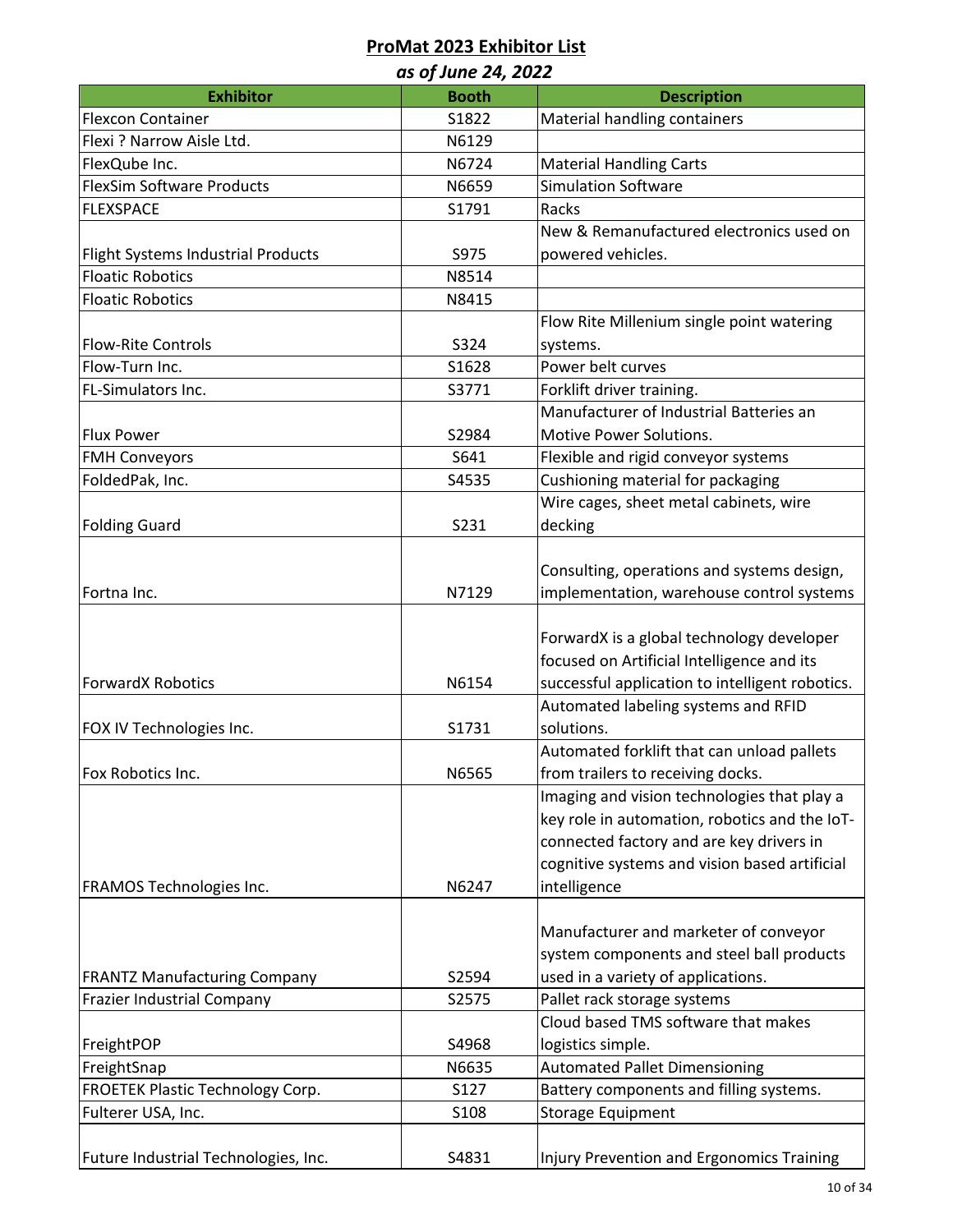| as of June 24, 2022                      |              |                                              |  |
|------------------------------------------|--------------|----------------------------------------------|--|
| <b>Exhibitor</b>                         | <b>Booth</b> | <b>Description</b>                           |  |
|                                          |              |                                              |  |
|                                          |              | The FY-1 Empty Pallet Return was developed   |  |
|                                          |              | by FY Industries. Developed for employees to |  |
|                                          |              | handle heavy and awkward pallets much        |  |
|                                          |              | easier and safer. It allows the worker to    |  |
|                                          |              | easily stack up to 7 pallets into the pallet |  |
|                                          |              | staging area and then letting The FY-1 Empty |  |
| FY Industries, LLC                       | S321         | Pallet Return do the rest.                   |  |
|                                          |              | Cranes, Hoists, Monorails, Controls &        |  |
| G.W. Becker, Inc.                        | S1722        | <b>Controlling Devices</b>                   |  |
|                                          |              | Manufacture loading dock and roofing safety  |  |
| <b>Garlock Safety Systems</b>            | S4223        | equipment                                    |  |
| GASPARINI S.p.A.                         | S2796        | Roll forming solutions.                      |  |
| <b>Gauer Metal Products</b>              | S4931        | Mfg-entire flow rack systems                 |  |
|                                          |              | Warehouse Technology, Intralogistics         |  |
| GEBHARDT USA, Inc                        | N7357        | Solutions, IOT                               |  |
| Geekplus America, Inc.                   | N7307        | Advanced robotics and AI technologies        |  |
| Geekplus America, Inc.                   | N7507        | Advanced robotics and AI technologies        |  |
|                                          |              | Smart telematics to boost your industrial    |  |
| <b>GemOne</b>                            | S4468        | fleet efficiency.                            |  |
| <b>GENERALSCAN INC.</b>                  | S2597        | <b>Barcode Scanners and Related Software</b> |  |
| Generix Group                            | S3588        | Supply chain execution software              |  |
| Georg Utz, Inc.                          | S4709        | <b>Plastic Containers and Pallets</b>        |  |
|                                          |              |                                              |  |
| Getac USA                                | S2784        | Rugged computers and handheld devices.       |  |
| Giant-Move Holding, Inc.                 | S5033        | <b>Material Handling Equipment</b>           |  |
| <b>Gideon Brothers</b>                   | N8307        | <b>Robotics for Supply Chains</b>            |  |
|                                          |              |                                              |  |
| Gleeson Constructors & Engineers, L.L.C. | S305         | Design and engineering                       |  |
| Global Industrial                        | N6763        | <b>Material Handling Product</b>             |  |
|                                          |              | Full Service Provider of Engineered          |  |
| Globe Composite Solutions, LLC           | S4828        | Composite Products.                          |  |
|                                          |              | Loading dock safety equipment: truck and     |  |
| GMR Safety Inc.                          | S1456        | vehicle restraint systems                    |  |
| GNB by Stryten Energy                    | S252         | Industrial batteries/chargers                |  |
| <b>Godex Americas</b>                    | S336         | <b>Manufacturer of Label Printers</b>        |  |
|                                          |              | Material Handling Equipment and Ergonomic    |  |
| Gorbel Inc.                              | S1531        | <b>Lifting Devices</b>                       |  |
| GPS Inventory Solutions, Inc             | S5035        | <b>Inventory Management</b>                  |  |
|                                          |              | Electrical Safety & IIoT Vibration/Temp.     |  |
| Grace Technologies, Inc.                 | N8519        | <b>Monitoring Devices</b>                    |  |
| Grammer Inc.                             | S5137        | Forklift Seat Manufacturer                   |  |
| <b>Green Cubes Technology</b>            | S1761        | <b>Lithium Safe Flex Batteries</b>           |  |
| <b>Grenzebach Corporation</b>            | S2341        | Automation systems integrator.               |  |
| GreyOrange Inc.                          | S3353        | Automated picking system and robot           |  |
| <b>Greystone Logistics</b>               | S3521        | <b>Modular Plastic Pallets</b>               |  |
| GSM America Inc.                         | S1626        | <b>Machine Guarding</b>                      |  |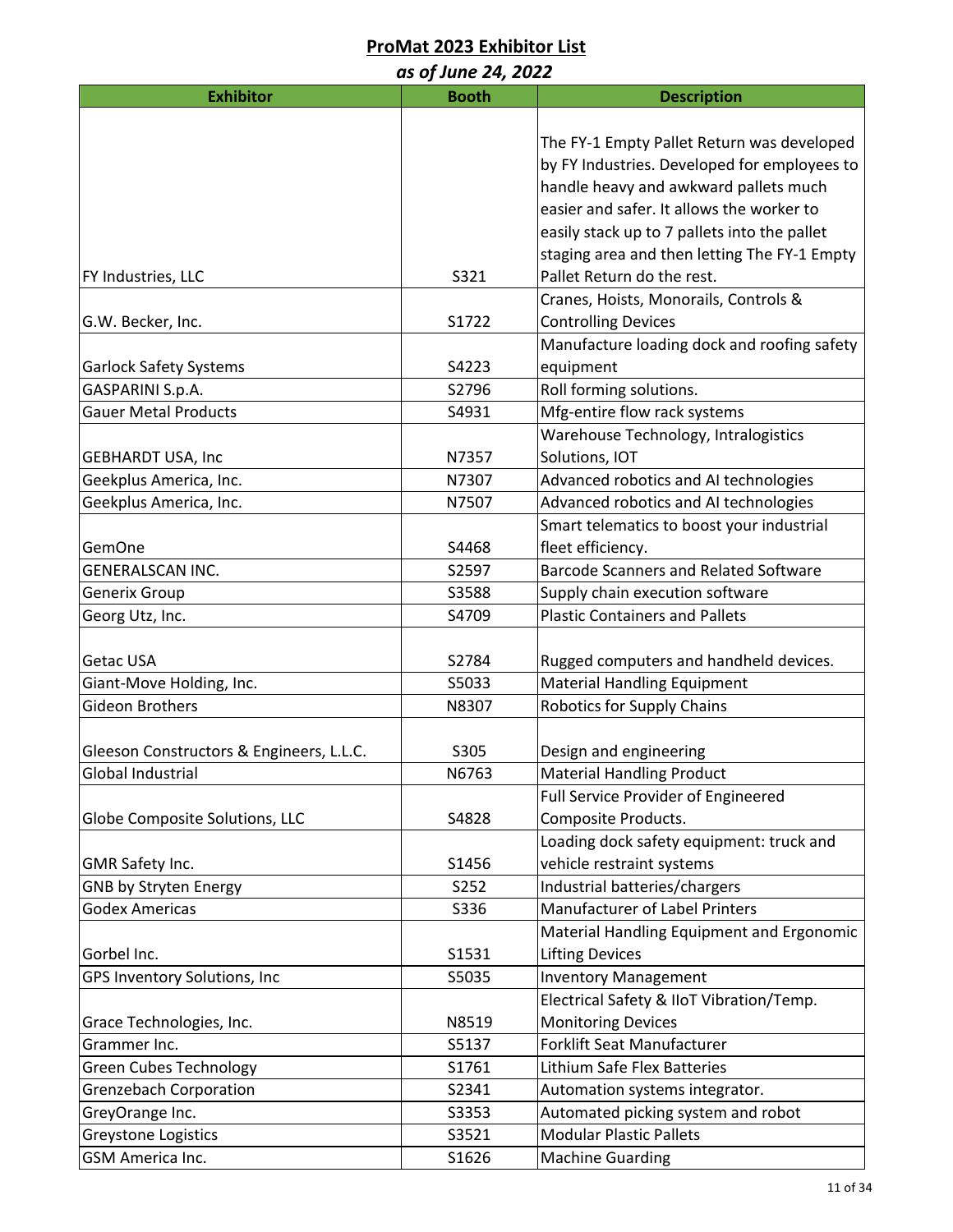|                                           | US UJ JUNE Z4, ZUZZ |                                                |
|-------------------------------------------|---------------------|------------------------------------------------|
| <b>Exhibitor</b>                          | <b>Booth</b>        | <b>Description</b>                             |
|                                           |                     |                                                |
| <b>Habasit America</b>                    | S1884               | Conveyor belting, power transmission belting   |
|                                           |                     | Warehouse robotics, Goods to person system     |
| HAI Robotics U.S.A. Inc.                  | N7900               | with AGV                                       |
|                                           |                     | Quick ship lockers, shelving, rivet, cabinets  |
| Hallowell                                 | S3859               | and portable gates                             |
| <b>HAMACO Industries Corporation</b>      | S1528               | MH carts, dollies, and manipulators.           |
|                                           |                     | Industrial casters, wheels & non-powered       |
| Hamilton Caster & Mfg. Co.                | S1816               | material handling equipment                    |
| Handheld                                  | S4277               | Rugged handheld computers.                     |
|                                           |                     | Manufacture floor mounted safety               |
|                                           |                     | equipment, dock equipment, ergonomic           |
|                                           |                     | equipment, packaging equipment and other       |
|                                           |                     | material handling products to serve the        |
| Handle It Inc.                            | S261                | needs of industrial customers.                 |
| Handling Systems International Inc.       | N6539               | Jib, Gantry and Bridge Crane Systems           |
|                                           |                     |                                                |
| Hanel Storage Systems                     | S3523               | Vertical carousel/storage/retrieval systems    |
| HANGCHA GROUP CO., LTD.                   | S1959               | <b>Forklift Trucks</b>                         |
| Hangzhou Coevolution Technology Company   |                     |                                                |
| Ltd,.                                     | N8301               |                                                |
| HANGZHOU OLE-SYSTEMS CO., LTD             | N8244               | <b>LiDAR Sensors</b>                           |
| Hannibal Industries, Inc.                 | S1068               | <b>Rack Manufacturers</b>                      |
| Harrington Hoists, Inc.                   | N6509               | Manual and electric hoists and cranes          |
|                                           |                     | Computer docking stations, mounting for        |
| Havis, Inc.                               | S4168               | forklifts and work carts.                      |
|                                           |                     |                                                |
| Hawker Powersource, Inc.                  | S1912               | Industrial battery products and chargers       |
|                                           |                     |                                                |
|                                           |                     | Radio remote control systems for cranes,       |
| HBC-radiomatic, Inc.                      | N6512               | machines & industrial equipment.               |
|                                           |                     | Cleaning zone for all wheels from all Material |
| Heute Inc. - Clean Facility Solutions     | S205                | Handling Devices.                              |
| Hilti North America                       | N6039               |                                                |
|                                           |                     | most precise and reliable equipment to         |
|                                           |                     | pedestrian collision avoidance system on the   |
| <b>HITNOT Proximity Detection</b>         | N6133               | market                                         |
|                                           |                     | Products for the foodservice and food retail   |
| Hobart FEG (Food Equipment Group)         | N6621               | industry                                       |
|                                           |                     | Hoist is the only international magazine for   |
| <b>Hoist Magazine</b>                     | N10129              | the overhead lifting sector.                   |
|                                           |                     | Integrated material handling systems and       |
| Honeywell Intelligrated                   | S618a               | products; Smart Robotics                       |
|                                           |                     |                                                |
| Honeywell Safety & Productivity Solutions | S618b               | Wireless data communications and networks      |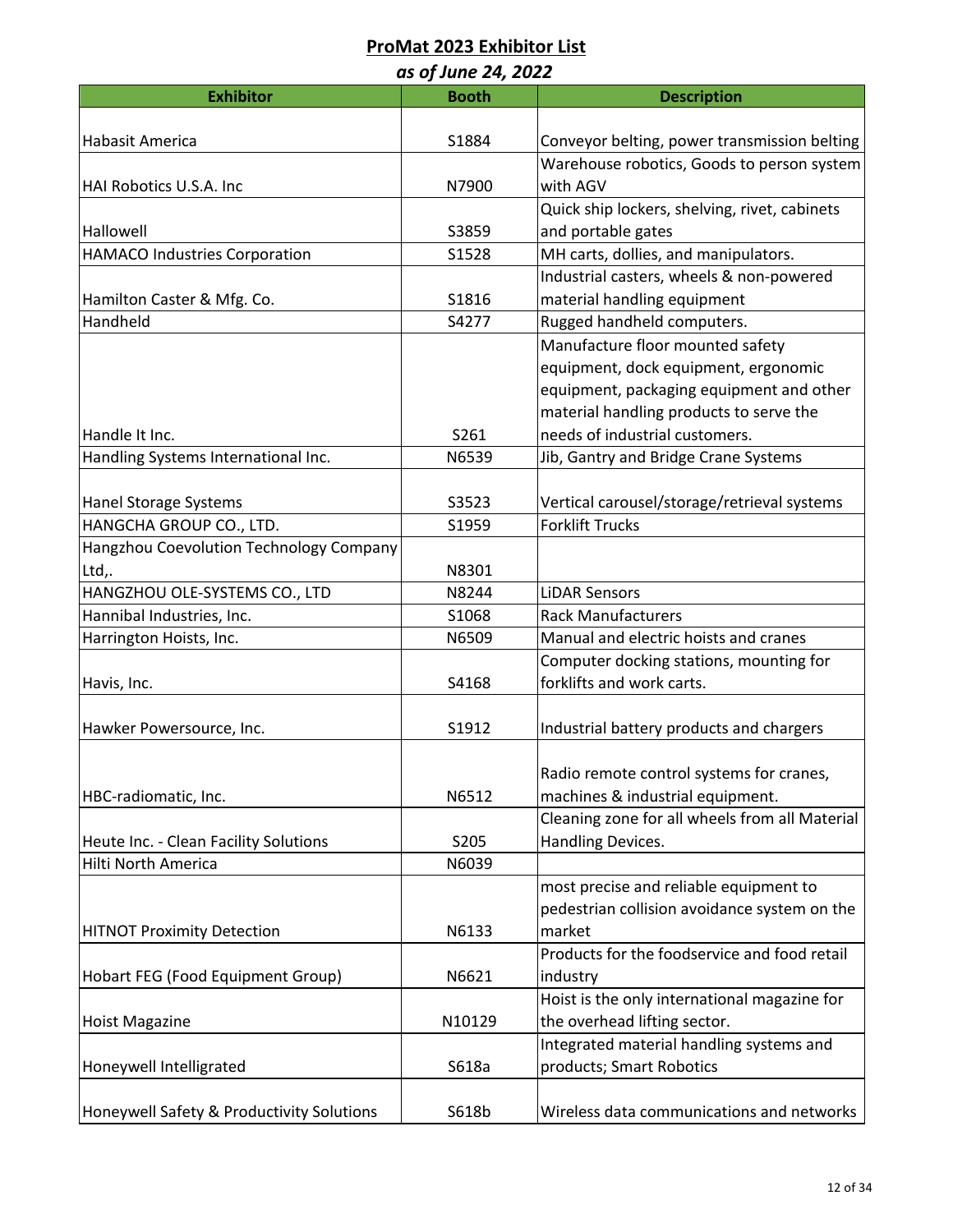| as of June 24, 2022                    |              |                                                 |  |
|----------------------------------------|--------------|-------------------------------------------------|--|
| <b>Exhibitor</b>                       | <b>Booth</b> | <b>Description</b>                              |  |
|                                        |              |                                                 |  |
|                                        |              | Systems integrator and facilitator offering     |  |
| Howland Technology, Inc.               | S2791        | the best quality components and service         |  |
| <b>HSM of America</b>                  | S334         | Compactors and shredders.                       |  |
| <b>HubNetic LLC</b>                    | S4470        |                                                 |  |
|                                        |              | Manufacturer of modular perimeter machine       |  |
| Husky Rack & Wire                      | S1763        | guarding; Pallet racks; boltless wire partition |  |
| <b>Hyster Company</b>                  | S1212        | Lift trucks                                     |  |
| Hy-Tek Material Handling, LLC          | S5168        | Material handling solutions                     |  |
| <b>IAM Robotics</b>                    | N7311        | <b>Automated Robotics Solutions</b>             |  |
| ID Technology, a Division of Pro Mach  | S3803b       | Print & Apply Labeling Equipment                |  |
| Ideal Warehouse Innovations, Inc.      | S3350        | Rack guarding and padding systems.              |  |
|                                        |              |                                                 |  |
|                                        |              | Fully automatic solutions for material supply   |  |
| Identytec GmbH & Co. KG                | S5149        | control for the manufacturing industry.         |  |
| ifm efector, inc.                      | N7925        | Sensors and controls                            |  |
|                                        |              | Bar grating for racking, shelving, walkways     |  |
| <b>IKG</b>                             | N6022        | and storage areas.                              |  |
| i-Lift Equipment Ltd.                  | S156         | Pallet trucks, lift carts                       |  |
|                                        |              | Heavy duty folding gates; manufacture loss      |  |
| Illinois Engineered Products Inc.      | N6029        | prevention systems                              |  |
|                                        |              | Gobo projectors to project safety signage in    |  |
| Image Projection                       | S4173        | the workplace.                                  |  |
| IMER Group   USA                       | S4779        | <b>Aerial Lifts</b>                             |  |
|                                        |              | Nylon rack & conveyor guarding, Mezzanine       |  |
| InCord, Ltd.                           | S1172        | safety gates                                    |  |
|                                        |              |                                                 |  |
|                                        |              | Merchandise Demand Planning, OTB                |  |
|                                        |              | Management, Distribution (First Time            |  |
|                                        |              | Allocation, Replenishment and Inter-Store       |  |
| Increff                                | N10123       | Transfer) and Business Intelligence             |  |
|                                        |              | Steel Fabrication & Design Build Project        |  |
| Indiana Bridge, Inc.                   | S5314        | Delivery                                        |  |
| <b>Industrial Netting</b>              | N6444        | Warehouse rack safety netting                   |  |
|                                        |              |                                                 |  |
|                                        |              | Mobile units that complete the transaction      |  |
| Infinite Peripherals                   | S2998        | cycle wherever it takes place.                  |  |
| Infoplus Commerce                      | N6051        | Cloud-Based Warehouse Management SaaS           |  |
| Ing. O. Fiorentini SpA                 | N8723        | <b>Industrial Cleaning Scrubbing Machines</b>   |  |
|                                        |              | Inventory control and asset management          |  |
| Intelligent Dispensing Solutions (IDS) | N8517        | solutions                                       |  |
| Inteplast Group                        | N6623        | <b>Corrugated Plastics</b>                      |  |
|                                        |              | Pallet racking and automated storage            |  |
| Interlake Mecalux Inc.                 | S1559        | solutions.                                      |  |
|                                        |              |                                                 |  |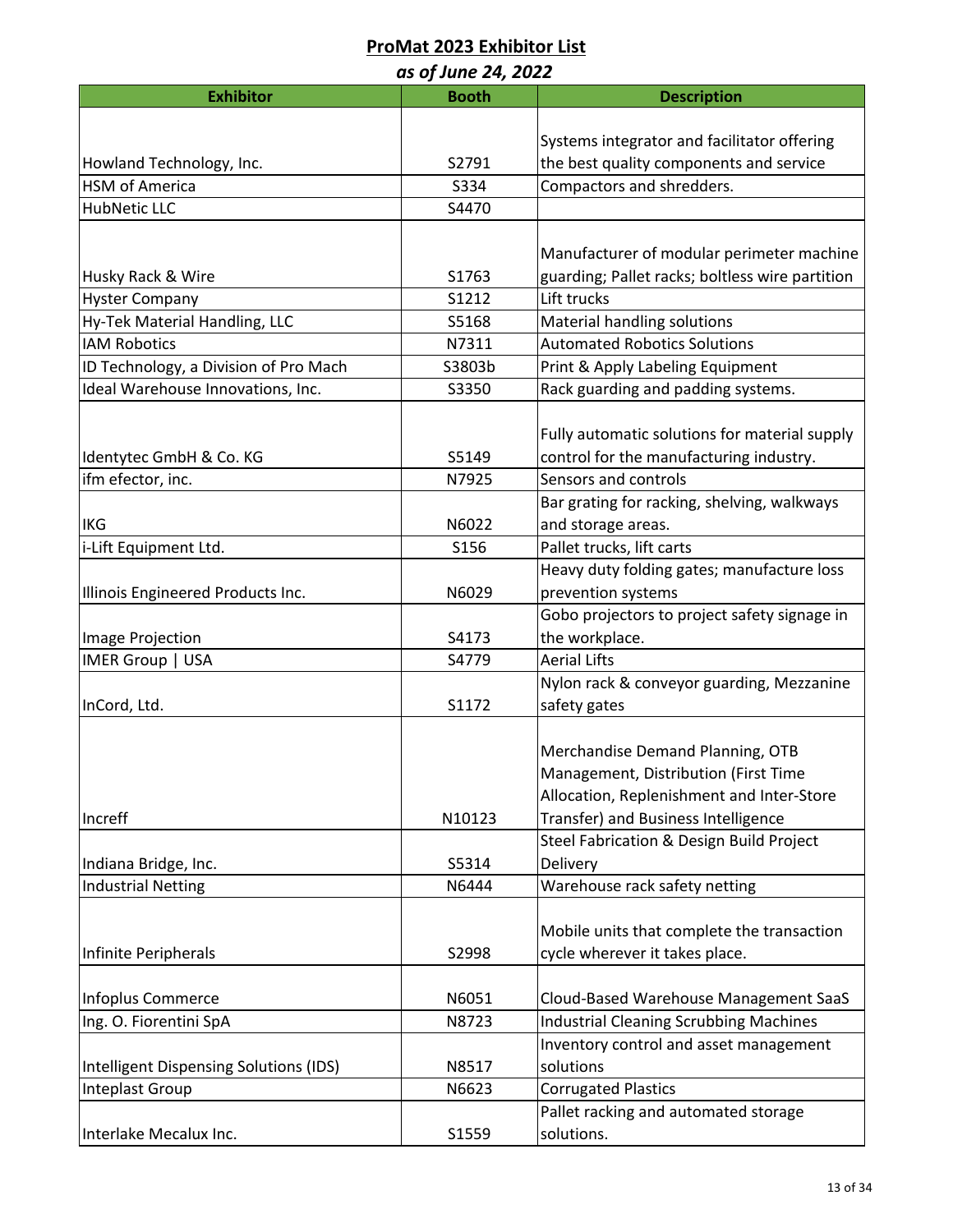| as of June 24, 2022                    |              |                                               |  |
|----------------------------------------|--------------|-----------------------------------------------|--|
| <b>Exhibitor</b>                       | <b>Booth</b> | <b>Description</b>                            |  |
|                                        |              | Pallet racking and automated storage          |  |
| Interlake Mecalux Inc.                 | S1741        | solutions.                                    |  |
| <b>International Baler Corporation</b> | S1721        | Balers & compacters.                          |  |
|                                        |              | Conveyors, Rollers, Drum Motors, Pallet &     |  |
| <b>Interroll USA</b>                   | S4131        | Carton Flow, Sorters                          |  |
|                                        |              | High lifting pallet truck stackers, work      |  |
| Interthor, Inc.                        | N6012        | positioners, tilts                            |  |
|                                        |              |                                               |  |
|                                        |              | Software for WMS, Pick to light, Barcode and  |  |
| Inther BV                              | S5116        | RF, and Material Flow Control.                |  |
|                                        |              | Manufacturer of Braking & Clutch Solutions    |  |
| INTORQ US Inc.                         | S106         | for Lift Trucks                               |  |
|                                        |              |                                               |  |
| Intralox, LLC                          | S1241        | Global provider of conveyance solutions.      |  |
|                                        |              |                                               |  |
|                                        |              | Warehouse Automation and Fulfillment          |  |
|                                        |              | Solutions for: Ecommerce   Retail   Grocery   |  |
| Invata Intralogistics                  | N7145        | Mobile Phone   Pharma   3PL   Returns         |  |
|                                        |              | Reliable Power Systems Tough Enough for       |  |
| <b>Inventus Power</b>                  | N8147        | <b>Commercial Applications</b>                |  |
|                                        |              | WeÆve created the next generation of          |  |
| inVia Robotics, Inc.                   | S3853        | automated storage and retrieval system        |  |
|                                        |              | Material Handling and Logistics Consulting    |  |
| io-consultants L.P.                    | N6557        | <b>Services</b>                               |  |
| Irwin Car & Equipment                  | S112         | Manufacturer of Custom Transfer Cars          |  |
| <b>ITC Manufacturing</b>               | S868         | Mfg. Wire Decking                             |  |
|                                        |              |                                               |  |
|                                        |              | Specializing in cloud-based ERP solutions, we |  |
|                                        |              | offer Professional Services and Managed IT    |  |
|                                        |              | Solutions that empower people to effectively  |  |
| IT-HenHouse                            | S2793        | run their businesses.                         |  |
| Itoh Denki USA, Inc.                   | S2368        | Internal motorized conveyor roller            |  |
|                                        |              |                                               |  |
|                                        |              | Mobility solutions empower your workers,      |  |
|                                        |              | improve productivity, and raise your bottom   |  |
|                                        |              | line. Our customers realize measurable gains  |  |
|                                        |              | in metrics ranging from money and time, to    |  |
| Ivanti Wavelink                        | S4718        | worker safety and morale.                     |  |
| J&L Wire Cloth LLC                     | S2775        | Wire rack decking for pallet rack             |  |
| Janus Automation                       | N8146        | <b>Industrial Automation</b>                  |  |
|                                        |              |                                               |  |
| <b>JASCI Software</b>                  | S3868        | WorkView wearable solutions for logistics.    |  |
|                                        |              |                                               |  |
| <b>JBT Corporation</b>                 | N7734        | Automated material handling, AGVS, SGVS       |  |
| <b>JGA LLC</b>                         | S4471        | <b>Supply Chain Consulting</b>                |  |
| JIE USA Inc.                           | N8033        | <b>Drives and Motors</b>                      |  |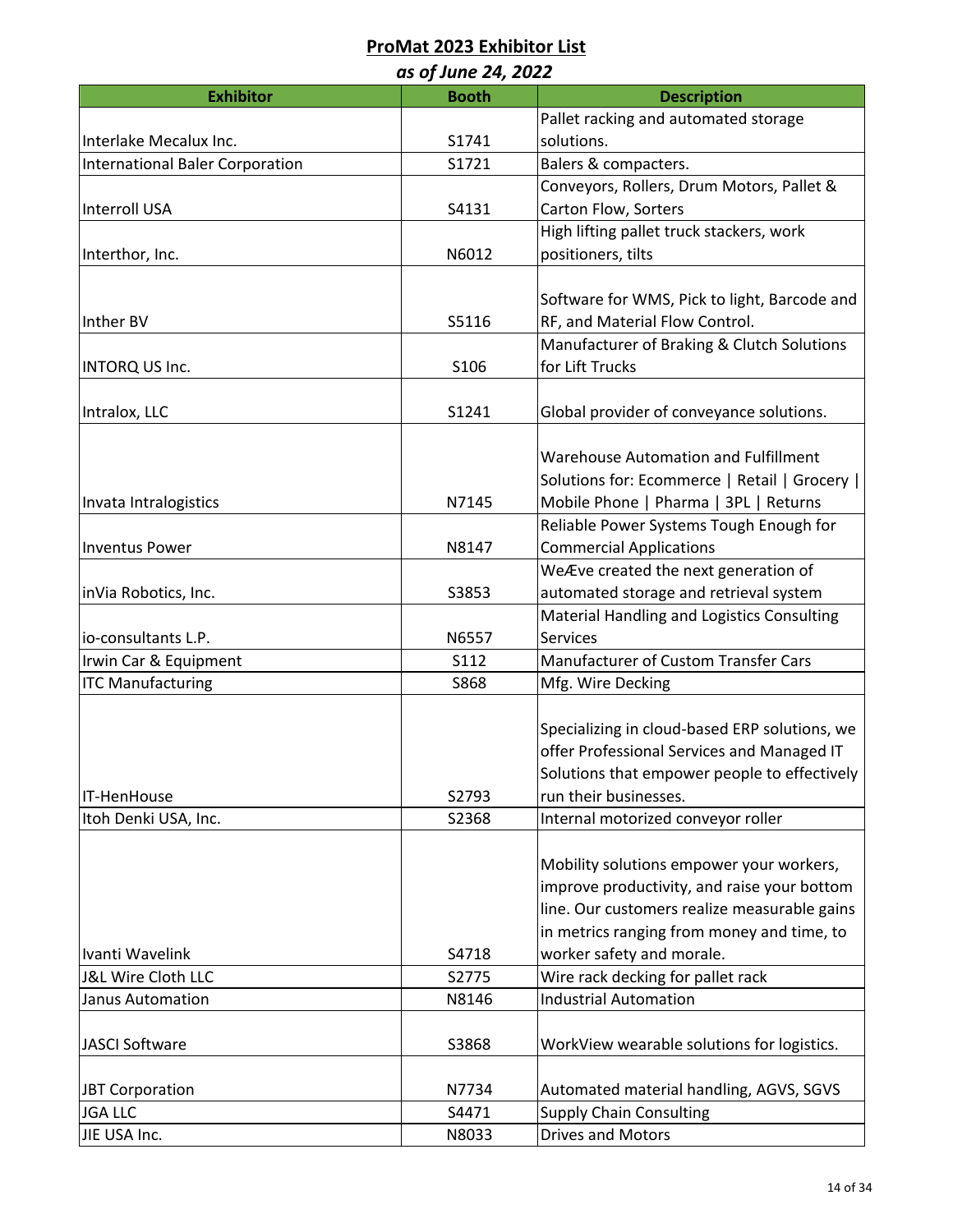| as of June 24, 2022               |              |                                               |  |
|-----------------------------------|--------------|-----------------------------------------------|--|
| <b>Exhibitor</b>                  | <b>Booth</b> | <b>Description</b>                            |  |
| Jin Houng Fuh (Chuzhou) Conveying |              |                                               |  |
| Equipment Co., Ltd.               | N6232        | <b>Steel Spiral Chute</b>                     |  |
| JLT Mobile Computers              | S3275        | Mobile computer solutions                     |  |
| Joloda Loading Automation Inc.    | N6118        | Truck loading system                          |  |
|                                   |              |                                               |  |
|                                   |              | JR Automation designs, builds, and integrates |  |
|                                   |              | advanced automation solutions for             |  |
| <b>JR Automation</b>              | N8125        | customers all over the world.                 |  |
|                                   |              | Industrial Carts and material handling        |  |
| Jtec Industries, Inc.             | N7111        | solutions.                                    |  |
| Jungheinrich                      | S1918        | <b>Lift Trucks</b>                            |  |
|                                   |              |                                               |  |
|                                   |              | Juniper Systems designs and manufactures      |  |
|                                   |              | rugged handheld computers for use in          |  |
|                                   |              | extreme environments, with a focus on         |  |
| Juniper Systems, Inc.             | S215         | quality and reliability.                      |  |
|                                   |              | Returnable loads carriers, tugger trains and  |  |
| K.Hartwall                        | N6945        | asset management.                             |  |
|                                   |              | Transportation and asset management           |  |
|                                   |              | software solutions for accelerated supply     |  |
| <b>Kaleris</b>                    | S3584        | chain execution.                              |  |
|                                   |              | Mfg vertical carousel, automated continuous   |  |
| Kardex                            | S4325        | shelving system                               |  |
|                                   |              | hardware + software product bringing          |  |
| Kargo                             | S4947        | visibility to supply chain                    |  |
|                                   |              | Manufacturer of custom conveyor               |  |
| Kastalon, Inc.                    | S1120        | components.                                   |  |
| Kawasaki Robotics (USA), Inc.     | N6546        | Robotic solutions.                            |  |
| KEITH Mfg. Co.                    | S1775        | conveying/ unloading technology               |  |
|                                   |              | AI powered robotics for omni-channel          |  |
| Kindred                           | N7125        | fulfillment.                                  |  |
|                                   |              | Manufacture cargo control and load            |  |
| Kinedyne LLC                      | S4526        | securement products for truck loads.          |  |
| Kivnon Logistica S.L.             | N7154        | AGV solutions.                                |  |
|                                   |              | Conveyor, robotic picking, software solutions |  |
| <b>KNAPP</b>                      | S631         | & integration                                 |  |
|                                   |              | Bluetooth bar code scanner for iPhone, iPad,  |  |
| KOAMTAC, Inc.                     | S347         | & iTouch.                                     |  |
|                                   |              |                                               |  |
|                                   |              | Supply chain execution, warehouse             |  |
| Koerber Supply Chain US, Inc.     | S4782        | management, & data collection solutions       |  |
|                                   |              | Technology for the navigation and control of  |  |
| Kollmorgen NDC Solutions          | N8522        | AGVs and AMRs.                                |  |
|                                   |              |                                               |  |
| Komar Industries, Inc.            | S3075        | Manufacturer of Compaction Equipment          |  |
|                                   |              |                                               |  |
| Komatsu Forklift U.S.A.           | S5180        | Forklifts and Material Handling Equipment     |  |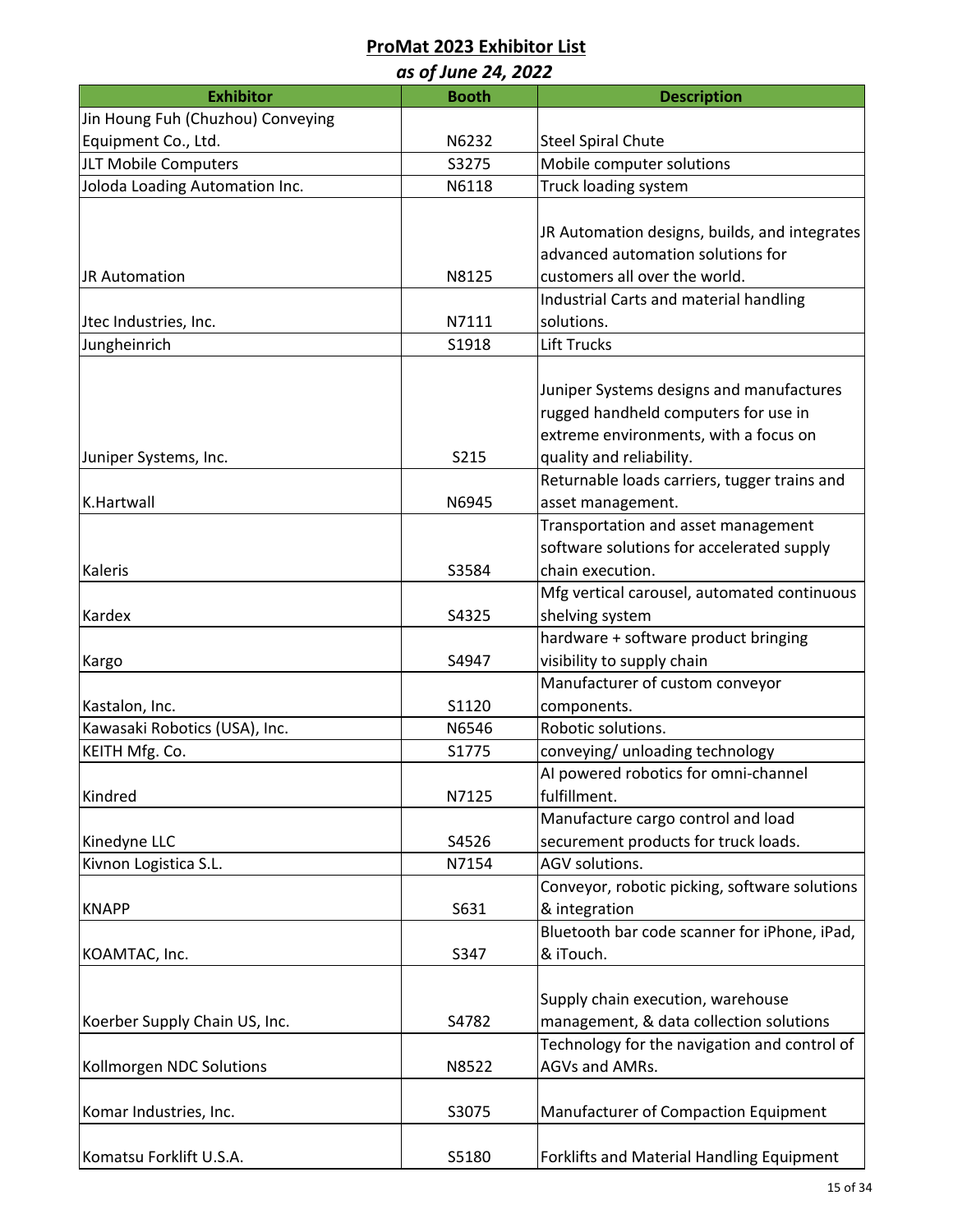| as of June 24, 2022                   |              |                                                 |  |
|---------------------------------------|--------------|-------------------------------------------------|--|
| <b>Exhibitor</b>                      | <b>Booth</b> | <b>Description</b>                              |  |
|                                       |              | SmartRoller conveyor roller, Systems            |  |
| <b>KPI Integrated Solutions</b>       | S1223        | Integrator.                                     |  |
| Kyungwoo Systech Inc.                 | S144         | Intelligent Proximity Alert System              |  |
|                                       |              | Electric lift trucks for narrow aisle storage   |  |
| Landoll Company LLC                   | S4341        | applications                                    |  |
|                                       |              | Strech wrap, and palletizers, conveyor          |  |
| Lantech Inc.                          | S4915        | systems                                         |  |
|                                       |              |                                                 |  |
|                                       |              | Unique alternating tread design stair that      |  |
| Lapeyre Stair                         | S415         | provides greater tread depth at steep angles    |  |
| Laserglow Technologies                | N6127        | Safety lighting solutions for facilities.       |  |
| LAUGFS USA, LLC                       | N6347        | <b>Industrial Solid Rubber Tires</b>            |  |
| Lenze Americas                        | S437         | Gearboxes, inverters and brakes                 |  |
|                                       |              | Optoelectronic protective equip, safety         |  |
| Leuze electronic                      | S2312        | sequential circuits & warning units             |  |
|                                       |              | Line of standard powered and gravity            |  |
| Lewco, Inc.                           | S1080        | conveyors                                       |  |
| <b>Lexicon Tech Solutions</b>         | S1820        | LE45 Rugged Handheld                            |  |
|                                       |              | Telescopic forks and other load handling        |  |
| LHD USA                               | N8327        | devices and systems                             |  |
|                                       |              | Lift Tables and Ergonomic Material Handling     |  |
| Lift Products, Inc.                   | S316         | Products                                        |  |
| Linak U.S. Inc.                       | N6121        | <b>Actuator Systems</b>                         |  |
| Lincora                               | N6036        |                                                 |  |
| Lind Electronics, Inc                 | S2875        | AC/DC adapters for mobile computing.            |  |
| Linde Material Handling - Member KION |              | Manuafcturer of Hydrogen Dispencing             |  |
| North America                         | S1512        | Technologies                                    |  |
|                                       |              | Pallet racking, AS/RS, Shelving, Lockers and    |  |
| LinkMisr International                | S4775        | Drawers.                                        |  |
|                                       |              |                                                 |  |
|                                       |              | Optimize your workspace with Liquid Floors      |  |
| Liquid Floors                         | N6446        | comprehensive industrial flooring solutions.    |  |
|                                       |              |                                                 |  |
|                                       |              | Lithion is a vertically integrated manufacturer |  |
|                                       |              | of cells and rechargeable and non-              |  |
|                                       |              | rechargeable battery packs servicing the        |  |
|                                       |              | Medical, Energy, Robotics, Industrial, and      |  |
|                                       |              | Military/Defense markets. We work closely       |  |
|                                       |              | with OEM manufacturers and end users to         |  |
|                                       |              | provide custom and high-quality power           |  |
|                                       |              | solutions for critical applications where       |  |
| Lithion Battery Inc.                  | N6321        | reliability is paramount.                       |  |
| Lithium Werks                         | N8421        | Lithium battery technology.                     |  |
|                                       |              | Laser Cutting, Tube Laser Cutting,              |  |
| Livonia Tool & Laser                  | N6733        | Fabricating, Stamping, Powder Coating           |  |
| <b>Locus Robotics</b>                 | S2303        | <b>Industrial Robotics</b>                      |  |
| Locus Robotics                        | S2503        | <b>Industrial Robotics</b>                      |  |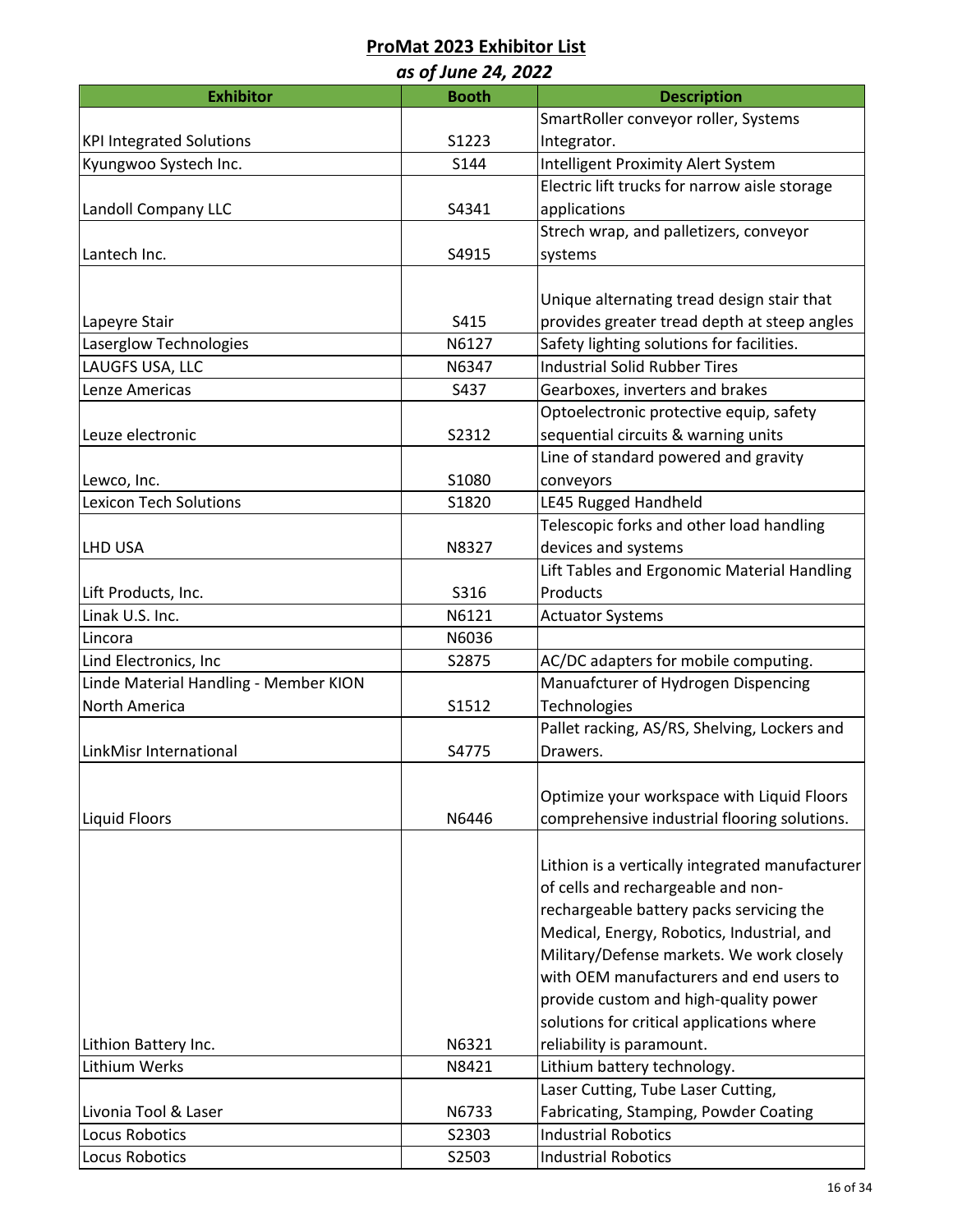| as of June 24, 2022                      |              |                                                   |  |
|------------------------------------------|--------------|---------------------------------------------------|--|
| <b>Exhibitor</b>                         | <b>Booth</b> | <b>Description</b>                                |  |
| <b>Locus Robotics</b>                    | N8556        | <b>Industrial Robotics</b>                        |  |
| Logistick, Inc.                          | S159         | Truck dunnage bars                                |  |
| Logistics Business Magazine              | S5335        | Publication                                       |  |
|                                          |              | <b>Augmented Reality Solutions for Enterprise</b> |  |
| LogistiVIEW                              | S3368b       | Logistics                                         |  |
| Logistyx Technologies                    | S3175        | <b>TMS</b>                                        |  |
| Logiwa, Inc.                             | S4975        | <b>Order Fulfilment Software</b>                  |  |
|                                          |              | AS/RS systems, conveyors, and AGVs for            |  |
| LOG-X Systems GmbH                       | N6156        | intralogistics solutions.                         |  |
|                                          |              | WMS and LMS Implementation Services &             |  |
| Longbow Advantage                        | S4475        | Real-time Supply Chain Analytics                  |  |
| L-S Industries, Inc.                     | N6249        | <b>Industrial Packaging Solutions</b>             |  |
|                                          |              | Jennifer, the Lucas voice-directed logistics      |  |
| Lucas Systems, Inc.                      | S3775        | solution                                          |  |
|                                          |              | Machine vision cameras and components for         |  |
| LUCID Vision Labs, Inc.                  | N8527        | robotics, logistics                               |  |
|                                          |              | Protection profiles, bumpers, and safety          |  |
| M.P.M. s.r.l.                            | S1895        | barriers                                          |  |
| M+A Matting                              | S116         | Manufacture anti-fatigue mats.                    |  |
|                                          |              | Engineered Storage Rack Repair and                |  |
| Mac Rak Inc.                             | S468         | Protection                                        |  |
| <b>MacGregor Partners</b>                | N6746        | Supply Chain Software Development                 |  |
| MADE4NET                                 | S3191        | <b>WMS</b>                                        |  |
| Madison IAQ                              | S4937        | Commercial/Industrial HVAC Equipment              |  |
| <b>MagicLogic Optimization</b>           | S3276        | <b>Load Optimization Software</b>                 |  |
| <b>Mallard Manufacturing Corporation</b> | S2513        | Gravity flow conveyor products                    |  |
| Manhattan Associates, Inc.               | S3875        | Warehouse management systems                      |  |
| <b>Manitou North America</b>             | S2288        | Lift trucks                                       |  |
|                                          |              |                                                   |  |
| Mantis Informatics, Inc.                 | S3188        | Logistics software, consulting, and solutions.    |  |
| Mantissa                                 | S143         | Mfg. Tilt Tray Sorters                            |  |
| Maren Balers & Shredders                 | S115         | Automated baler                                   |  |
| Martin Yale Industries, LLC.             | S5325        | Packaging & Labeling                              |  |
| MasterMover, Inc.                        | N6536        | Manufacturer of Tugs and Pushers                  |  |
| Material Handling Systems Inc. (MHS)     | S1947        | Material Handling Systems Integrator              |  |
| Material Handling Wholesaler/Forklift    | S1826        | Publisher-Material Handling Wholesaler            |  |
| Matrix Design Group LLC                  | N6448        | Proximity detection solutions.                    |  |
| <b>Matthews Automation Solutions</b>     | S4307        | <b>Supply Chain Automation Solutions</b>          |  |
| <b>Maxam North America</b>               | S5123        | Forklift tires.                                   |  |
| Maxon US                                 | N8310        | high precision electric drive systems             |  |
|                                          |              | Rack, floor, door, and corner                     |  |
|                                          |              | safety/protection products for storage            |  |
| <b>McCue Corporation</b>                 | S1063        | rooms, warehouses and DCs.                        |  |
| Meiden America, Inc.                     | N8115        | AGVs                                              |  |
| <b>META Storage Solutions</b>            | S5141        | Shelving and Racking Systems                      |  |
| Metalware Corporation Inc.               | S2585        | <b>Steel Shelving</b>                             |  |
| MetraLabs GmbH                           | N8423        | Mobile robotic solutions.                         |  |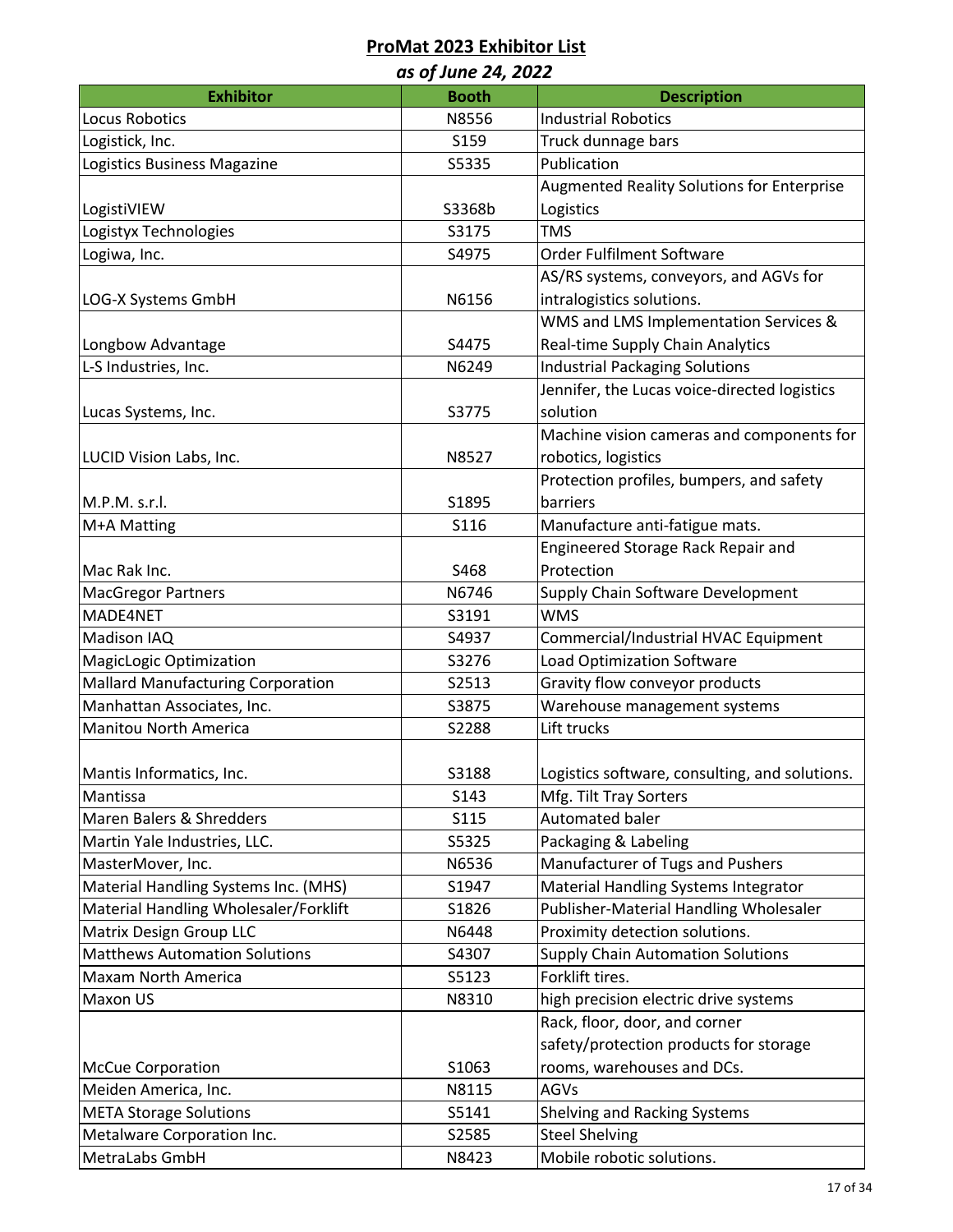| as of June 24, 2022                  |              |                                                                        |  |
|--------------------------------------|--------------|------------------------------------------------------------------------|--|
| <b>Exhibitor</b>                     | <b>Booth</b> | <b>Description</b>                                                     |  |
|                                      |              | Scales and weighing systems for the material                           |  |
| Mettler Toledo, Inc.                 | S4356        | handling industry.                                                     |  |
|                                      |              | Mfg-Roly safety gates for mezzanine pallet                             |  |
| Mezzanine Safeti-Gates, Inc.         | S1749        | drop areas                                                             |  |
| MHEDA - Material Handling Equipment  |              |                                                                        |  |
| <b>Distributors Association</b>      | S3795        | Trade association                                                      |  |
|                                      |              | Manufacturer of Load Handling Attachments                              |  |
| MIAS Inc.                            | S3712        | & ASRS                                                                 |  |
| Mid America Paper Recycling          | N6654        | <b>Waste &amp; Recycling Solutions</b>                                 |  |
| MIDAC S.p.A                          | S2991        | <b>Batteries</b>                                                       |  |
| Midwest Precision Products, Inc.     | S250         | Cargo Belt Assemblies                                                  |  |
|                                      |              | International consultants assisting in supply                          |  |
| Miebach Consulting Inc.              | S4582        | chain strategies and solutions                                         |  |
|                                      |              |                                                                        |  |
| Millennium Industrial Tire           | S2515        | Manufacturer of industrial tires and casters.                          |  |
| Millwood Inc.                        | S1271        | Packaging Equipment                                                    |  |
|                                      |              |                                                                        |  |
|                                      |              | eFORMz forms & label generation software,                              |  |
| Minisoft, Inc.                       | S4177        | eSIGNz digital signature capture                                       |  |
|                                      |              | <b>Factory Automation Machine Industry</b>                             |  |
| MISUMI USA, INC.                     | N9914        | Solutions                                                              |  |
| MiTek Mezzanine Systems              | N6933        | <b>Mezzanines</b>                                                      |  |
| Mitsubishi Electric Automation, Inc. | N7915        | <b>Factory Automation Systems</b>                                      |  |
|                                      |              | Mobile robot for automation of internal                                |  |
| Mobile Industrial Robots A/S         | N7525        | transport and logistics solutions                                      |  |
| MobileDemand                         | S4279        | mobile computing systems                                               |  |
|                                      |              | Anadolulift forklifts and patented product                             |  |
| MODERN DIS TICARET LTD. STI.         | N6229        | <b>Full Free Vision Triplex Forklift</b>                               |  |
|                                      |              |                                                                        |  |
|                                      |              | Modula manufactures automated picking                                  |  |
|                                      |              | and storage solutions featuring the most                               |  |
| Modula Inc.                          | S1926        | advanced Vertical Lift Modules in the market.                          |  |
| Molded Fiber Glass Tray Company      | S1159        | Trays/pans/boxes for material handling                                 |  |
| Monoflo International, Inc.          | S4512        | Returnable containers & pallets                                        |  |
| Montel Inc.                          | N6236        | Shelving, Storage Systems                                              |  |
| Morse Manufacturing Company, Inc.    | S225         | Drum & barrel handling equipment                                       |  |
| Motion2Ai, Inc.                      | N8229        | Al Software for logistics                                              |  |
|                                      |              | Speech recognition, barcode, RFID and other                            |  |
| Mountain Leverage                    | N6560        | technologies                                                           |  |
| Movexx International B.V.            | S4753        | Electric towing equipment.                                             |  |
|                                      |              |                                                                        |  |
|                                      |              | We develop and sell Mujin Controllers                                  |  |
|                                      |              | optimized for specific applications. Mujin?s                           |  |
|                                      |              | high performance robot solution boots                                  |  |
|                                      | N7568        | quickly, provides top class performance and<br>increased productivity. |  |
| Mujin, Corp.<br>MuL Technologies     | S161         | Autonomous Mobile Robot                                                |  |
|                                      |              |                                                                        |  |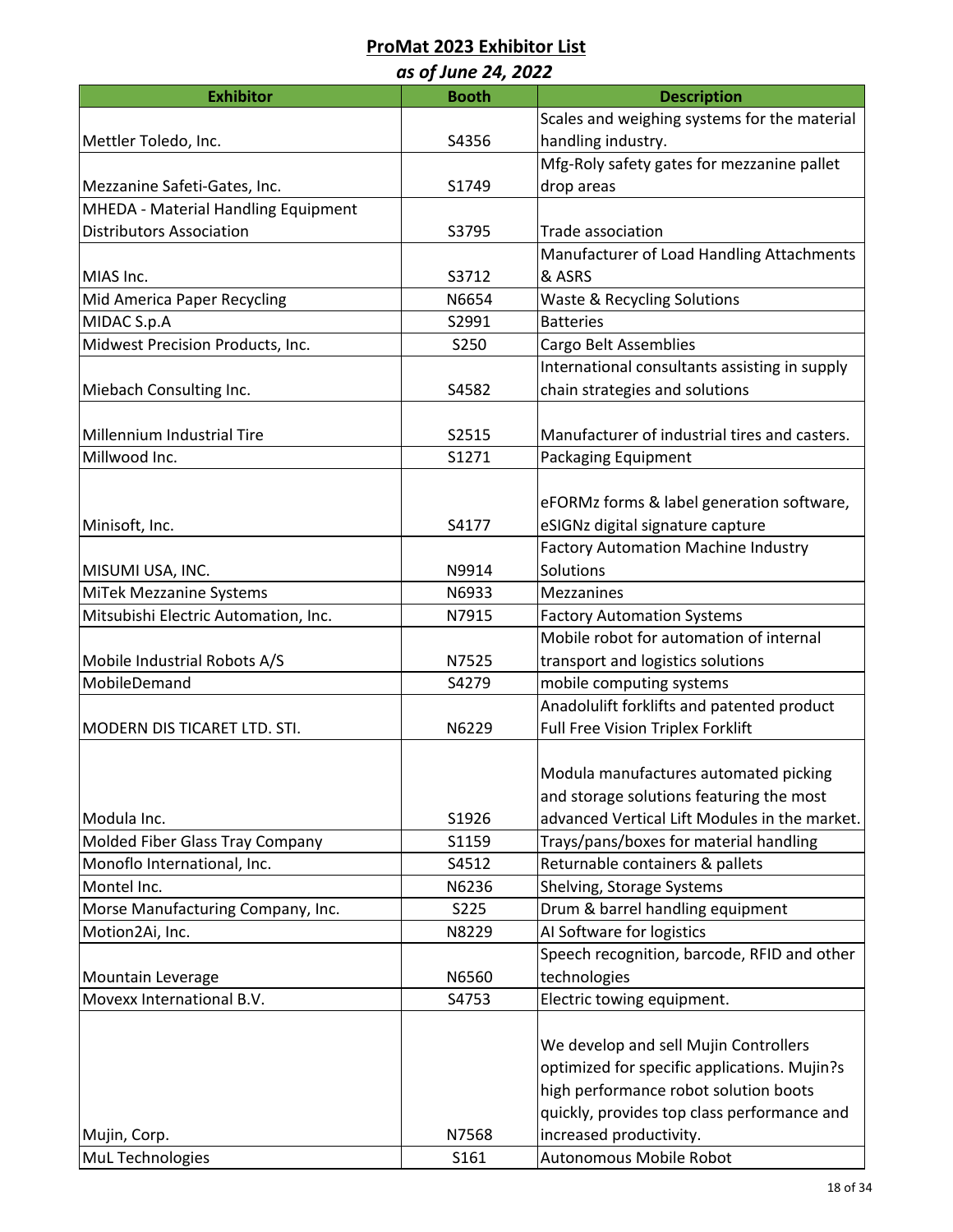| as of June 24, 2022                       |              |                                              |  |
|-------------------------------------------|--------------|----------------------------------------------|--|
| <b>Exhibitor</b>                          | <b>Booth</b> | <b>Description</b>                           |  |
| MuL Technologies                          | N8315        | Autonomous Mobile Robot                      |  |
|                                           |              | Providing world-wide professional Structural |  |
|                                           |              | Steel detailing and Reinforced Concrete and  |  |
| <b>MultiSUITE Mezzanine Software</b>      | S2694        | Rebar CAD solutions.                         |  |
|                                           |              | Automated Storage Retrieval Sys, AGVs,       |  |
|                                           |              | Conveyors, Warehouse Control Sys, High-      |  |
| Murata Machinery USA, Inc.                | S2703a       | speed Monorail Vehicle                       |  |
| Murrelektronik, Inc.                      | N7935        | Machine components and cabling               |  |
| Mushiny Robotics (Jiangsu) Co., Ltd.      | N8131        | Smart robotic warehouse solutions.           |  |
|                                           |              | Manufacturers and exporters of industrial    |  |
| Muvtons Castors Pvt. Ltd.                 | N6341        | wheels and casters                           |  |
|                                           |              | Wire mesh decks, containers, and deck        |  |
| Nashville Wire Products, Inc.             | S1971        | accessories                                  |  |
| National Cart Co.                         | S4153        | Manufacture material handling carts          |  |
| Navitec Systems, Oy                       | N8509        |                                              |  |
| <b>NEDCON USA LLC</b>                     | S1041        | Industrial racking systems                   |  |
| Nelson Wire & Steel                       | S1073        | Wire rack decking.                           |  |
|                                           |              |                                              |  |
| New Age Industrial Corporation, Inc.      | S4312        | Aluminum Transport and Storage Equipment     |  |
| New Dawn Warehouse Execution Software     |              | <b>Warehouse Execution Software (WES)</b>    |  |
| (WES)                                     | S4379        | <b>Systems Provider</b>                      |  |
|                                           |              |                                              |  |
|                                           |              | Mobile powered equipment carts and           |  |
| <b>Newcastle Systems</b>                  | S3872        | accessories for order picking and barcoding  |  |
|                                           |              | Manufacturer of Solid Tires as well as Inner |  |
| <b>NEXEN CORP.</b>                        | S4550        | Tubes and Flaps.                             |  |
| Next View Software Inc.                   | S3484        | Labor Management System                      |  |
| Ningbo Ruyi Joint Stock Co., Ltd.         | S1591        | Material handling equipment                  |  |
| <b>NITTA Corporation of America</b>       | S4927        | Manufacture conveyors belts.                 |  |
|                                           |              | Hand hydraulic power truck, electric and     |  |
| Noblelift Intelligent Equipment Co., Ltd. | S1568        | manual stacker                               |  |
|                                           |              | Gearmotors, speed reducers, frequency        |  |
| <b>NORD DRIVESYSTEMS</b>                  | N8325        | inverters, speed drive                       |  |
|                                           |              | Dock Levelers, Safety, HVLS Fans and Lift    |  |
| <b>NORDOCK</b>                            | N6719a       | Equipment.                                   |  |
| <b>NPI</b>                                | S4553        | Sortation equipment                          |  |
| <b>NPSG Global</b>                        | S5134        |                                              |  |
|                                           |              | Material Handling Automation and Systems     |  |
| Numina Group Inc.                         | S3718        | Integration                                  |  |
|                                           |              |                                              |  |
| <b>NuMove Robotics &amp; Vision</b>       | N8507        | robotic system manufacturer and integrator   |  |
|                                           |              |                                              |  |
|                                           |              | Providing unique solutions to space saving   |  |
| ObeCo Inc.                                | S2568        | problems, as well as, quality OEM parts      |  |
| <b>Oceaneering AGV Systems</b>            | S3847        | Automated guided vehicle systems.            |  |
| <b>OE Attachments</b>                     | S2316        | Specialty forklift attachments.              |  |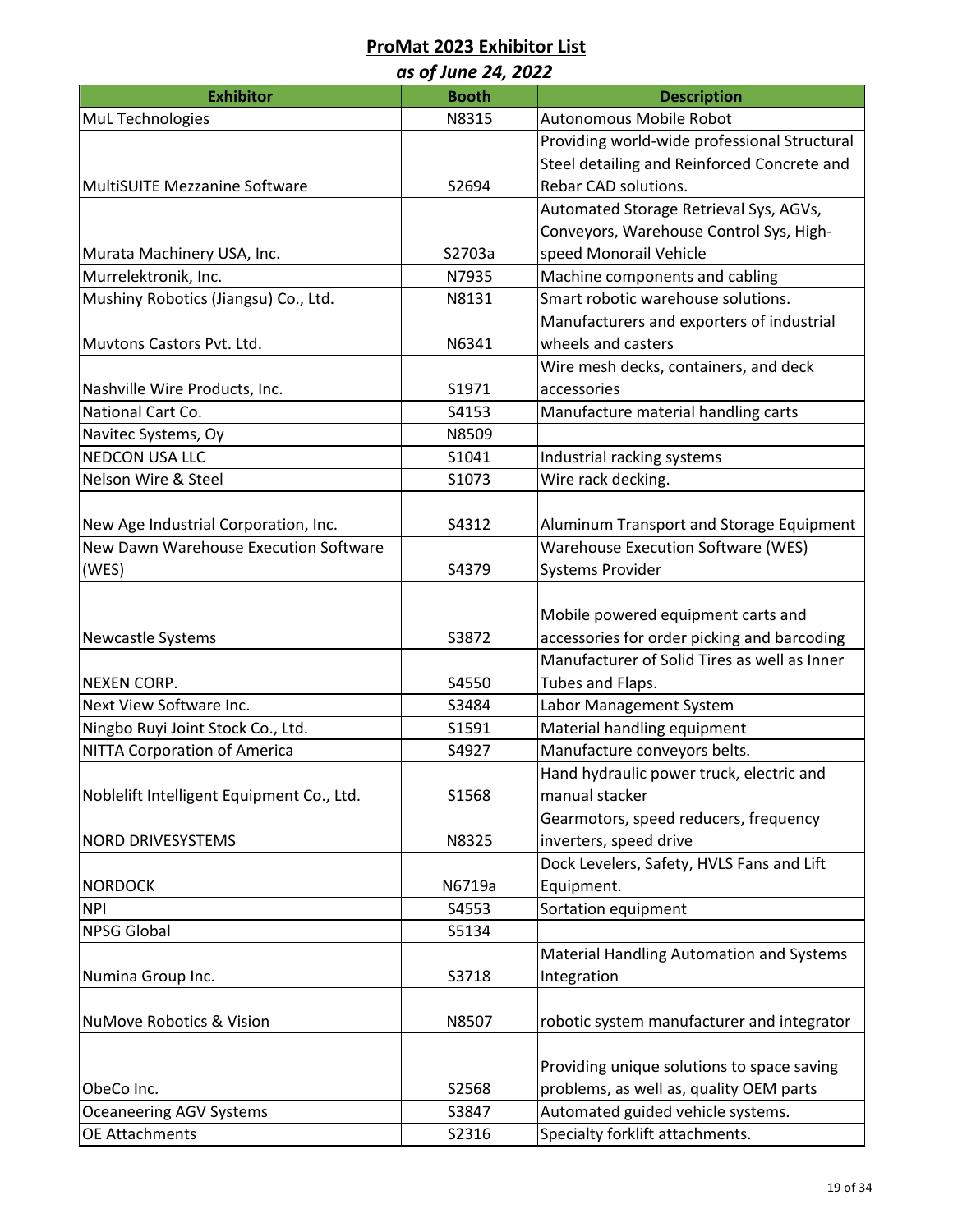|                                        | as of June 24, 2022 |                                                 |
|----------------------------------------|---------------------|-------------------------------------------------|
| <b>Exhibitor</b>                       | <b>Booth</b>        | <b>Description</b>                              |
|                                        |                     | Carbon steel & aluminum mezzanine               |
| Ohio Gratings Inc.                     | N8920               | flooring/grating                                |
|                                        |                     |                                                 |
| Ohio Rack Inc.                         | S3571               | Steel racks, portable, wood or steel base       |
| OMCO Roll Forming Corp.                | N6527               | <b>Custom Roll Former</b>                       |
|                                        |                     | Multi-directional wheels that steer from a      |
| Omnia Wheel (Rotacaster Wheel Pty Ltd) | S209                | rigid position, reinventing the wheel.          |
|                                        |                     |                                                 |
| <b>Omron Automation</b>                | N7352               | Provider of complete automation solutions       |
|                                        |                     |                                                 |
|                                        |                     | O'Neal is an integrated engineering and         |
|                                        |                     | construction firm in The Business of Project    |
|                                        |                     | Delivery, integrating overall project planning, |
|                                        |                     | design, procurement and construction to         |
| O'Neal Inc.                            | S5338               | create cost-effective capital solutions.        |
| OneCharge Inc.                         | N6960               | <b>Litium ion Batteries</b>                     |
|                                        |                     |                                                 |
|                                        |                     | Whether your project involves racks,            |
|                                        |                     | mezzanines, platforms, or conveyors, we will    |
|                                        |                     | make sure you get what you need to submit       |
|                                        |                     | for permits on time. Our services range from    |
|                                        |                     | stamped drawings to full design and analysis,   |
| <b>OneRack</b>                         | S2882               | so weÆll handle all of your structural needs.   |
|                                        |                     |                                                 |
|                                        |                     | Slings, straps and harnesses for warehouse      |
| OP/TECH USA                            | N10110              | scanners and handheld devices                   |
| Open Sky Group                         | S3575               | Consulting                                      |
| <b>OPEX Corporation</b>                | S2712               | <b>Warehouse Automation Equipment</b>           |
|                                        |                     |                                                 |
|                                        |                     | Our suite of products optimizes warehouse       |
| <b>Optimal Discovery LLC</b>           | S2516               | picking operations and design.                  |
|                                        |                     | Returnable & reusable plastics containers,      |
| <b>ORBIS Corporation</b>               | S4104               | totes, bins, and pallets.                       |
| Orion Energy Systems, Inc.             | S4826               | Applications, specific lighting systems         |
| <b>Orion Packaging Systems</b>         | S3803d              | Stretch and pallet wrappers.                    |
|                                        |                     | AI software for computer and robotic            |
| OSARO INC.                             | N7945               | systems                                         |
|                                        |                     |                                                 |
| <b>OTTO Motors</b>                     | N7537               | Mobile robotics solutions for warehousing       |
|                                        |                     | Occupational Exoskeletons for                   |
| <b>Ottobock Bionic Exoskeletons</b>    | N6354               | health/safety/ergonomics                        |
| Ouster                                 | N7934               | Lidar                                           |
|                                        |                     | TrackerÖ is designed to give you real-time      |
|                                        |                     | performance visibility of your shop floor,      |
|                                        |                     | production departments, or your entire          |
| Output Technology, Inc. - Factrac      | S203                | operation on a global scale.                    |
| <b>OZ Lifting Products LLC</b>         | S122                | Hoists, Cranes, Winches                         |
|                                        |                     |                                                 |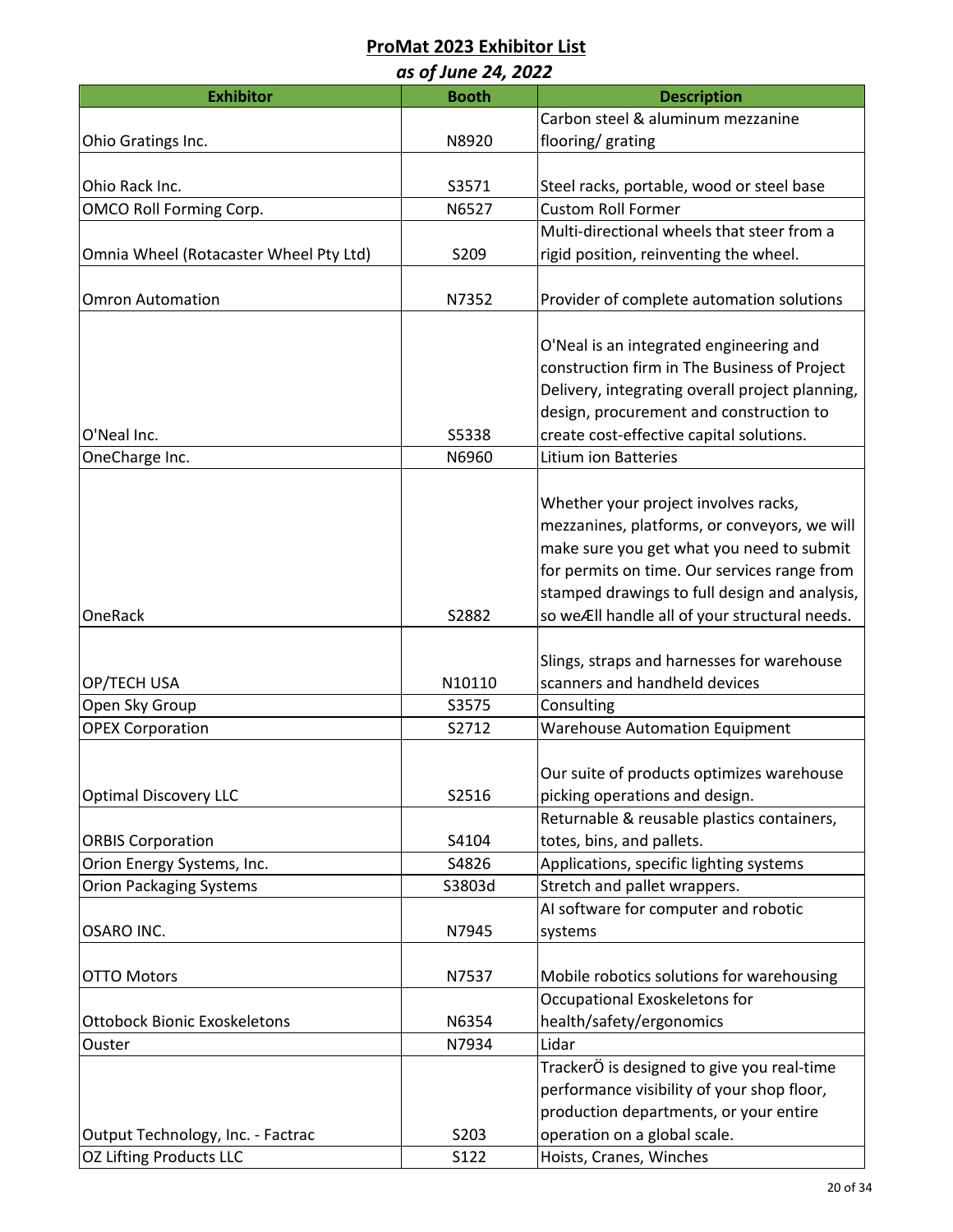| as of June 24, 2022                   |              |                                               |  |
|---------------------------------------|--------------|-----------------------------------------------|--|
| <b>Exhibitor</b>                      | <b>Booth</b> | <b>Description</b>                            |  |
|                                       |              | Casters and wheels for a variety of material  |  |
| <b>P&amp;H Casters</b>                | S1849        | handling applications.                        |  |
| <b>PAC Machinery</b>                  | N8321        | Packaging machinery.                          |  |
| Packsize International LLC            | S3547        | On Demand Packaging                           |  |
| Pacline Overhead Conveyors Inc.       | S2495        | Overhead conveyor systems                     |  |
|                                       |              | <b>WAREHOUSE STORAGE SOLUTIONS TO SAVE</b>    |  |
|                                       |              | SPACE AND INCREASE PICK ACCURACY AND          |  |
| Pallite Inc.                          | N6653        | <b>EFFICIENCY</b>                             |  |
|                                       |              | Manufacturer of computer solutions for a      |  |
| Panasonic                             | N6317        | rugged environment                            |  |
|                                       |              | Structural panelized enclosures and           |  |
| Panel Built, Inc.                     | S220         | buildings, mezzanines.                        |  |
| <b>Panther Freight</b>                | S1834        |                                               |  |
| Panther Industries, Inc.              | S3803a       | Print and Apply Labeling System               |  |
| PathGuide Technologies, Inc.          | S3478        | Warehouse Management Software.                |  |
| Patterson Fan Company, Inc.           | S4912        | High velocity air circulation fans            |  |
|                                       |              | Distribution optimization solutions and       |  |
| Pcdata Logistics Automation           | S4538        | services.                                     |  |
| Peak Technologies                     | S459         | Printing, labeling, software                  |  |
| PeakLogix                             | S4741        | Material handling systems integrator.         |  |
| Peerless Media, LLC                   | S2363        | Modern Materials Handling magazine            |  |
| <b>Pendant Automation</b>             | N6004        | Control systems integration.                  |  |
| pentanova GmbH                        | S2794        | Light duty skid conveyor with lift station    |  |
|                                       |              | Inductive, capacitive, photoelectric &        |  |
| Pepperl+Fuchs, Inc.                   | N7749        | ultrasonic sensors                            |  |
| PFlow Industries, Inc.                | S1263        | Vertical reciprocating conveyors              |  |
|                                       |              | Transforming logistics, mobility, and         |  |
|                                       |              | automation with human-centered remote         |  |
| Phantom Auto                          | N6062        | operation                                     |  |
| Philadelphia Scientific LLC           | S1588        | Mfg watering systems for batteries            |  |
| Phoenix Lighting                      | S4534        | Dock lights                                   |  |
| <b>PHOENIX Wrappers</b>               | S312         | <b>Stretch Wrapping</b>                       |  |
|                                       |              | Active, portable cooling solution for         |  |
| Phononic                              | N8530        | automation, grocery retail, etc.              |  |
| Picavi                                | S3459        | Pick by Vision                                |  |
|                                       |              |                                               |  |
| Pickle Robot Co.                      | N6307        | Autonomous mobile parcel handling robots.     |  |
|                                       |              |                                               |  |
| Planiform                             | N8101        | Conveyors and Material Handling Equipment     |  |
| PLASGAD USA LLC                       | N6633        | Reusable pallet, crates, bins & totes.        |  |
| Plug Power Inc.                       | S4559        | Hydrogen Fuel Cell Power                      |  |
|                                       |              |                                               |  |
|                                       |              | Software for pick n' place, remotely operated |  |
| Plus One Robotics                     | N7921        | vision guided pick n' place system            |  |
| Polymer Solutions International, Inc. | N6312        | Plastic pallets and racks                     |  |
| Portable Intelligence Inc             | S4377        | <b>Warehouse Management Systems</b>           |  |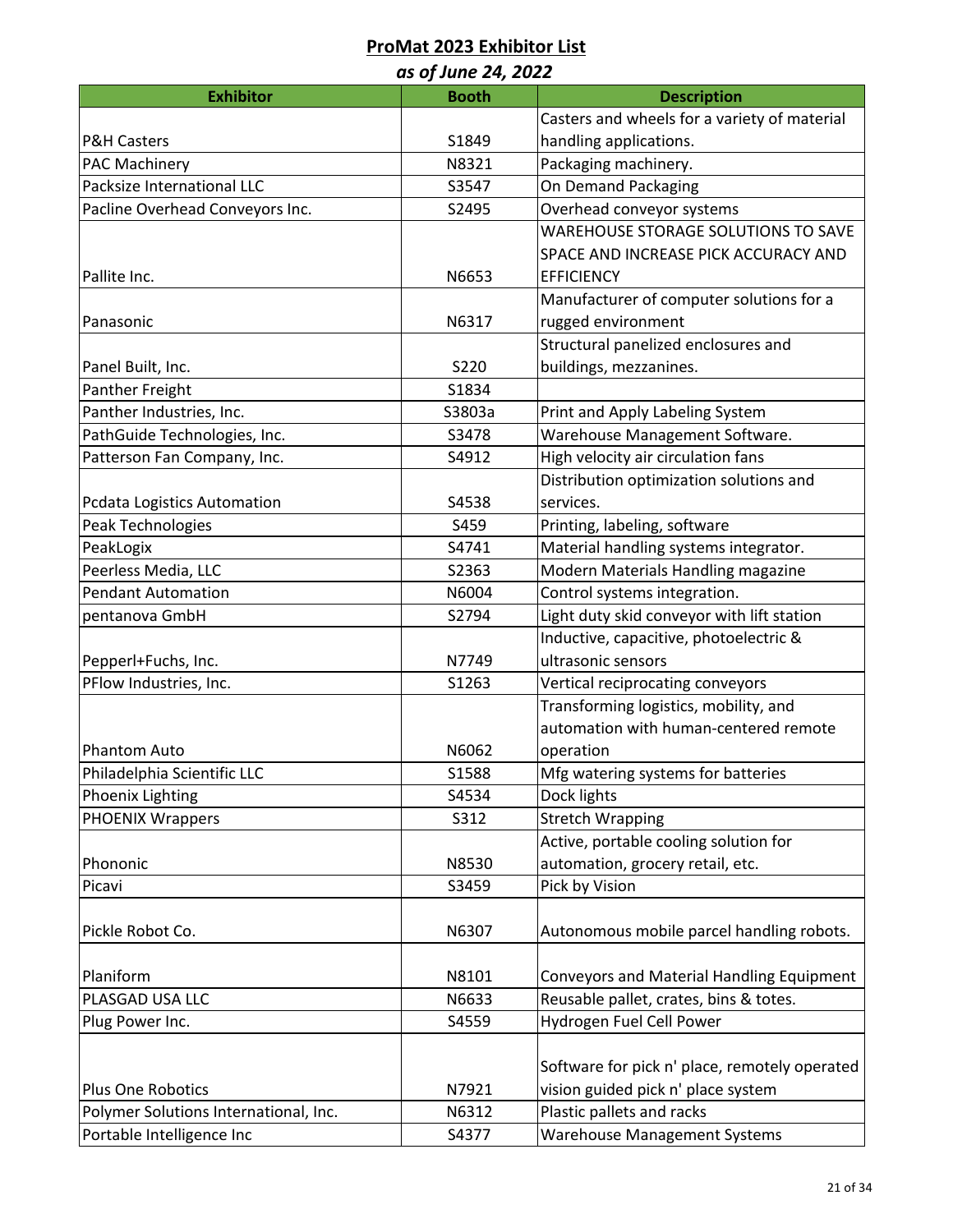| as of June 24, 2022                     |              |                                                                                                                                                                                                                                                                                                                                                                                                                                                                                                                                                                                                                                                                                                                          |  |
|-----------------------------------------|--------------|--------------------------------------------------------------------------------------------------------------------------------------------------------------------------------------------------------------------------------------------------------------------------------------------------------------------------------------------------------------------------------------------------------------------------------------------------------------------------------------------------------------------------------------------------------------------------------------------------------------------------------------------------------------------------------------------------------------------------|--|
| <b>Exhibitor</b>                        | <b>Booth</b> | <b>Description</b>                                                                                                                                                                                                                                                                                                                                                                                                                                                                                                                                                                                                                                                                                                       |  |
|                                         |              | Charging systems, controls, drives, testing                                                                                                                                                                                                                                                                                                                                                                                                                                                                                                                                                                                                                                                                              |  |
| PosiCharge                              | S875         | equipment and services                                                                                                                                                                                                                                                                                                                                                                                                                                                                                                                                                                                                                                                                                                   |  |
| <b>Power Designers Sibex</b>            | S2684        | <b>Battery Monitoring and Charging</b>                                                                                                                                                                                                                                                                                                                                                                                                                                                                                                                                                                                                                                                                                   |  |
| Power Electronics International, Inc.   | S1713        | Electronic crane controls                                                                                                                                                                                                                                                                                                                                                                                                                                                                                                                                                                                                                                                                                                |  |
|                                         |              | Vehicle monitoring & tracking using radio                                                                                                                                                                                                                                                                                                                                                                                                                                                                                                                                                                                                                                                                                |  |
| PowerFleet                              | S671         | frequencies                                                                                                                                                                                                                                                                                                                                                                                                                                                                                                                                                                                                                                                                                                              |  |
|                                         |              | Air and Battery operated roll movers and                                                                                                                                                                                                                                                                                                                                                                                                                                                                                                                                                                                                                                                                                 |  |
| PowerHandling, Inc.                     | N7557        | ergonomic assist systems.                                                                                                                                                                                                                                                                                                                                                                                                                                                                                                                                                                                                                                                                                                |  |
|                                         |              | Manufacturer of Spill Kits and Battery Cell                                                                                                                                                                                                                                                                                                                                                                                                                                                                                                                                                                                                                                                                              |  |
| PowRparts.com                           | S359         | Pullers                                                                                                                                                                                                                                                                                                                                                                                                                                                                                                                                                                                                                                                                                                                  |  |
|                                         |              | accurate positioning based on ultra-                                                                                                                                                                                                                                                                                                                                                                                                                                                                                                                                                                                                                                                                                     |  |
| Pozyx                                   | N6258        | wideband (UWB) technology.                                                                                                                                                                                                                                                                                                                                                                                                                                                                                                                                                                                                                                                                                               |  |
|                                         |              |                                                                                                                                                                                                                                                                                                                                                                                                                                                                                                                                                                                                                                                                                                                          |  |
|                                         |              | High quality Automation Systems, Contract                                                                                                                                                                                                                                                                                                                                                                                                                                                                                                                                                                                                                                                                                |  |
|                                         |              | Machine Work, Fabrication, Machinery,                                                                                                                                                                                                                                                                                                                                                                                                                                                                                                                                                                                                                                                                                    |  |
| Precision Automation Company, Inc.      | N8112        | Controls and related services                                                                                                                                                                                                                                                                                                                                                                                                                                                                                                                                                                                                                                                                                            |  |
|                                         |              | manufacutrer of specialty packaging                                                                                                                                                                                                                                                                                                                                                                                                                                                                                                                                                                                                                                                                                      |  |
| Pregis                                  | S4982        | products                                                                                                                                                                                                                                                                                                                                                                                                                                                                                                                                                                                                                                                                                                                 |  |
|                                         |              | Scissor lift, tilt tables, work positioners &                                                                                                                                                                                                                                                                                                                                                                                                                                                                                                                                                                                                                                                                            |  |
| Presto Lifts, Inc.                      | S2326        | stackers                                                                                                                                                                                                                                                                                                                                                                                                                                                                                                                                                                                                                                                                                                                 |  |
| <b>Prime Robotics</b>                   | N7163        | <b>Warehouse Robots</b>                                                                                                                                                                                                                                                                                                                                                                                                                                                                                                                                                                                                                                                                                                  |  |
|                                         |              | Prime Vision is a global leader in computer<br>vision integration and robotics for logistics<br>and e-commerce. As an award-winning<br>company, Prime Vision designs and<br>integrates solutions using the latest<br>recognition, identification, and robotics<br>techniques to optimize the automation of<br>sorting processes. Our latest innovations<br>include the Flow Projector (Projection<br>Sorting) to help operators sort parcels faster<br>and easier and Robotic Sorting (Autonomous<br>Sorting with robots) to quickly scale up your<br>sorting operation. Headquartered in Delft,<br>the Netherlands, 150 experts provide<br>comprehensive market and domain<br>knowledge to digital companies around the |  |
| Prime Vision Technology US, Inc.        | N6146        | world.                                                                                                                                                                                                                                                                                                                                                                                                                                                                                                                                                                                                                                                                                                                   |  |
| Prince George County, Virginia Economic |              | Prince George County, Virginia Economic                                                                                                                                                                                                                                                                                                                                                                                                                                                                                                                                                                                                                                                                                  |  |
| <b>Development Department</b>           | N6540        | <b>Development Department</b>                                                                                                                                                                                                                                                                                                                                                                                                                                                                                                                                                                                                                                                                                            |  |
| ProClip USA Inc.                        | S3591        | Mobile mounting solutions.                                                                                                                                                                                                                                                                                                                                                                                                                                                                                                                                                                                                                                                                                               |  |
| ProGlove                                | S4971        | Hands free scanning solutions.                                                                                                                                                                                                                                                                                                                                                                                                                                                                                                                                                                                                                                                                                           |  |
| Pro-Hawk Corporation                    | S4834        | <b>Conveyor Components</b>                                                                                                                                                                                                                                                                                                                                                                                                                                                                                                                                                                                                                                                                                               |  |
|                                         |              | Engineering and design, metal fabrication,                                                                                                                                                                                                                                                                                                                                                                                                                                                                                                                                                                                                                                                                               |  |
| <b>Proos Manufacturing</b>              | N6112        | and stamping.                                                                                                                                                                                                                                                                                                                                                                                                                                                                                                                                                                                                                                                                                                            |  |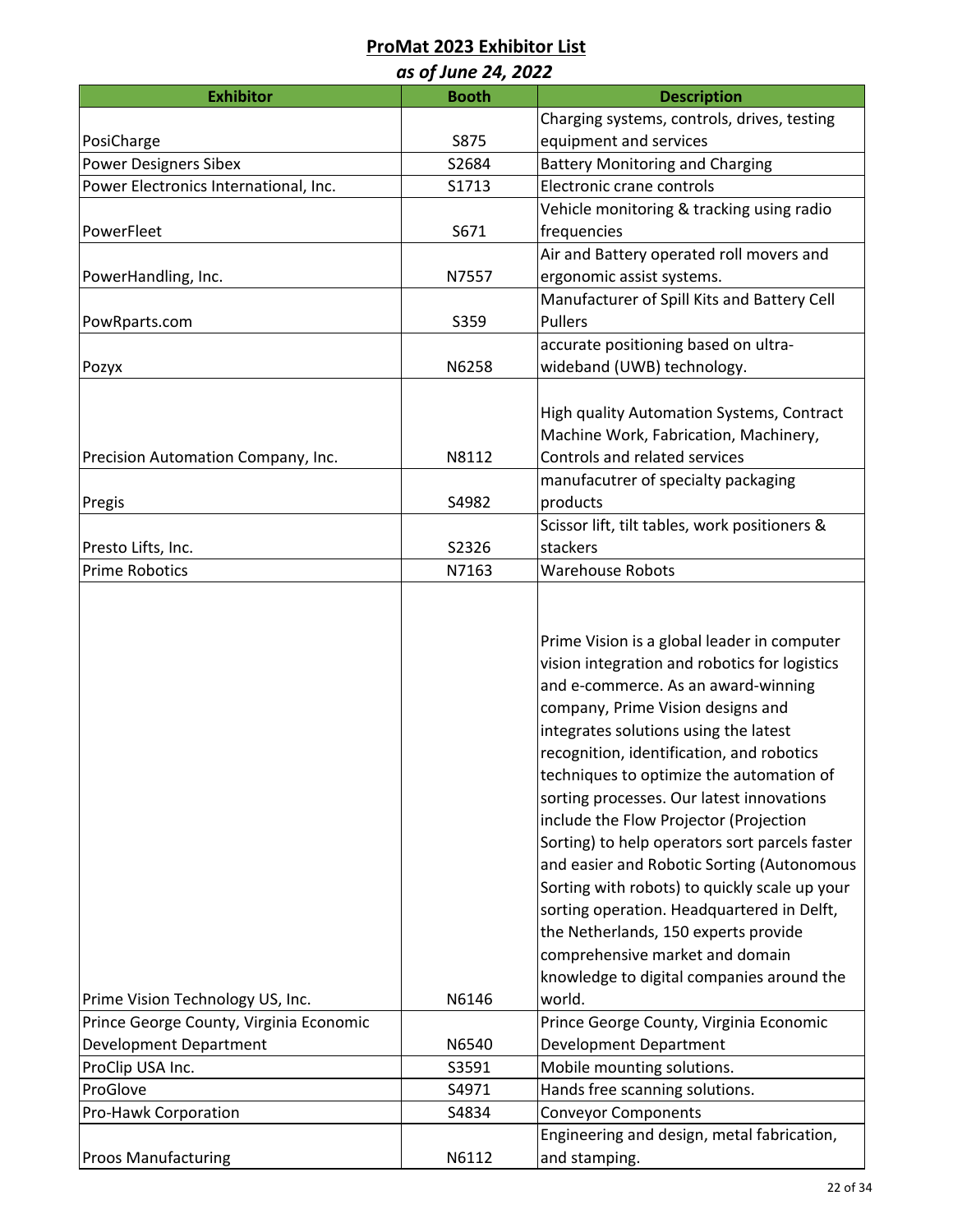| as of June 24, 2022                      |              |                                                 |  |
|------------------------------------------|--------------|-------------------------------------------------|--|
| <b>Exhibitor</b>                         | <b>Booth</b> | <b>Description</b>                              |  |
|                                          |              | Industrial safety system review and             |  |
| ProSafe Inc.                             | N8534        | compliance evaluations                          |  |
|                                          |              | Shipping software and automated packing         |  |
| Proship, Inc.                            | S2798        | machine.                                        |  |
| <b>Protected Flow Manufacturing</b>      | S3286        | Industry 4.0 & Visibility Softwaeeeee.          |  |
|                                          |              |                                                 |  |
| Protector & Folding Truck (P&F)          | S5323        | Protectors for Material Handling Industry       |  |
|                                          |              | Fall Protection: Ladder & Loading Dock Safety   |  |
| PS Industries Incorporated               | N6521        | Gates, Mezzanine Gates                          |  |
|                                          |              | Print and insert document in pallet, box,       |  |
| <b>PSI Engineering</b>                   | S103         | system                                          |  |
| PULSEROLLER                              | S1991        | <b>Conveyor Components</b>                      |  |
| Qimarox                                  | S2616        | Vertical Conveyors and Palletizers.             |  |
| <b>QSSILLC</b>                           | S4068        | Warehouse management software                   |  |
|                                          |              |                                                 |  |
| Quanergy Systems, Inc.                   | N8246        | LiDAR sensors and smart sensing solutions       |  |
| <b>Quantum Storage Systems</b>           | S361         | Storage systems & plastic containers            |  |
|                                          |              |                                                 |  |
| Quicktron Intelligent Technology Co. Ltd | N8150        | Intelligent picking robots.                     |  |
| RACK ARMOUR Ltd.                         | N6636        | Rack protection devices                         |  |
| RADHEIOT TECHNO PRIVATE LIMITED          | N6144        |                                                 |  |
| Rafturk Eren Celik Ahsap ve Metal Moble  |              |                                                 |  |
| San. ve Tic. Ltd.                        | N7968        |                                                 |  |
|                                          |              |                                                 |  |
|                                          |              | The Autonomous Network to Power                 |  |
| Rajant Corporation                       | N8550        | Autonomous Systems on Land, Air & Sea           |  |
| Ralphs-Pugh Co., Inc.                    | S1716        | Conveyor rollers                                |  |
|                                          |              | Rugged mounting solutions for mobile            |  |
| <b>RAM Mounts</b>                        | S1061        | electronics.                                    |  |
|                                          |              | Rugged mounting solutions for mobile            |  |
| <b>RAM Mounts</b>                        | S1161        | electronics.                                    |  |
| RamGuard                                 | S1147        | Storage rack systems                            |  |
|                                          |              |                                                 |  |
| Rasco Industries, Inc.                   | S1725        | Stainless steel screen doors for industry.      |  |
| RAVAS USA, LLC                           | S149         | Mobile weighing equipment                       |  |
| Raymath                                  | N6220        | <b>Metal Fabrication</b>                        |  |
| <b>RB Innovative Products</b>            | S3573        | <b>Forklift Attachment</b>                      |  |
| <b>RCT</b>                               | N6847        | <b>Automation &amp; Control Solutions</b>       |  |
|                                          |              |                                                 |  |
| RealWear, Inc.                           | S2893        | Android computer that is worn on the head       |  |
| REB Storage Systems International        | S221         | Material handling systems integrator.           |  |
|                                          |              | Manufacture power transmission products         |  |
| Regal Rexnord                            | S4141        | for conveyors                                   |  |
| <b>RELION Battery</b>                    | N8212        | Lithium drop-in energy storage                  |  |
|                                          |              |                                                 |  |
|                                          |              | Energy-efficient lighting systems for the       |  |
| Relumination, LLC                        | N6259        | benefit of commercial and industrial facilities |  |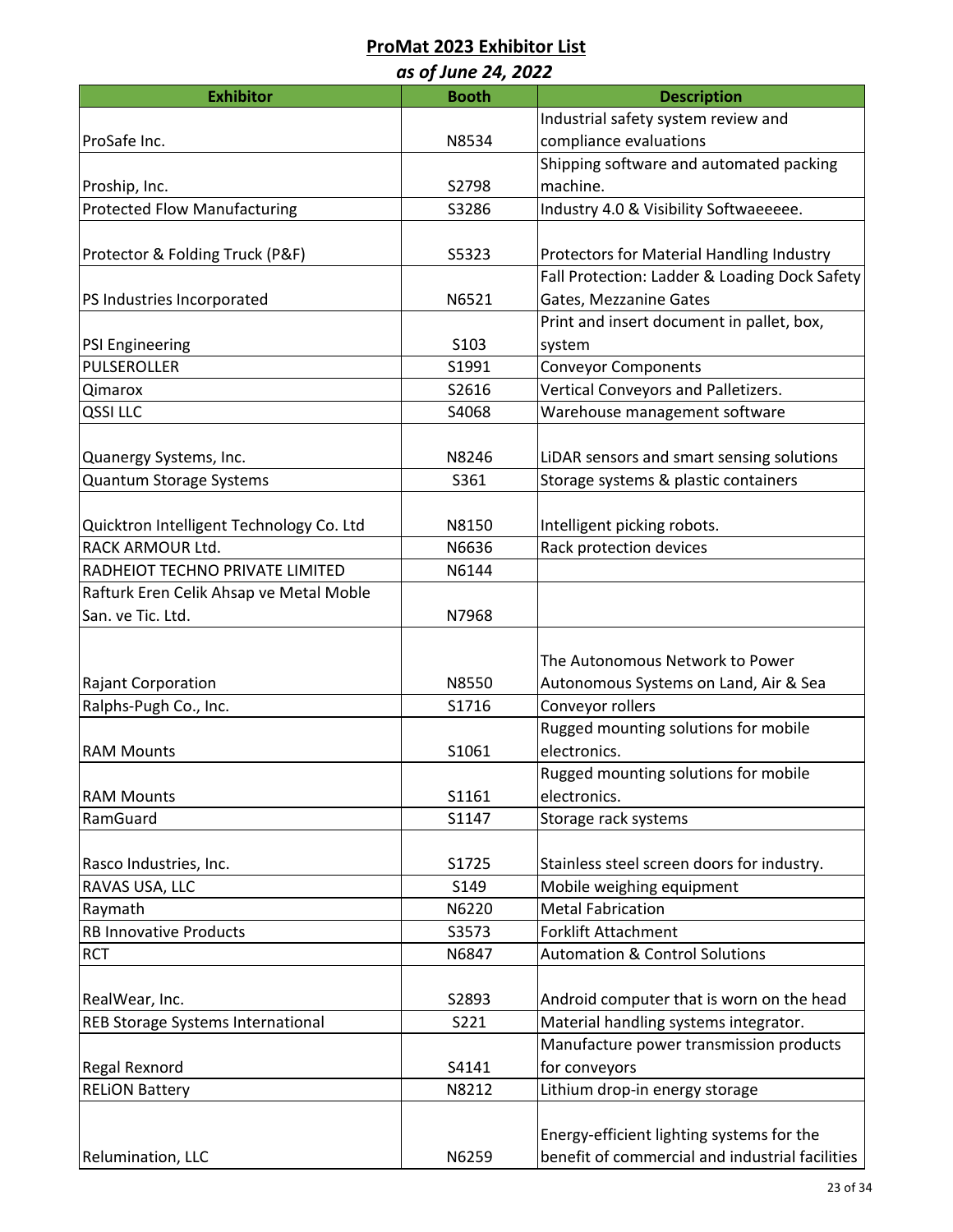| as of June 24, 2022               |              |                                               |  |
|-----------------------------------|--------------|-----------------------------------------------|--|
| <b>Exhibitor</b>                  | <b>Booth</b> | <b>Description</b>                            |  |
| Renova                            | N6136        | Rollpushers                                   |  |
|                                   |              |                                               |  |
| RFID, Inc.                        | S3473        | Radio frequency identification tags & readers |  |
|                                   |              | Manufacturer of weighing machines for         |  |
| Rice Lake Weighing Systems        | S4738        | wholesale operations                          |  |
| <b>Ricoh Electronics</b>          | S3284        |                                               |  |
| Ridg-U-Rak, Inc.                  | S1052        | Storage rack systems                          |  |
| RightHand Robotics, Inc.          | N8107        | Robotic bin picking solutions.                |  |
| Rightline Equipment, Inc.         | S131         | Forklift truck attachments.                   |  |
| <b>RIOS Intelligent Machines</b>  | N6956        | Al-powered and dexterous robots               |  |
|                                   |              | HV/LS Ceiling fans, Loading dock equipment,   |  |
| <b>Rite-Hite Corporation</b>      | S1536        | and industrial doors                          |  |
|                                   |              |                                               |  |
|                                   |              | Highly efficient, turn-key services in        |  |
| RiteWay Conveyors Inc.            | S1871        | conveyors and custom metal fabrication.       |  |
| Robogistics, LLC                  | S4319        | <b>Robotic Material Handling Solutions</b>    |  |
| Robopac / OCME                    | S4337        | Stretch wrapping equipment                    |  |
| <b>Rockwell Automation</b>        | S1021        | Industrial automation control products        |  |
|                                   |              |                                               |  |
|                                   |              | Automated material handling solutions         |  |
|                                   |              | (AGV/AMR); manage Mixed Fleet Ecosystem       |  |
|                                   |              | (automated and manual forklifts) with Rocla   |  |
|                                   |              | FleetController software. Industry-specific   |  |
|                                   |              | manufacturing and warehouse automation        |  |
| <b>Rocla AGV Solutions</b>        | S1231b       | solutions.                                    |  |
| Roller Die + Forming              | S152         | roll forming solutions                        |  |
|                                   |              |                                               |  |
|                                   |              | ROLLON is a leading manufacturer of linear    |  |
| Rollon Corp.                      | N8332        | motion systems, guides and linear actuators.  |  |
| Rombit Inc.                       | S4773        | IoT solutions                                 |  |
|                                   |              | Ergonomic Lifters to aid in roll, drum, bag   |  |
| Ronl                              | S1480        | handling and more                             |  |
|                                   |              | <b>Storage Solutions (Toolboxes, Shelving</b> |  |
| Rousseau Metal, Inc.              | S1788        | Systems, Workstations)                        |  |
| <b>Royal Tech Engineers</b>       | N10115       | Casters & Wheels                              |  |
| RoyPow (USA) Technology Co., Ltd. | S4568        | lithium battery manufacturer                  |  |
|                                   |              | <b>WEARABLE TECHNOLOGY FOR A</b>              |  |
| Rufus Labs, Inc.                  | S4953        | SUPERHUMAN WORKFORCE                          |  |
| Russell Conveyor & Equipment      | N6131        | Conveyor                                      |  |
| <b>RWM Casters</b>                | S314         | Casters.                                      |  |
|                                   |              | Vertical Conveying Solutions, Spiral          |  |
| Ryson International, Inc.         | S1968        | Conveyors, Lifts and Bucket Elevators         |  |
|                                   |              | Leading US mfr of high-speed rolling &        |  |
| <b>Rytec Corporation</b>          | N6351        | folding doors                                 |  |
| S.P.E. Elettronica Industriale    | S4556b       | Electronic automatic battery chargers         |  |
|                                   |              | Dot-Lok transmission shift inhibitors for     |  |
| Safety Systems & Controls, Inc.   | S208         | forklifts, etc.                               |  |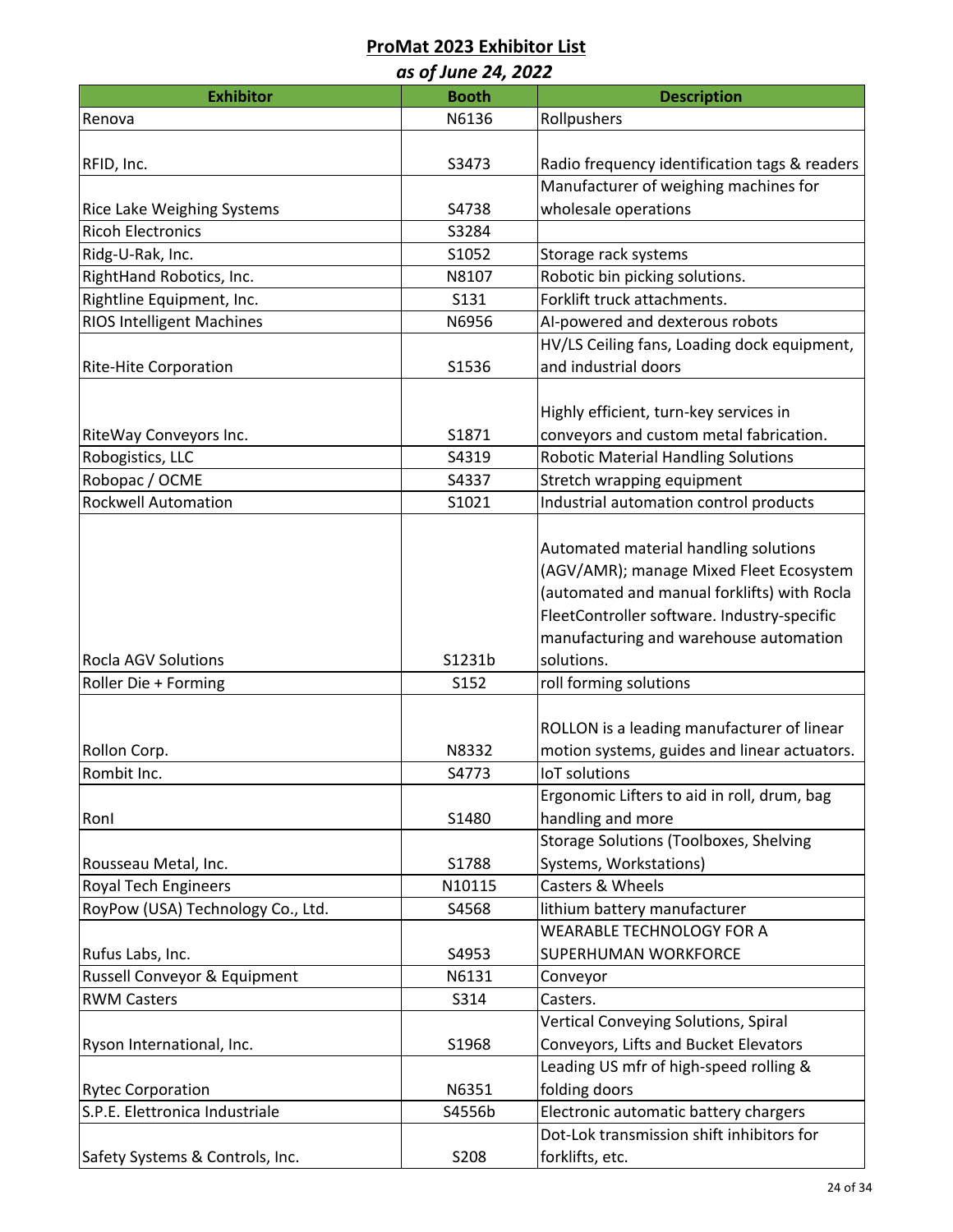| as of June 24, 2022                         |              |                                               |  |
|---------------------------------------------|--------------|-----------------------------------------------|--|
| <b>Exhibitor</b>                            | <b>Booth</b> | <b>Description</b>                            |  |
| Sage Automation, Inc.                       | N8129        | Gantry robots, integration.                   |  |
|                                             |              | MH carts & wire baskets, display racks, mono- |  |
| Salco Engineering & Manufacturing Co., Inc. | S3475        | rail carriers                                 |  |
|                                             |              | Exoskeleton suit & Robotic system with one    |  |
| Sarcos Robotics                             | N7563        | or two highly dexterous arms                  |  |
|                                             |              | Barcode Printers, Scanning/DC/Verification,   |  |
| <b>SATO America</b>                         | S1118        | Software, Consumables                         |  |
| <b>Savety Yellow Products</b>               | S2591        |                                               |  |
|                                             |              |                                               |  |
|                                             |              | ASR Shuttle system, GTP station, cpnveypr,    |  |
| <b>SAVOYE North America Inc.</b>            | N7516        | WES software, and logisytics ssolutions.      |  |
| Saw Trax Mfg. Inc.                          | S318         | <b>Material Handling Carts and Dollies</b>    |  |
| Schaefer Systems International, Inc.        | S1931        | Automated material handling systems           |  |
| Schaefer Systems International, Inc.        | S2331        | Automated material handling systems           |  |
|                                             |              | Bi-directional DC contactors, switches and    |  |
| Schaltbau North America                     | N6344        | connectors.                                   |  |
|                                             |              |                                               |  |
|                                             |              | Vacuum handling equipment & vacuum            |  |
| Schmalz Inc.                                | S659         | components; End of arm tooling for robots     |  |
| Schneider Electric                          | S1037        | <b>Control Equipment</b>                      |  |
| <b>Schoeller Allibert</b>                   | S4923        | Reusable plastic pallet containers            |  |
| <b>Scott Automation + Robotics</b>          | N7116        | Automatic guided vehicle systems              |  |
| <b>Scott Automation + Robotics</b>          | N7316        | Automatic guided vehicle systems              |  |
| SDI                                         | S1049        | Systems Integrators                           |  |
| SDI                                         | S1149        | Systems Integrators                           |  |
|                                             |              | A comprehensive fulfillment solutions         |  |
| Sealed Air Corporation                      | S3818        | provider (digital, EQ, & people)              |  |
|                                             |              | Industrial mobile robot pallet jacks and      |  |
| Seegrid                                     | N7120        | tuggers                                       |  |
| SellerCloud                                 | N6447        | eCommerce software                            |  |
| SencorpWhite, Inc.                          | S424a        | AS/RS, Thermoformers                          |  |
| <b>Sentry Protection Products</b>           | S4323        | Protection of posts and columns               |  |
| Seoul Robotics USA, Inc.                    | N8214        | 3D perception software platform               |  |
| Service Geeni Ltd                           | S2894        |                                               |  |
| Servus Intralogistics GmbH                  | N6101        | transport robots                              |  |
| Sevensense                                  | N8539        | Mobile Robots                                 |  |
|                                             |              |                                               |  |
|                                             |              | AGV's, AGC's, Motion Control Equipment,       |  |
| <b>SEW-EURODRIVE</b>                        | S1718        | Controls, Drives, Power Transmissions         |  |
|                                             |              |                                               |  |
|                                             |              | AGV's, AGC's, Motion Control Equipment,       |  |
| <b>SEW-EURODRIVE</b>                        | N7512        | Controls, Drives, Power Transmissions         |  |
| Sewio Networks                              | S349         | precise indoor tracking                       |  |
|                                             |              | Automated logistics and material handling     |  |
| <b>SFA Engineering</b>                      | S1998        | systems.                                      |  |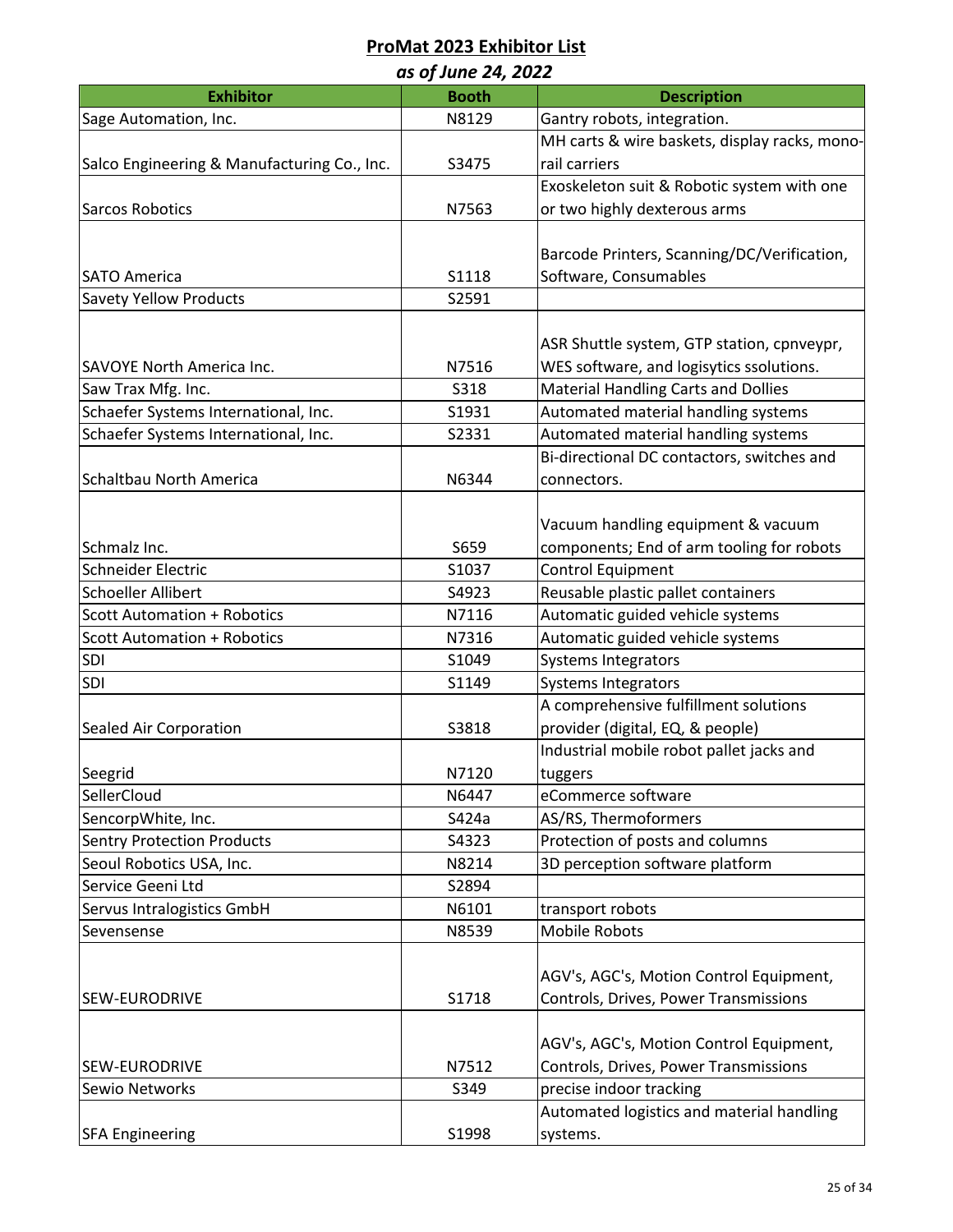| as of June 24, 2022                                 |                |                                                                                                                                                                                                                                                                                                                                                                                               |  |
|-----------------------------------------------------|----------------|-----------------------------------------------------------------------------------------------------------------------------------------------------------------------------------------------------------------------------------------------------------------------------------------------------------------------------------------------------------------------------------------------|--|
| <b>Exhibitor</b>                                    | <b>Booth</b>   | <b>Description</b>                                                                                                                                                                                                                                                                                                                                                                            |  |
| Shanghai Seer Intelligent Technology<br>Corporation | N8155          | Shanghai Seer Intelligent Technology<br>Corporation (SEER) is committed to the<br>construction of core control infrastructure<br>and providing controller, AMR, logistics<br>digitalization and visual AI solutions to help<br>enterprises realize smart manufacturing and<br>logistics transformation while enhancing<br>efficiency and value in a comprehensive<br>manner.                  |  |
| Shantui America Corp                                | S1596          | Shantui Construction Machinery Co., Ltd. is a<br>national large-scale first-class backbone that<br>integrates research and development,<br>production and sales of earth shovel<br>transportation machinery, road and<br>compaction machinery, construction<br>machinery, construction hoisting machinery<br>and other construction machinery series<br>mainframe products and key components |  |
| <b>SharkCrates</b>                                  | S4933          | Modular wooden crates.                                                                                                                                                                                                                                                                                                                                                                        |  |
| Shenzhen Ace Battery Co. Ltd.                       | N6221          | Lithium Battery                                                                                                                                                                                                                                                                                                                                                                               |  |
| SHENZHEN ZHILAI SCI AND TECH CO., LTD               | S1893          | Manufacturer of Parcel Lockers and Delivery<br>Solutions                                                                                                                                                                                                                                                                                                                                      |  |
| ShieldMark Inc.                                     | S3714          | Safety striping tape for industrial floors                                                                                                                                                                                                                                                                                                                                                    |  |
| ShipERP<br>Shoppa's Material Handling               | S2598<br>N6754 | Shipping software solutions.<br>Warehousing, Distribution & Fulfillment<br>Solutions                                                                                                                                                                                                                                                                                                          |  |
| <b>SICK</b>                                         | S3831          | Photoelectric sensors, safety systems, auto id                                                                                                                                                                                                                                                                                                                                                |  |
| Siemens Industry, Inc.                              | S2318          | Sorter Systems, Conveyor Systems, Auxiliary<br>MH Products, Baggage Handling Systems                                                                                                                                                                                                                                                                                                          |  |
| <b>Siemens Logistics LLC</b>                        | S1547          | Innovative products/solutions for postal,<br>parcel and airport market customers.<br>Providing real-time visibility into high-volume<br>logistics operations for improved<br>maintenance, diagnostics, and workflow                                                                                                                                                                           |  |
| Siena Analytics                                     | N7933          | optimization<br>SIERA. Stocked Intelligence Engine for Robot                                                                                                                                                                                                                                                                                                                                  |  |
| SIERA.AI                                            | S5036          | Automation                                                                                                                                                                                                                                                                                                                                                                                    |  |
| Siggins                                             | S2612          | Systems integrator                                                                                                                                                                                                                                                                                                                                                                            |  |
| Signode                                             | S3531          | <b>Stretch Wrapping Equipment</b>                                                                                                                                                                                                                                                                                                                                                             |  |
|                                                     |                |                                                                                                                                                                                                                                                                                                                                                                                               |  |
| Simlog                                              | N6015          | Material handling equipment simulators.                                                                                                                                                                                                                                                                                                                                                       |  |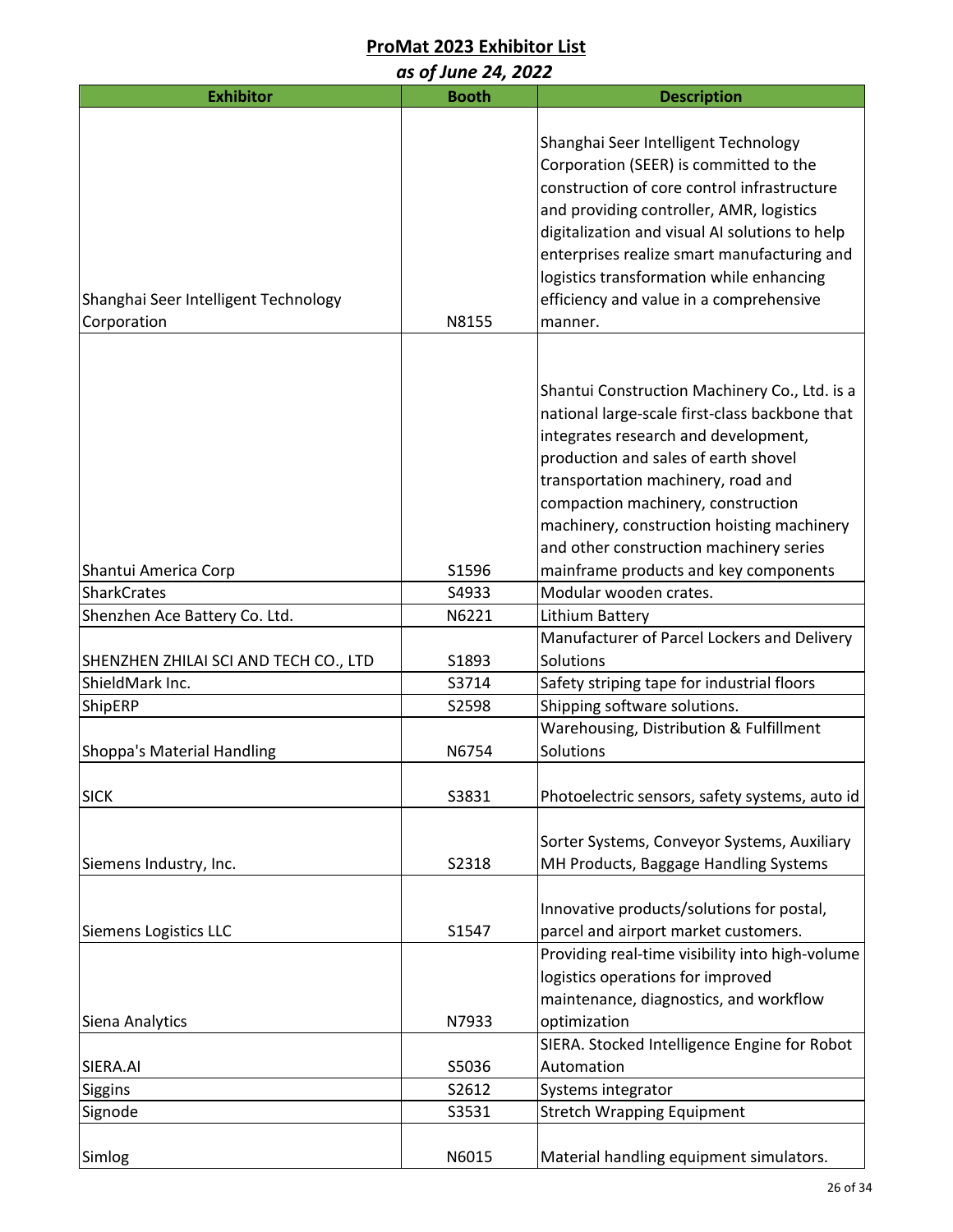| as of June 24, 2022                     |              |                                                  |  |
|-----------------------------------------|--------------|--------------------------------------------------|--|
| <b>Exhibitor</b>                        | <b>Booth</b> | <b>Description</b>                               |  |
|                                         |              | Rebounding Guarding Systems, Dynamic             |  |
| <b>SlowStop Guarding Systems, LLC</b>   | S668         | <b>Impact Protection</b>                         |  |
|                                         |              | Bill of Lading Software including signature      |  |
| <b>SmartBOL</b>                         | S2884        | capture.                                         |  |
| Smith Corona Corporation                | S1734        | <b>Thermal Label Manufacturer</b>                |  |
|                                         |              | SaaS warehouse management software               |  |
| SnapFulfil                              | S2988        | provider.                                        |  |
| Snorkel USA                             | S2416        | Mobile aerial platforms.                         |  |
| Softeon                                 | S3578        | Supply chain management software                 |  |
| <b>SOLAN SYSTEMS</b>                    | S2523        | Forklift performance and safety                  |  |
|                                         |              | Solution Net Systems provides automation         |  |
|                                         |              | for E-Commerce, Postal, Retail,                  |  |
|                                         |              | Transportation & Distribution, Food and          |  |
| Solution Net Systems Inc.               | S1727        | Pharmaceutical applications.                     |  |
| SOTI Inc.                               | S4072        | Mobile device management.                        |  |
|                                         |              | Racks, carts, dollies and aluminum fabricated    |  |
| Southern Perfection Fabrication         | S307         | equipment.                                       |  |
|                                         |              | Conveyors, Floor Trucks, Hand Lift Trucks, Lift  |  |
|                                         |              | Tables, Loading Dock Equip, Pkging &             |  |
| Southworth Products                     | S3331        | Unitizing                                        |  |
| SpaceGuard Products, Inc.               | S1268        | Wire mesh partitions & steel guard rails         |  |
|                                         |              | Overhead Workstation Bridge Crane and            |  |
| Spanco, Inc.                            | N6124        | <b>Aluminum Gantry Crane</b>                     |  |
|                                         |              | Unit Sorters, 24V Zone Conveyor & Specialty      |  |
| SpanTech, LLC                           | N6463        | Conveyor.                                        |  |
|                                         |              |                                                  |  |
| Sparck Technologies (Formerly Quadient) | S4347        | Automated packaging solutions.                   |  |
| <b>Speed Space</b>                      | S213         | Forkliftable Modular Industrial Buildings        |  |
| SPG International, LLC                  | S464         | Material handling and storage systems            |  |
|                                         |              | Spinnaker SCA is a leading supply chain          |  |
|                                         |              | services firm providing End-to-End Supply        |  |
|                                         |              | Chain Strategy, Planning, and Execution          |  |
| Spinnaker SCA                           | S2896        | Consulting services.                             |  |
|                                         |              | Material handling controls, software, and        |  |
|                                         |              | installation services to end-users, integrators, |  |
| <b>Spring Automation</b>                | N6006        | and OEMs                                         |  |
|                                         |              | Environment commodity management for             |  |
| SRECTrade, Inc.                         | S4474        | clean fuel equipment owners.                     |  |
|                                         |              | Automated Warehouse Equipment, Split             |  |
|                                         |              | Case Picking, Full Case Picking, Pallet          |  |
|                                         |              | Handling & Storage Systems, Conveyor             |  |
| <b>SRSI</b>                             | S462         | Systems                                          |  |
| St. Onge Company                        | S3364        | Systems integrators and engineers                |  |
| Standard Robots Co. Ltd.                | N8139        | AGV and intralogistics solutions.                |  |
| <b>Stanley Black &amp; Decker</b>       | S4713        | Material handling & storage equipment            |  |
| <b>START International</b>              | N6533        | Labeling Sytems                                  |  |
| Steel Cabinets USA, Inc.                | S5034        | Steel cabiniets and storage lockers.             |  |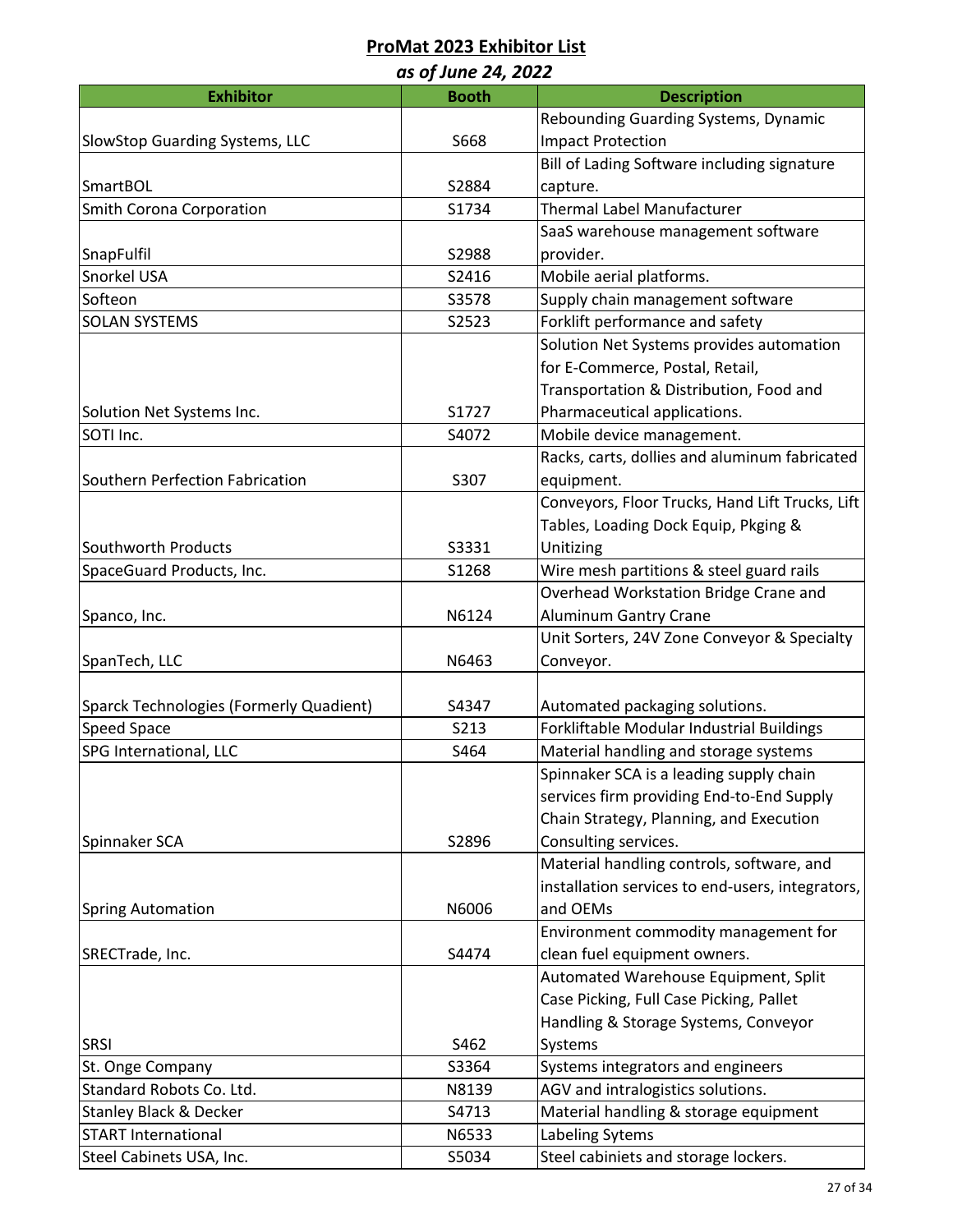| as of June 24, 2022                       |              |                                                    |  |
|-------------------------------------------|--------------|----------------------------------------------------|--|
| <b>Exhibitor</b>                          | <b>Booth</b> | <b>Description</b>                                 |  |
| Steel King Industries, Inc.               | S1941        | Storage rack and steel containers                  |  |
|                                           |              | Polyurethane tires and wheels for electric lift    |  |
| Stellana, Inc.                            | N6115        | trucks                                             |  |
| <b>Stock MHS</b>                          |              |                                                    |  |
|                                           | S977         | conveyor system for transport and sortation        |  |
|                                           |              | Warehouse Management Systems,                      |  |
| Stoecklin Logistics Inc.                  | S4944        | <b>Conveying Systems, ASRS</b>                     |  |
| Stoneridge   ORLACO                       | S2393        | Cameras for MH equipment to provide better         |  |
|                                           | S2491        | vision and safety.<br>Wheeled hang-and-pick system |  |
| Storeganizer                              |              |                                                    |  |
| Storopack, Inc.                           | S2380        | packaging solutions                                |  |
|                                           |              | Racking, shuttles, mezzanines, and storage         |  |
| Stow US Inc.                              | N6065        | solutions.                                         |  |
|                                           |              | Consultant and Systems Intergration Services       |  |
| <b>Strategic Mobility Group</b>           | S1020        | for Data Acquisition Solutions                     |  |
|                                           |              | Consultant and Systems Intergration Services       |  |
| <b>Strategic Mobility Group</b>           | S3773        | for Data Acquisition Solutions                     |  |
|                                           |              |                                                    |  |
| <b>StreamTech Engineering</b>             | S4508        | Distribution and manufacturing automation.         |  |
| Stromcore Energy Inc.                     | N7161        | lithium-ion battery systems                        |  |
|                                           |              | Tool storage cabinets, work stations &             |  |
| <b>Strong Hold</b>                        | N6848        | computer cabinets                                  |  |
| StrongArm Technologies, Inc.              | N6011        |                                                    |  |
|                                           |              | STXI Motion is a global engineering company        |  |
|                                           |              | that designs and produces motion control           |  |
| STXI Motion Ltd.                          | N8532        | and servo systems.                                 |  |
|                                           |              |                                                    |  |
| Sumitomo Drive Technologies               | S1812        | SMCyclo speed reducers and gear motors             |  |
| Sunlight Group Energy Storage Systems     | S1575        | Production of Industrial Batteries                 |  |
|                                           |              | High density pallet storage system, flow rail      |  |
| <b>Sunring Enterprises</b>                | N6747        | and spring rail system.                            |  |
| <b>Super Duty Fans</b>                    | S4832        | <b>Super Duty Fans</b>                             |  |
|                                           |              | Gear drive manufacturing for power                 |  |
| <b>Superior Gearbox Company</b>           | N6234        | transmission.                                      |  |
|                                           |              |                                                    |  |
|                                           |              | Mfg product to safely move unit loads              |  |
| Superior Handling Equipment, LLC          | N9910        | between truck dock height and ground level.        |  |
|                                           |              | Turn key systems provider for paper                |  |
| Superior Product Handling Solutions, Inc. | S303         | handling, parcels and kitting systems              |  |
| Superior Tire & Rubber Corp.              | S452         | Solid rubber & polyurethane tires & wheels         |  |
| SupplyChainBrain                          | N9033        | Supply Chain Management Publication                |  |
| SupplyPoint                               | S5341        | Intelligent inventory solutions.                   |  |
|                                           |              | Software platform that accelerates &               |  |
| <b>SVT Robotics</b>                       | N7148        | simplifies robot deployment                        |  |
|                                           |              | Warehouse & distribution automation                |  |
| Swisslog Logistics, Inc.                  | S3823        | software                                           |  |
|                                           |              |                                                    |  |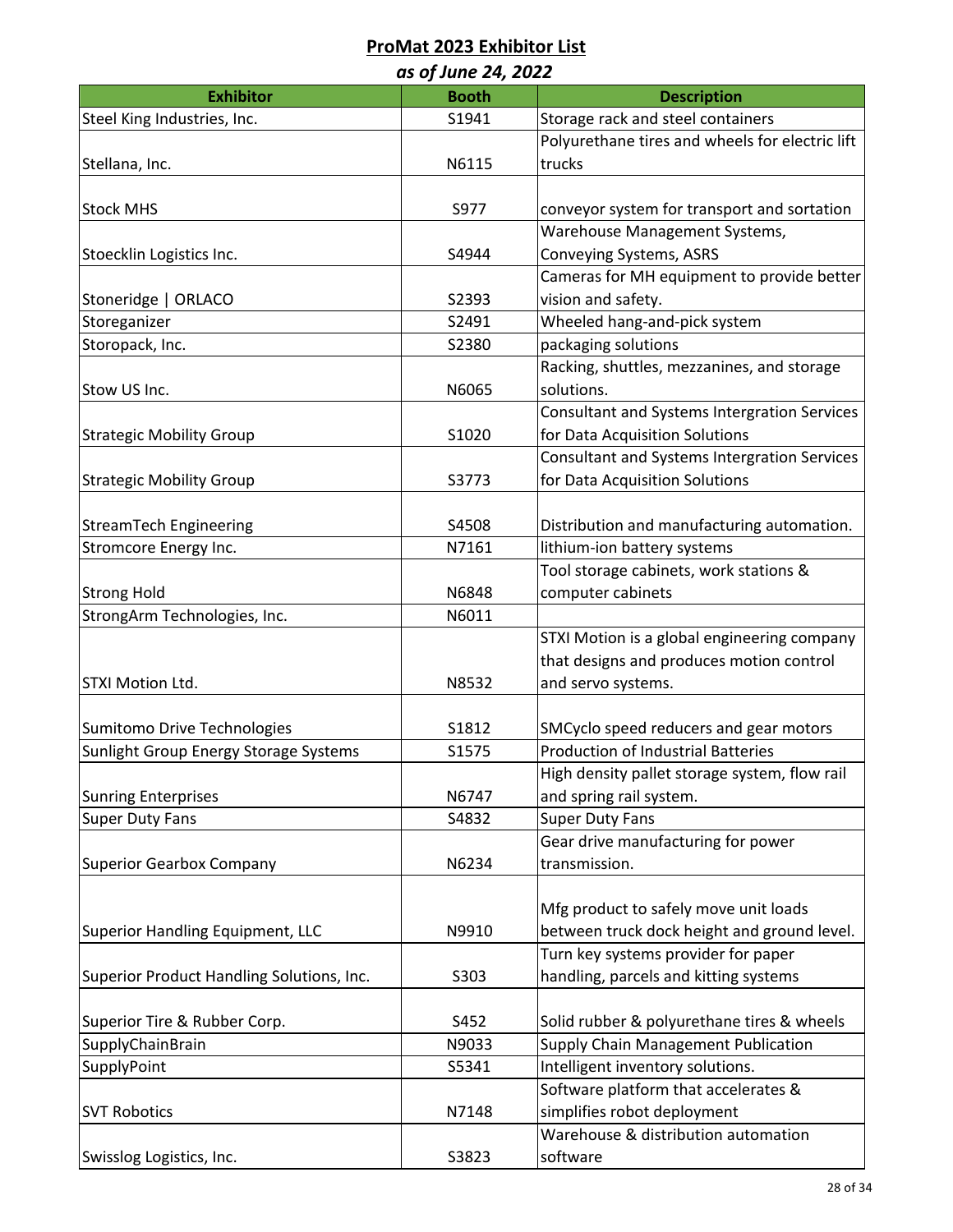| us of June 24, 2022                     |                |                                                                            |  |
|-----------------------------------------|----------------|----------------------------------------------------------------------------|--|
| <b>Exhibitor</b>                        | <b>Booth</b>   | <b>Description</b>                                                         |  |
|                                         |                |                                                                            |  |
| Sylvan Mezzanine Panels                 | S1786<br>N6256 | Manufacture mezzanines and deck panels.<br>Next-Gen Logistics Platform     |  |
| Synkrato                                |                |                                                                            |  |
| <b>System Logistics Corporation</b>     | S2334          | Automatic storage & retrieval system                                       |  |
|                                         |                | Loading dock equipment, including dock<br>levelers and vehicle restraints. |  |
| Systems, LLC<br>Tailift USA Co., Inc.   | S2525<br>S403  | forklift manufacturer                                                      |  |
|                                         |                | Manufacturer of pre-engineered and custom-                                 |  |
|                                         |                | engineered bulk handling conveyor                                          |  |
|                                         | S2538          | equipment and accessories.                                                 |  |
| <b>Talos Engineered Products, LLC</b>   |                | <b>Electrical Safety Switches</b>                                          |  |
| Tapeswitch                              | N6424          |                                                                            |  |
| TAWI USA, Inc. - part of the Piab Group | S1259          | Vacuum lifting, hoist, electric portable lifts                             |  |
| Taylor-Dunn                             | N6515          | <b>Industrial Warehouse Vehicle Solutions</b>                              |  |
|                                         |                | Augmented Reality (AR) and Internet of                                     |  |
| TeamViewer                              | N8714          | Things (IoT)                                                               |  |
| Technology Container Corp.              | N6551          | <b>Returnable Containers</b>                                               |  |
| TechSera Inc.                           | S2877          | <b>Warehouse Management Services</b>                                       |  |
| <b>Tecsys</b>                           | S3388          | Warehouse management                                                       |  |
| TekVisions Inc.                         | S3078          | <b>Touchscreen Computers</b>                                               |  |
| Tele Radio LLC                          | S147           | Radio remote controls                                                      |  |
| <b>Telemecanique Sensors</b>            | S1752          | Proximity sensors.                                                         |  |
|                                         |                | Power sweepers, power scrubbers and floor                                  |  |
| <b>Tennant Company</b>                  | N7549          | coatings                                                                   |  |
| <b>Tennsco Corporation</b>              | S2614          | Steel shelving, storage racks                                              |  |
| Tension Packaging & Automation          | S5131          | Cold fusion packaging for fulfillment                                      |  |
| Texwrap                                 | S3803c         |                                                                            |  |
|                                         |                | Integrated material handling solutions                                     |  |
| TGW Systems Inc.                        | S3812          | provider                                                                   |  |
|                                         |                | Manufacturer of roll forming and coil                                      |  |
| The Bradbury Group                      | N6525          | processing equipment                                                       |  |
|                                         |                | Label I.D. Systems for Containers, Racks, and                              |  |
| The Kennedy Group                       | S4547          | Pallets                                                                    |  |
| The Pallet Alliance                     | S4935          | Pallet Program Management                                                  |  |
|                                         |                | Electric forklift trucks & material handling                               |  |
| The Raymond Corporation                 | S1703          | solutions for warehousing.                                                 |  |
|                                         |                | Electric forklift trucks & material handling                               |  |
| The Raymond Corporation                 | S1903          | solutions for warehousing.                                                 |  |
|                                         |                | Self-driving logistics robot (AMR,                                         |  |
|                                         |                | Autonomous Mobile Robot) developed and                                     |  |
| <b>THIRAROBOTICS</b>                    | N6054          | designed by THiRA Robotics                                                 |  |
| <b>Third Wave Automation</b>            | N6151          |                                                                            |  |
| THK America, Inc.                       | N9810          | linear motion systems                                                      |  |
| Thombert, Inc.                          | S110           | Wheels & tires for electric trucks                                         |  |
| ThruWave, Inc.                          | N8535          |                                                                            |  |
| <b>Tier-Rack Corporation</b>            | S1818          | Portable storage shipping/racks                                            |  |
| Tiffin Metal Products Co.               | S327           | <b>SST Gravity Chutes</b>                                                  |  |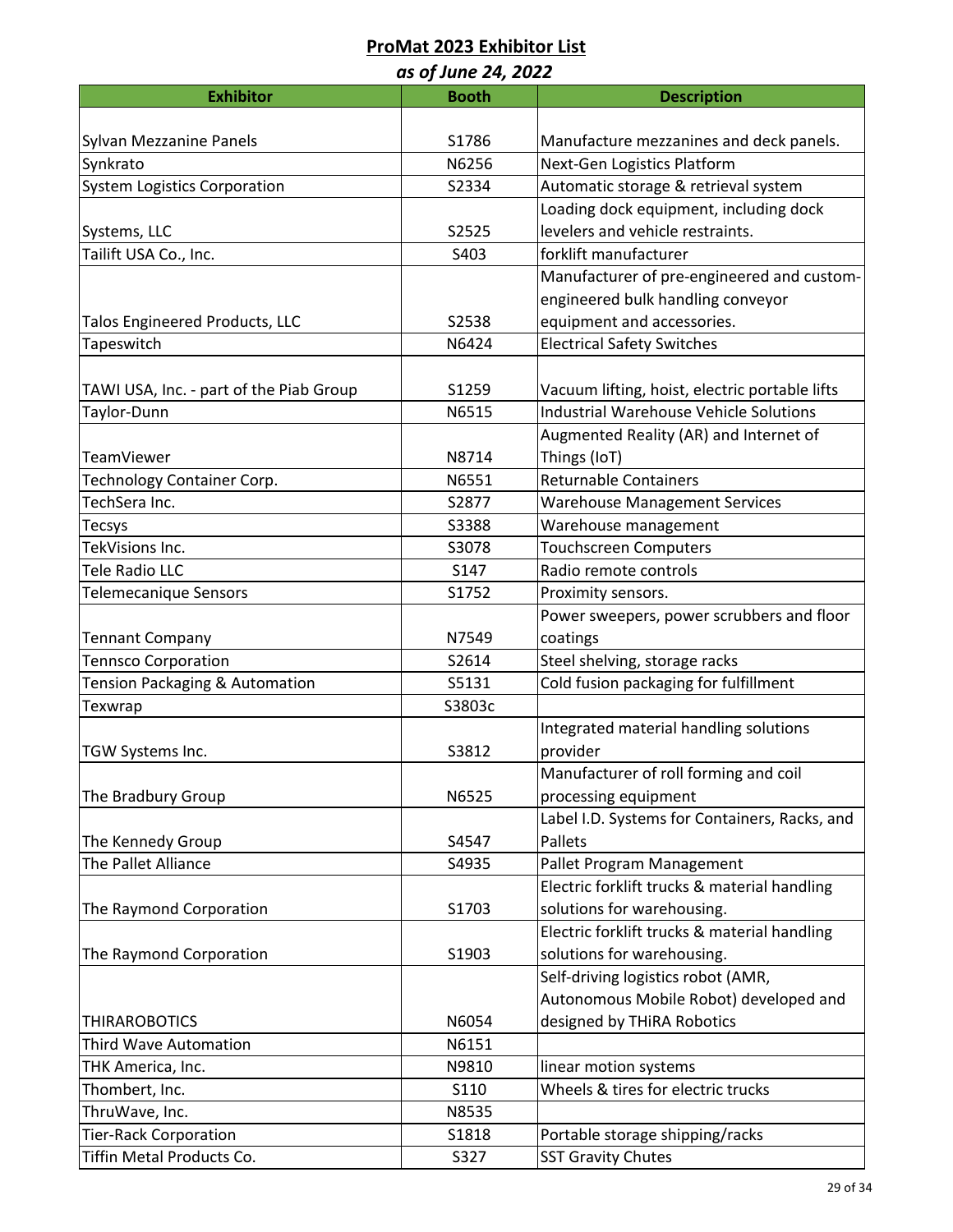| as of June 24, 2022                       |              |                                                  |  |
|-------------------------------------------|--------------|--------------------------------------------------|--|
| <b>Exhibitor</b>                          | <b>Booth</b> | <b>Description</b>                               |  |
|                                           |              | Electric Linear Actuators, Lifting Columns,      |  |
| TIMOTION USA, Inc.                        | N6627        | <b>Height Adjustable Tables</b>                  |  |
| TLM International, Inc.                   | N6160        | HVLS industrial and commercial fans              |  |
|                                           |              | MarkinBox - BATTERY POWERED PIN                  |  |
| Tocho America Inc.                        | N6419        | MARKING FOR ID AND TRACEABILITY                  |  |
| <b>Tompkins Robotics</b>                  | N7140        | Supply chain services and equipment.             |  |
|                                           |              |                                                  |  |
| Topper Industrial                         | N9510        | <b>Material Handling Equipment Manufacturers</b> |  |
| <b>Toshiba America Business Solutions</b> | S465         | Bar code scanners, printers and paper.           |  |
|                                           |              | Encoders, linear transducers, sensors, die       |  |
| TR Electronic Inc.                        | N8312        | protection                                       |  |
|                                           |              | Manufacturer of Immobilisor and Fork Truck       |  |
| Traka Americas                            | S3375        | Control                                          |  |
|                                           |              | AKAPP & Delta Star - Electrification for         |  |
| TransTech- A Wabtec Company               | S326         | overhead material handling                       |  |
|                                           |              |                                                  |  |
| Trelleborg Wheel Systems Americas, Inc.   | S5112        | Industrial Wheel & Tire Systems                  |  |
|                                           |              |                                                  |  |
| Treston Inc.                              | N6339        | Ergonomic workstations, carts and storage        |  |
| <b>TREW</b>                               | S4282        | <b>Material Handling Automation Solutions</b>    |  |
| <b>TREW</b>                               | S4382        | <b>Material Handling Automation Solutions</b>    |  |
| <b>TRG</b>                                | S2788        | Repair, buy, and sell AIDC hardware              |  |
|                                           |              | Engineering, installation, project               |  |
|                                           |              | management, and fabrication of material          |  |
|                                           |              | handling racking, mezzanines, conveyors,         |  |
| <b>Tri R Erecting</b>                     | S1793        | AS/RS and more.                                  |  |
| Triathlon Battery Solutions, Inc.         | S4573        | <b>Industrial Batteries and Chargers</b>         |  |
| Tri-Boro Rack & Storage Products          | S2531b       | <b>Pallet Rack</b>                               |  |
|                                           |              | Manufacturers of pallet rack and industrial      |  |
| Tri-Boro Shelving & Partition Corp        | S2531a       | shelving                                         |  |
|                                           |              |                                                  |  |
| TriEnda                                   | S3518        | Plastic pallets and material handling products   |  |
| Tritech Fall Protection Systems, Inc.     | S1284        | Fall protection services                         |  |
|                                           |              | Manufacturer of photoelectric sensors,           |  |
| Tri-Tronics Company Inc.                  | S234         | encoders, and motor controls.                    |  |
| Troax, Inc.                               | S412         | <b>Storage Security</b>                          |  |
| Tryon Solutions, Inc.                     | S2898        | Supply Chain Software and Services               |  |
| <b>TSC Printronix Auto ID</b>             | S675         | Label and barcode printers.                      |  |
|                                           |              |                                                  |  |
| Turck Inc.                                | N7157        | Sensor, connectivity and network solutions       |  |
| TVH Parts Co.                             | S4113        | Safety products and industrial lift trucks       |  |
| <b>Twin Oaks Technology</b>               | S2891        | <b>Warehouse Management Software</b>             |  |
| <b>Twinlode Automation</b>                | N7929        | Warehouse Automation & Rack                      |  |
| Twintec USA, Inc.                         | N6345        |                                                  |  |
|                                           |              |                                                  |  |
|                                           |              | Productivity Improvement, Labor Reporting,       |  |
| TZA                                       | S3177        | Facility Design, & Consulting Services           |  |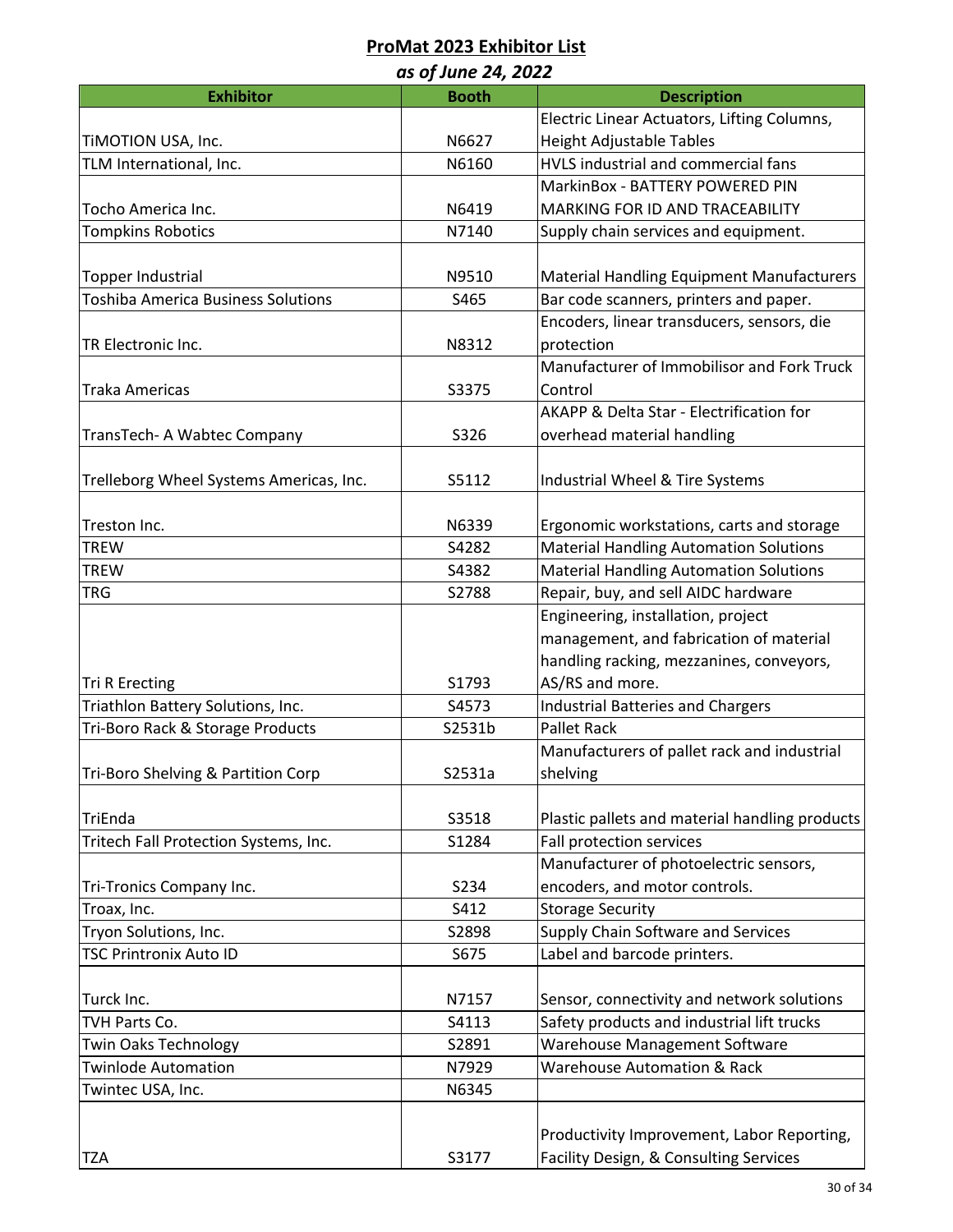| as of June 24, 2022                         |              |                                               |  |
|---------------------------------------------|--------------|-----------------------------------------------|--|
| <b>Exhibitor</b>                            | <b>Booth</b> | <b>Description</b>                            |  |
|                                             |              | predictive maintenance programs & digital     |  |
| <b>UE Systems</b>                           | N6534        | ultrasonic inspection                         |  |
| <b>UFP Industrial</b>                       | N6044        |                                               |  |
| <b>UGOWORK</b>                              | N6760        | Lithium-ion energy solution for forklift      |  |
| <b>UNARCO Material Handling, Inc.</b>       | S1555        | Storage racks, order picking systems          |  |
| <b>UNEX Manufacturing, Inc.</b>             | S3527        | Conveyor - carton flow rack                   |  |
| <b>UniCarriers Forklift</b>                 | S1231a       | Lift trucks                                   |  |
|                                             |              | UNIGIS is an innovative, modular and reliable |  |
|                                             |              | solution to implement an Intelligent          |  |
| Unigis                                      | S2797        | Distribution strategy.                        |  |
| <b>UNIK Group</b>                           | S3184        | Rack manufacturer and systems integrator.     |  |
|                                             |              |                                               |  |
|                                             |              | Unitech offers a wide range of products such  |  |
|                                             |              | as enterprise mobile computers, rugged        |  |
|                                             |              | handheld PDAs, industrial tablets, barcode    |  |
| Unitech America                             | S2886        | scanners, RFID readers and IoT solutions.     |  |
|                                             |              | Fully automatic stretch wrapping machines     |  |
| <b>UNITECH SRL</b>                          | N8511        | and pallet handling systems                   |  |
| <b>United States Postal Service</b>         | S4941        | Provider of parcel distribution services      |  |
|                                             |              | Wire decking and other wire and steel         |  |
| <b>Universal Material Handling Products</b> | S1886        | products.                                     |  |
| <b>Universal Robots USA</b>                 | N8121        | World's Leading Colloaborative Robot          |  |
|                                             |              | Electrification components, positioning, and  |  |
| Vahle Inc.                                  | S1256        | data communication systems                    |  |
|                                             |              |                                               |  |
|                                             |              | Manufacturer of Drum & Material Handling      |  |
| Valley Craft, Inc.                          | S2562        | Equipment and storage systems.                |  |
| Vanderlande Industries, Inc.                | S603         | <b>Material Handling Solutions</b>            |  |
| <b>VARGO</b>                                | S4523        | Material handling equipment and software      |  |
| <b>VCO Systems</b>                          | S4170        | Pick to Light, Put to Light                   |  |
| VDG (Van der Graaf)                         | S1275        | Drum motors for conveyor belts                |  |
|                                             |              | Vecna Robotics is the autonomous mobile       |  |
|                                             |              | robot (AMR) company that helps distribution,  |  |
|                                             |              |                                               |  |
|                                             |              | warehousing, and manufacturing                |  |
|                                             |              | organizations streamline their materials      |  |
|                                             |              | handling and logistics operations. We         |  |
|                                             |              | Automate and Orchestrate How Goods            |  |
| Vecna Robotics                              | N7133        | Move.                                         |  |
|                                             |              | security and facility management software     |  |
| <b>Vector Security Networks</b>             | S2995        | and integration                               |  |
|                                             |              |                                               |  |
| Veridian                                    | S4175        | Software solutions system implementation.     |  |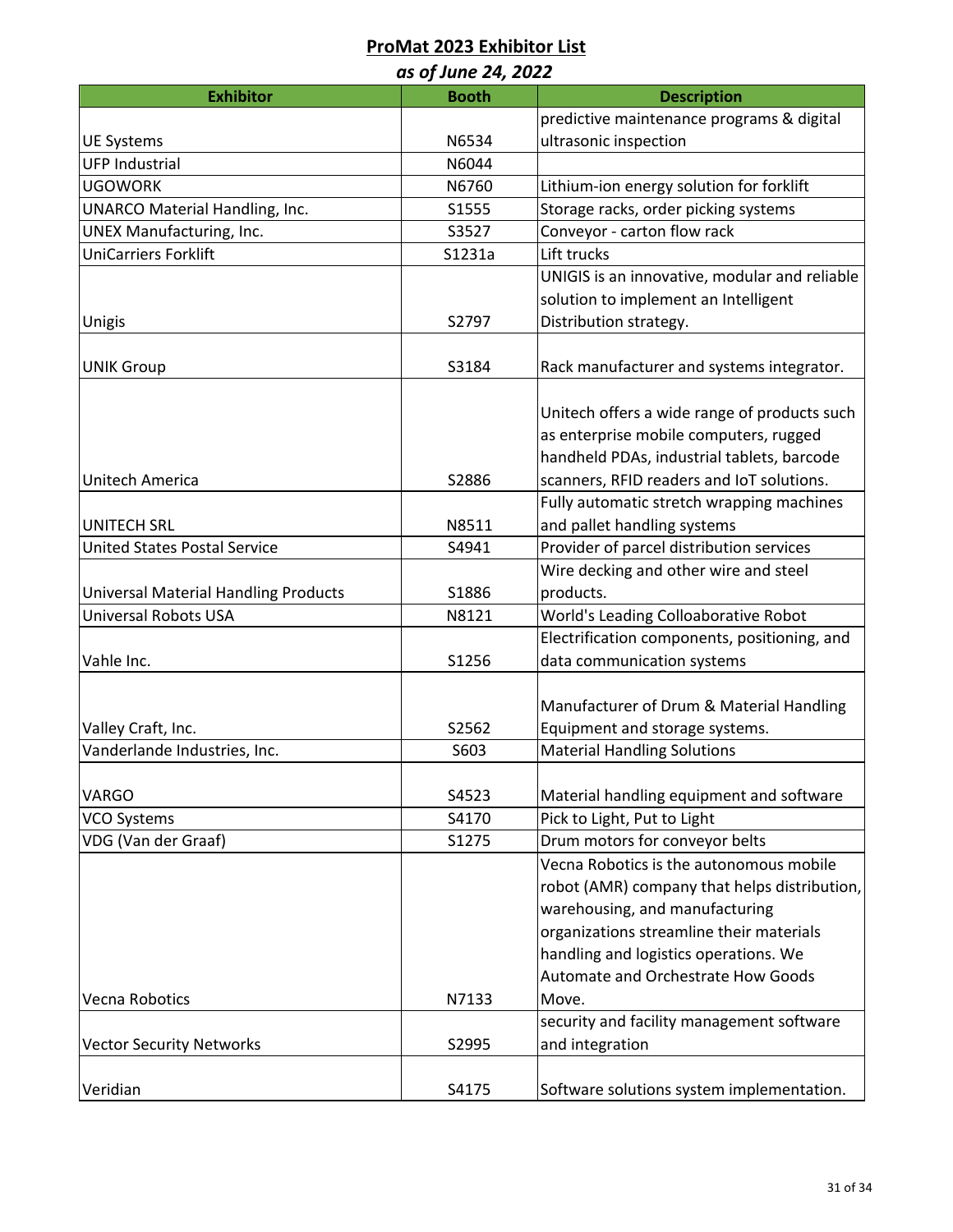| as of June 24, 2022                  |              |                                                                                        |  |
|--------------------------------------|--------------|----------------------------------------------------------------------------------------|--|
| <b>Exhibitor</b>                     | <b>Booth</b> | <b>Description</b>                                                                     |  |
|                                      |              |                                                                                        |  |
|                                      |              |                                                                                        |  |
|                                      |              | Powered by autonomous indoor drones, our                                               |  |
|                                      |              | fully integrated inventory management                                                  |  |
|                                      |              | system is making the zero-error warehouses                                             |  |
|                                      |              | a reality for big-box retailers, 3PLs, and                                             |  |
|                                      |              | industrial manufacturers around the globe.                                             |  |
|                                      |              | Developed by the world?s leading experts in                                            |  |
|                                      |              | robotics and machine learning, the Verity                                              |  |
|                                      |              | system automates inventory management                                                  |  |
|                                      |              | processes in large warehouses and                                                      |  |
| Verity                               | N8215        | distribution centers.                                                                  |  |
| Versacart Systems                    | S4562        | Material handling carts                                                                |  |
| Veryable, Inc.                       | N9519        | on-demand labor marketplace                                                            |  |
|                                      |              |                                                                                        |  |
| <b>Vestil Manufacturing</b>          | N6107        | Industrial material handling product solutions                                         |  |
|                                      |              | Quality forks for lift trucks, agricultural and                                        |  |
| VETTER Forks, Inc.                   | N6329        | construction machinery                                                                 |  |
|                                      |              | AS/RS and Warehousing Management                                                       |  |
| viastore SYSTEMS Inc.                | S441         | Systems                                                                                |  |
|                                      |              | Turnkey robotics systems integrator using AI                                           |  |
| <b>Vicarious</b>                     | N8328        | to automate complex tasks                                                              |  |
| <b>Vidir Solutions</b>               | S5126        | Carousel spool storage                                                                 |  |
|                                      |              |                                                                                        |  |
| <b>VIMAAN</b>                        | N8344        | Warehouse Inventory and Event Tracking                                                 |  |
|                                      |              | Automated material handling with visual AI                                             |  |
| <b>VisionNav Robotics</b>            | N7963        | technology                                                                             |  |
|                                      |              |                                                                                        |  |
|                                      |              | Connect PLUS is a software framework that<br>facilitates data movement from RF or RFID |  |
| Vista IT Systems, Inc.               | N6010        | devices to host computer systems.                                                      |  |
| <b>VITRONIC Machine Vision Ltd.</b>  | N6418        | Image processing solutions.                                                            |  |
| voestalpine Krems Finaltechnik GmbH  | S2323b       | <b>Business Unit Storage Equipment</b>                                                 |  |
|                                      |              | Roll formed components: conveyors, flow                                                |  |
| voestalpine Roll Forming Corporation | S2323a       | rails, multi-shuttle, AS/RS                                                            |  |
|                                      |              |                                                                                        |  |
| Voxware, Inc.                        | S4126        | Integrated, voice-based, software solutions                                            |  |
| <b>VPS</b>                           | N8410        | <b>Fabric Loading Dock Covers</b>                                                      |  |
|                                      |              |                                                                                        |  |
|                                      |              | Centralized digital workspace for dealers,                                             |  |
| Vsimple                              | N8524        | distributors and manufacturers.                                                        |  |
|                                      |              |                                                                                        |  |
| <b>WAGNER Fire Safety</b>            | N6315        | Fire protection solutions for large facilities.                                        |  |
| <b>Wanzl North America</b>           | S4162        | Transport dollies and carts.                                                           |  |
|                                      |              | Drone assisted scalable solution for                                                   |  |
| Ware                                 | N7949        | warehouse inventory automation.                                                        |  |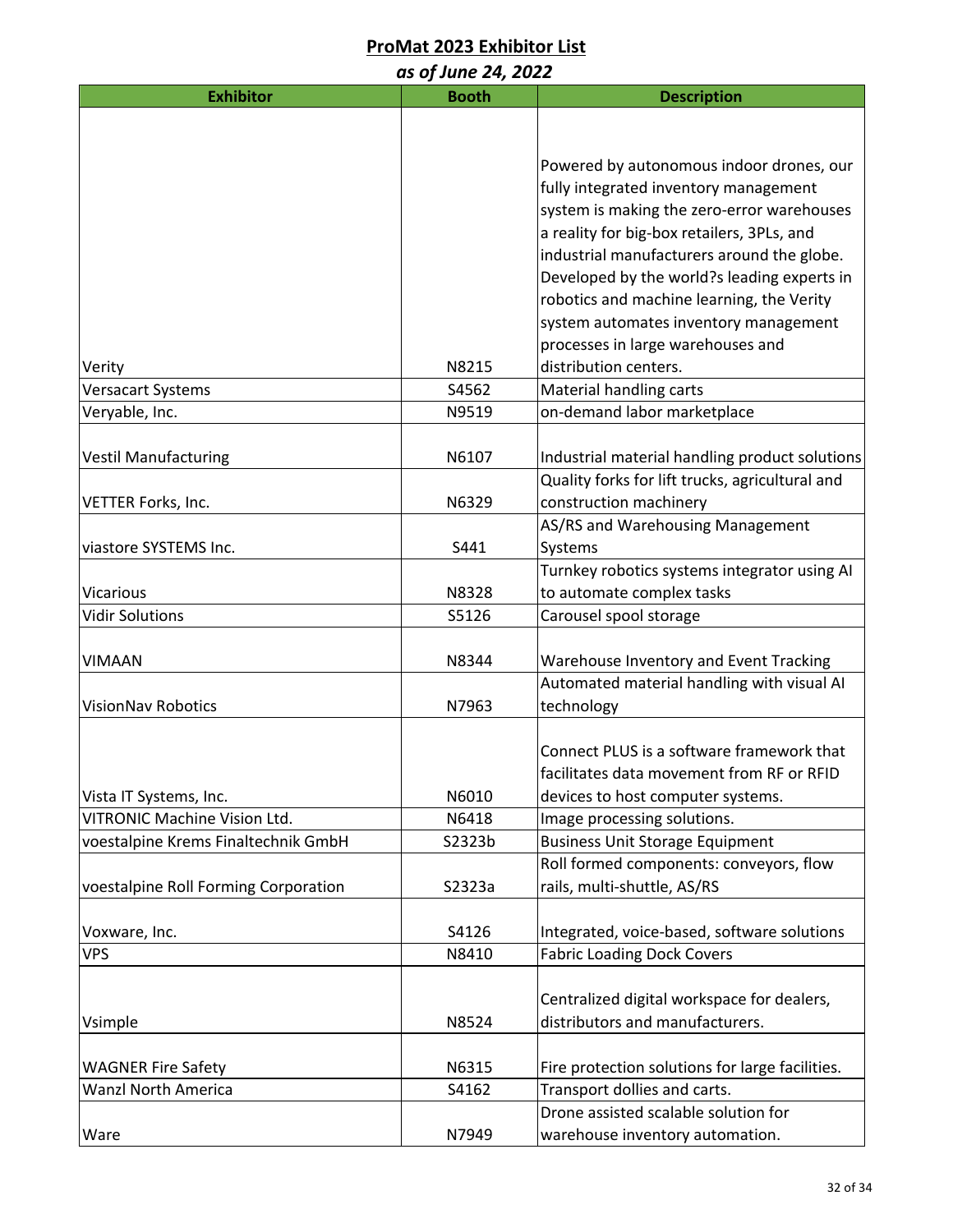| as of June 24, 2022                      |              |                                                |  |
|------------------------------------------|--------------|------------------------------------------------|--|
| <b>Exhibitor</b>                         | <b>Booth</b> | <b>Description</b>                             |  |
|                                          |              |                                                |  |
|                                          |              | Systems integration services and Patented      |  |
| Warehouse Design, Inc.                   | S5312        | rack Divider & Patented Safety Harness         |  |
| <b>Webb-Stiles Company</b>               | N6001        | <b>Heavy Duty Conveyors</b>                    |  |
| Weber Packaging Solutions, Inc.          | S4372        | Labels and Labeling systems                    |  |
|                                          |              | Design and manufacture of optical and          |  |
|                                          |              | audible signal devices commonly known as       |  |
| <b>WERMA USA</b>                         | N6657        | beacons and sounders.                          |  |
| Wesco Industrial Products, LLC           | N6719c       | Hand trucks                                    |  |
| Wesley International Corp.               | S3841        | Pallet trucks and electric burden carriers     |  |
|                                          |              | Systems capabilities-mezzanines, carton flow,  |  |
| <b>Western Pacific Storage Solutions</b> | N8720        | shelving                                       |  |
| Westfalia Technologies, Inc.             | S2347        | AS/RS, WMS, Conveyors, & more                  |  |
| WestRock                                 | S4331        | Packaging equipment                            |  |
|                                          |              | Manufacture electric control boards for        |  |
| Wieland Electric Inc.                    | N7953        | conveyors.                                     |  |
| <b>Wiferion GmbH</b>                     | N8318        |                                                |  |
|                                          |              |                                                |  |
|                                          |              | Winar Connection, Inc. is a custom cable       |  |
|                                          |              | assembly and wire harness manufacturer,        |  |
|                                          |              | inventory vendor distributor, and a valuable   |  |
|                                          |              | extension of your team! Winar was              |  |
|                                          |              | established in 1982, and since then, we have   |  |
|                                          |              | been focused on continuous improvement         |  |
|                                          |              | and providing world-class products and         |  |
| Winar Connection, Inc.                   | N6346        | services to our customers.                     |  |
|                                          |              | Distribution carts, e-commerce picking         |  |
| <b>Winholt Equipment Group</b>           | S3515        | systems, material handling equipment           |  |
|                                          |              | Rugged mobile computers, PDA's and panel       |  |
| WinMate Inc.                             | N9320        | PCs.                                           |  |
|                                          |              | Weighing Systems for the Mail/Logistics        |  |
| WIPOTEC-OCS, Inc.                        | S237         | Industry.                                      |  |
|                                          |              | Wire mesh partitions for storage areas, pallet |  |
| WireCrafters, LLC                        | S1056        | rack enclosure                                 |  |
|                                          |              | Wire mesh partitions for storage areas, pallet |  |
| WireCrafters, LLC                        | N7534        | rack enclosure                                 |  |
|                                          |              |                                                |  |
|                                          |              | Wirepas Mesh network enables wireless IoT      |  |
|                                          |              | connectivity at massive scale. This unique     |  |
|                                          |              | technology can be used on any radio            |  |
| Wirepas                                  | S3791        | hardware and on any frequency band.            |  |
| <b>Witron Integrated Logistics</b>       | N7909        | Warehouse automation systems & consulting      |  |
|                                          |              |                                                |  |
| Wolin Design Group                       | S4479        | Da Vinci warehouse management solutions.       |  |